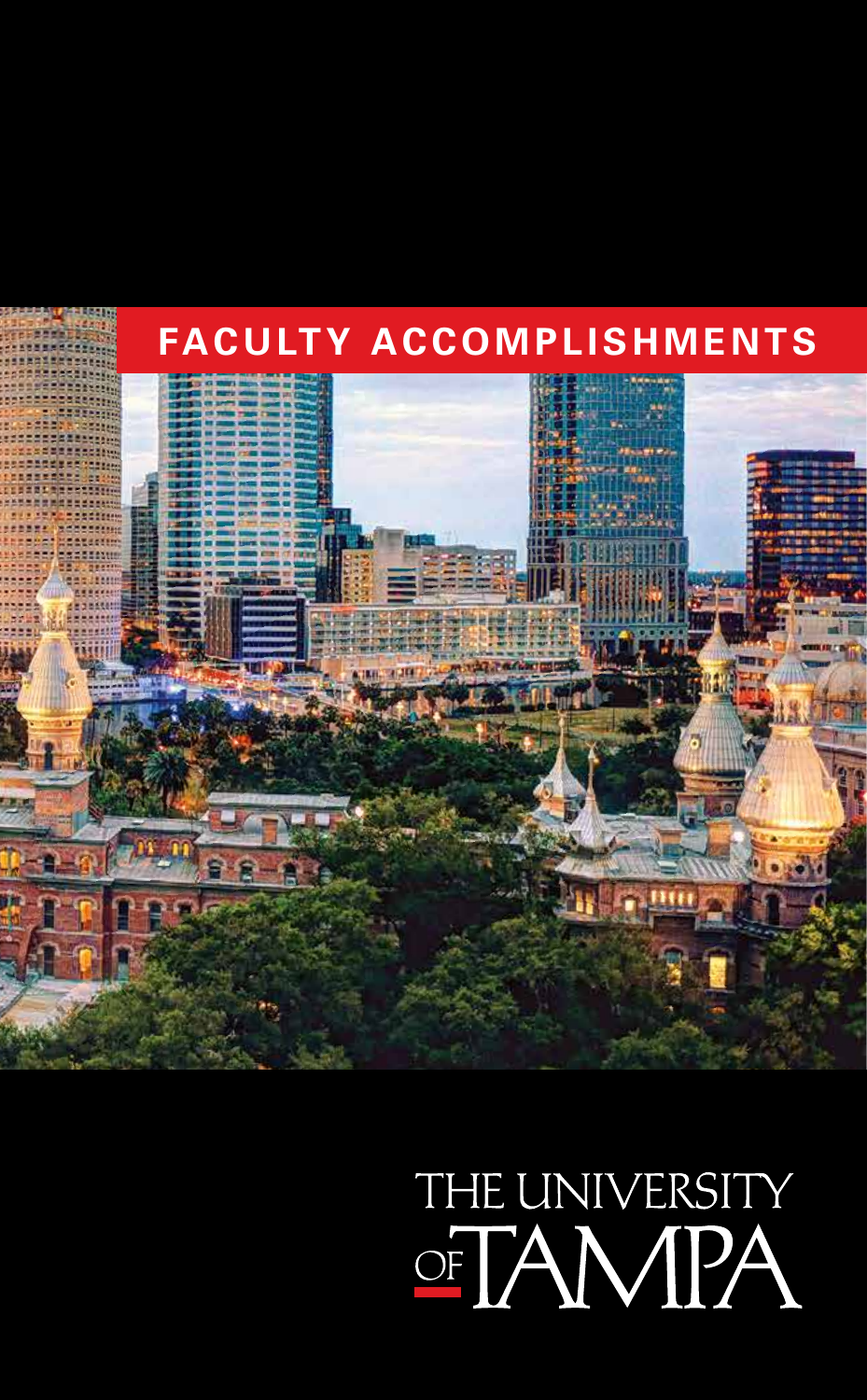| Grants and External Funding 39 |  |
|--------------------------------|--|
|                                |  |

# FACULTY ACCOMPLISHMENTS

ر۔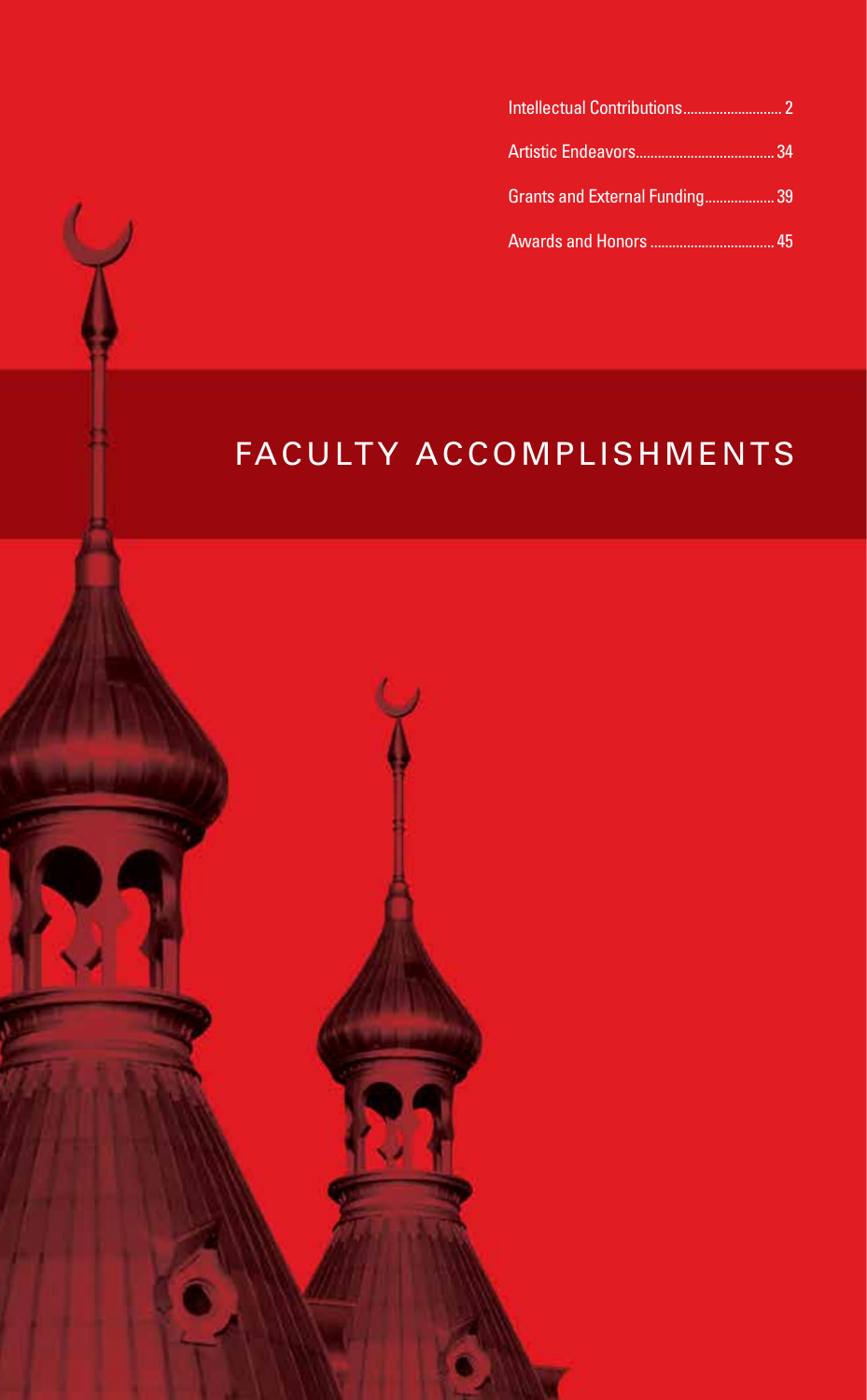# FROM THE PROVOST

# Dear Readers,

The University of Tampa is committed to a conception of the role of faculty as teacher-scholars. Teaching has pride of place as the first responsibility of UT's faculty, but our faculty are also talented scholars, researchers and artists. Their work in these areas is critical to creating a campus that is a dynamic intellectual community. The present publication celebrates this dimension of their work, showcasing faculty accomplishments across our four colleges and our more than 200 areas of study.



The faculty accomplishments featured here come from the years 2014 and 2015, and include publications of important articles, award-winning books, highly competitive grants awarded by federal agencies and leading foundations, national and international honors and recognitions and artistic work that has been lauded by reviewers.

The accomplishments have been organized into four areas — intellectual contributions, artistic work, grants and awards and honors. In each of these areas the faculty are grouped by college. The accomplishments featured here do not constitute a complete inventory — the publication would need to be much, much longer were that its purpose — but the selections serve to introduce the vibrancy and diversity of the intellectual life of The University of Tampa.

Respectfully,

O il Sten

**David S. Stern, Provost and Vice President for Academic Affairs**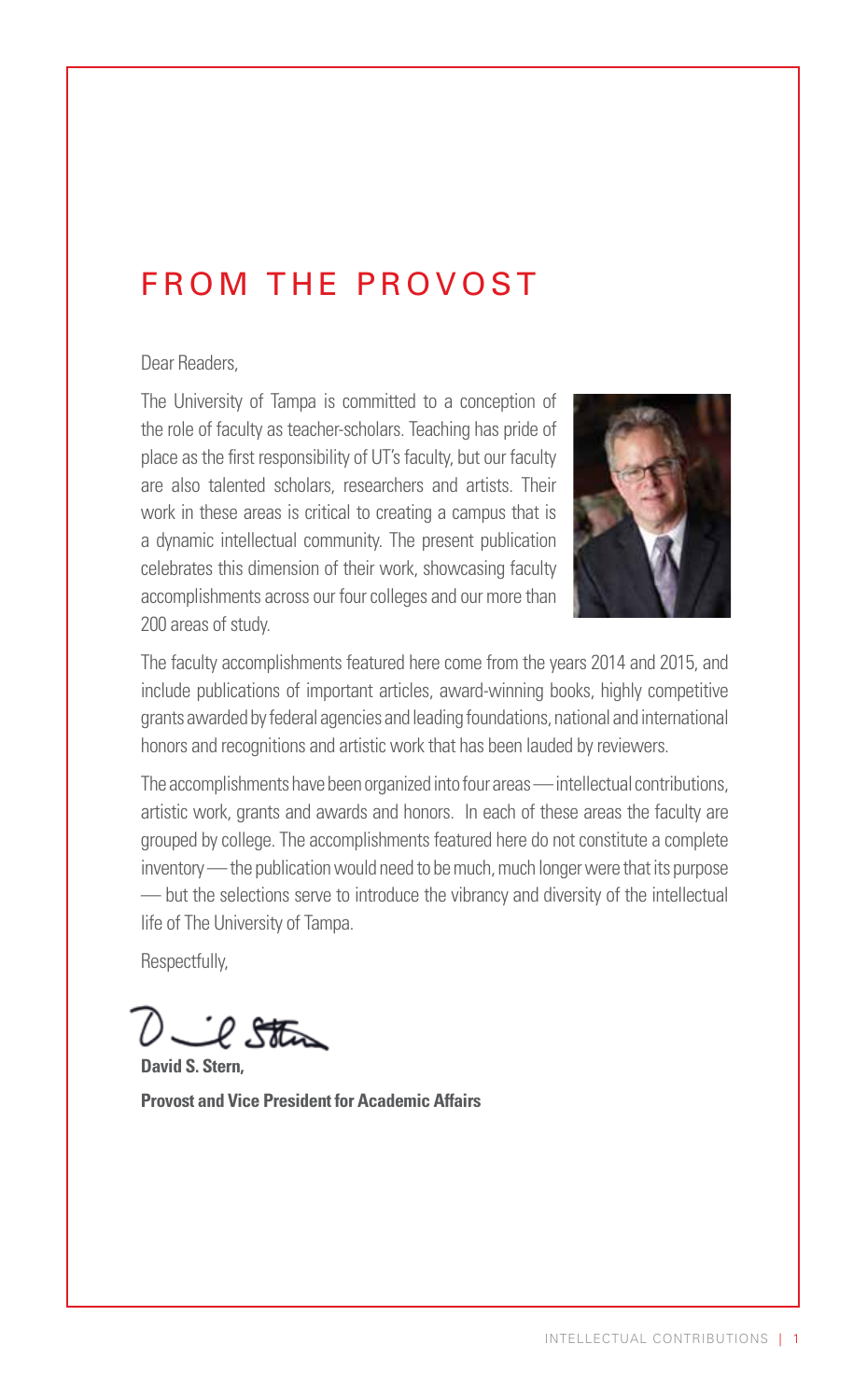| <b>College of Social Sciences, Mathematics and Education 17</b> |  |
|-----------------------------------------------------------------|--|
|                                                                 |  |

# INTELLECTUAL CONTRIBUTIONS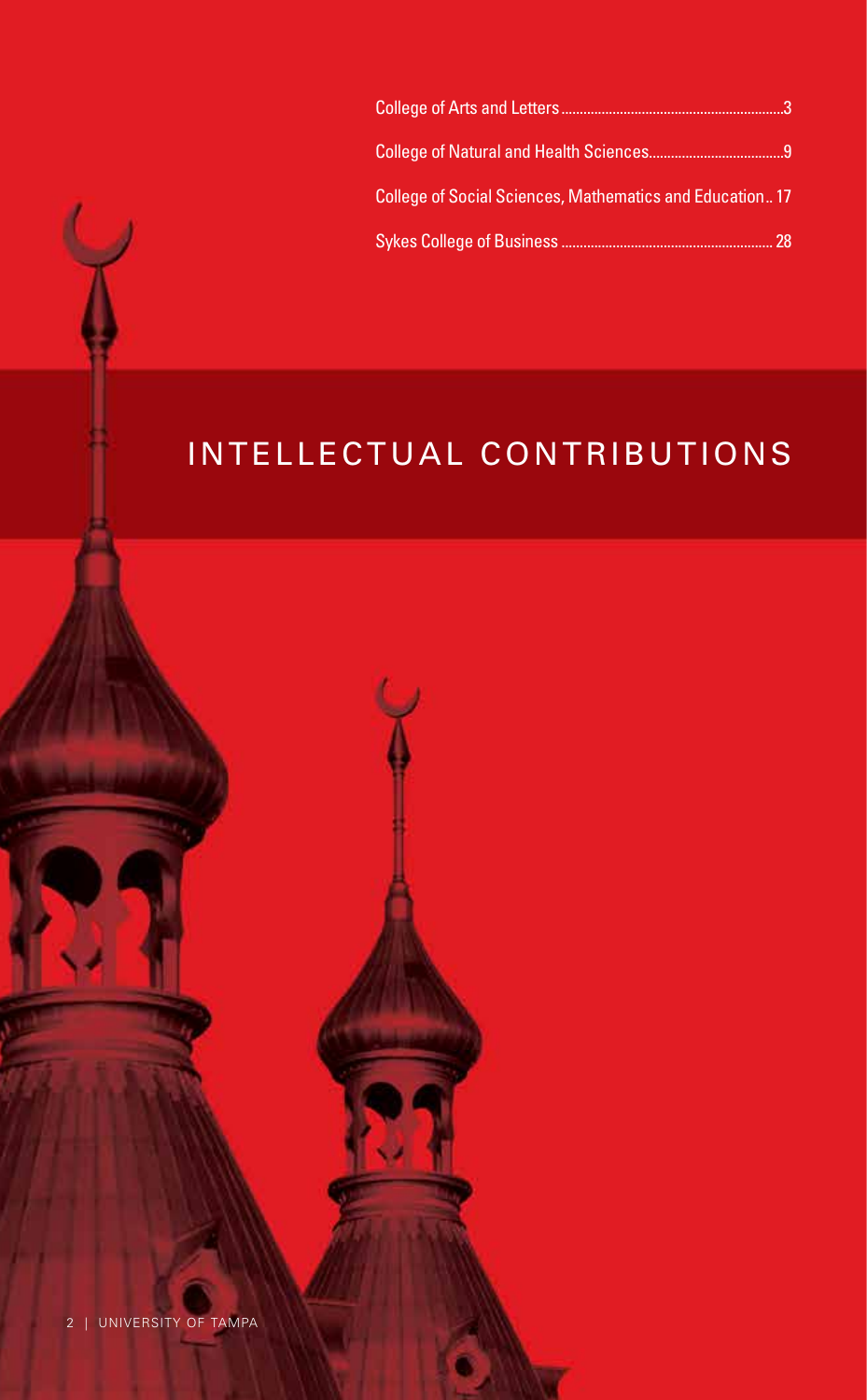# **College of Arts and Letters**

# **Christopher Boulton, Ph.D.**

#### **Assistant Professor, Communication**

**Boulton, Christopher**, Under the Cloak of Whiteness: A Circuit of Culture Analysis of Opportunity Hoarding & Colour-blind Racism Inside US Advertising Internship Programs. (2015) *tripleC: Communication, Capitalism & Critique*, 13(2): 390-403.

Drawing on qualitative fieldwork at three large agencies, this article adapts Richard Johnson's *Circuit of culture* (1986) as a framework to examine both the material practices that help reproduce an overwhelmingly white labor force within US advertising agencies and the ideological screens that conceal them from scrutiny, critique and reform. I argue that efforts to diversify advertising through internship-based affirmative action programs are ultimately undermined and overwhelmed by the more widespread systems of white privilege whereby agency executives and powerful clients by-pass the application process and directly place personal friends and relatives into highly sought after internship slots. Furthermore, he contends that such material practices of class preference are masked, and thereby enabled, by ideological screens of colour-blind meritocracy. He argues that colour-blindness leads to meritocracy in theory, but race discrimination in practice and concludes with a discussion of some possible implications for communication theory in general and critical media industry studies in particular.

**Boulton, Christopher**, In Defense of "Slacktivism": How KONY 2012 Got the Whole World to Watch. (2015). In *Debates for the Digital Age: The Good, the Bad and the Ugly of Our Online World*, (Eds. Danielle Sarver Coombs & Simon Collister).

In March of 2012, the Internet video KONY 2012 swept across Facebook and Twitter racking up more than 100 million views in just six days, making it the most viral video in the history of the Internet. KONY 2012's stated intent was to draw attention to how Joseph Kony's Lord's Resistance Army (LRA) abducts, abuses and forces children to fight as soldiers in and around Uganda and to inspire young activists to pressure celebrities and politicians to do whatever it takes to catch him. The backlash was swift. Critics objected not only to the facts, foreign policy agenda and racial politics of KONY 2012 but also to the financial priorities of Invisible Children (IC), the organization behind the campaign. Many of these objections were well founded. IC's video oversimplified and exaggerated Kony's power (comparing Kony to Hitler when Kony's "army" only had a few hundred soldiers), called for a United States–led military intervention into an oil-rich country (sound familiar?) and cast young, mostly white teenagers as Africa's saviors (a neocolonial "White Man's Burden").

IC also came under scrutiny for spending more money on making and showing movies than actually distributing direct aid to the affected region. Other critics, while sympathetic to the cause, questioned the entire approach of the KONY 2012 campaign, dismissing the sharing of a video on social media as the epitome of "slacktivism," a term combining the lazy connotations of "slacker" with "activist" to convey how the Internet makes political expression more convenient or, as Snopes founder Barbara Mikkel son first put it to the New York Times back in 2002, "the desire people have to do something good without getting out of their chair."

True, KONY 2012 made mistakes — and some of them ugly — but it also achieved something that is both difficult and important; by turning suburban teens into slacktivists, KONY 2012 made human rights "cool."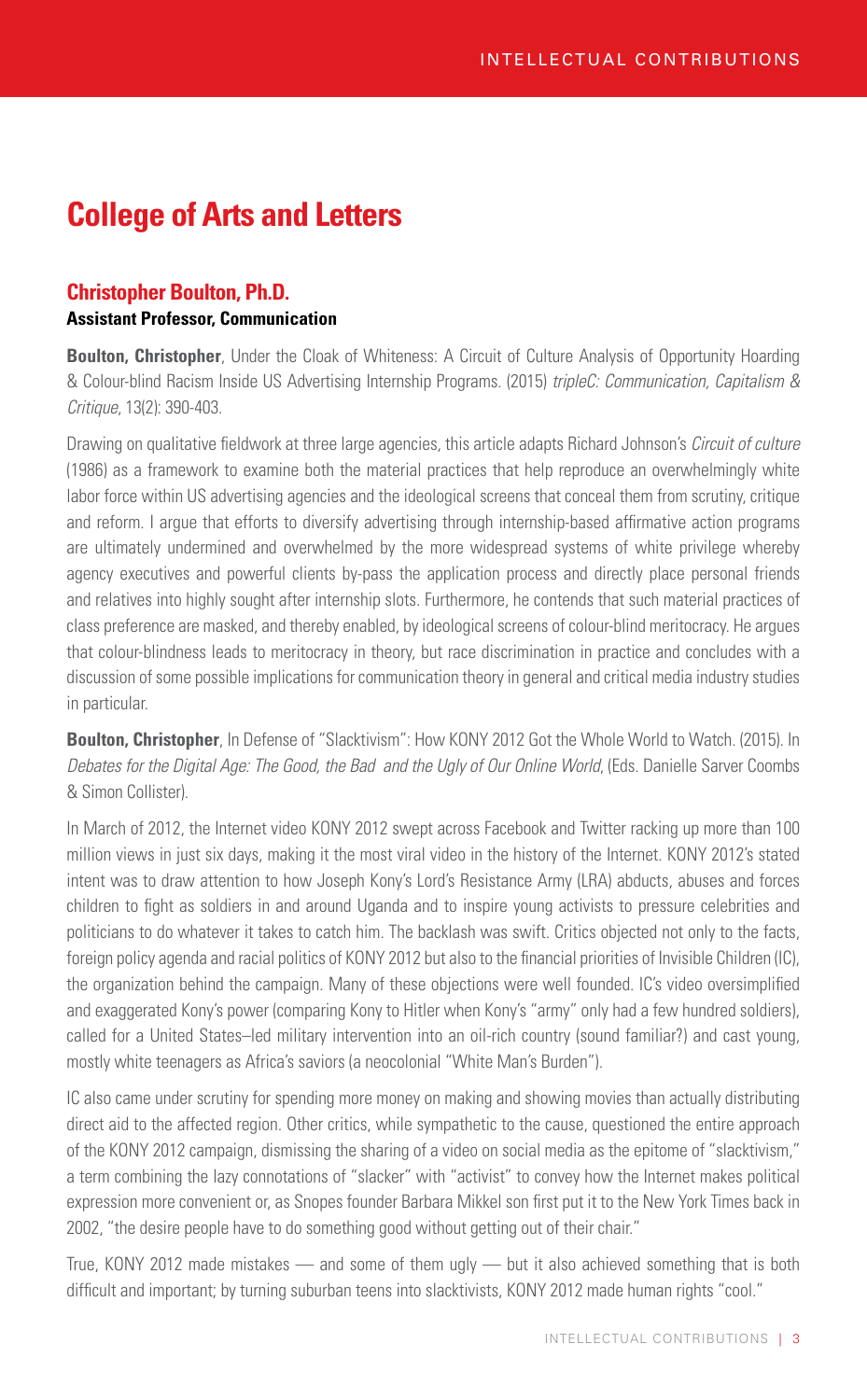

# **Taegan A McMahon, Ph.D.**

# **Assistant Professor, Biology**

Dr. McMahon's work in conservation biology is revolutionizing how we understand and plan to manage a devastating pathogenic fungus. An assistant professor of biology, her research has earned publication in *Nature*, the most widely cited scientific journal in the world. She focuses on the chytrid fungus that has caused the extinction of hundreds of amphibian (e.g. frogs) species around the world.Amphibians are indicators of environmental health, so McMahon's research aims to understand some of the factors affecting this conservation crisis.

One of her major research lines is identifying the non-amphibian hosts of the fungus, which not only helps us understand disease dynamics in the wild, but also explains how the fungus can wipe out entire frog populations and yet persist in the environment. McMahon is also working on developing possible vaccination campaigns. She and her collaborators have demonstrated it is possible to vaccinate frogs against the chytrid fungus, and are now refining this process to determine whether this vaccine can be a used as part of a conservation management plan.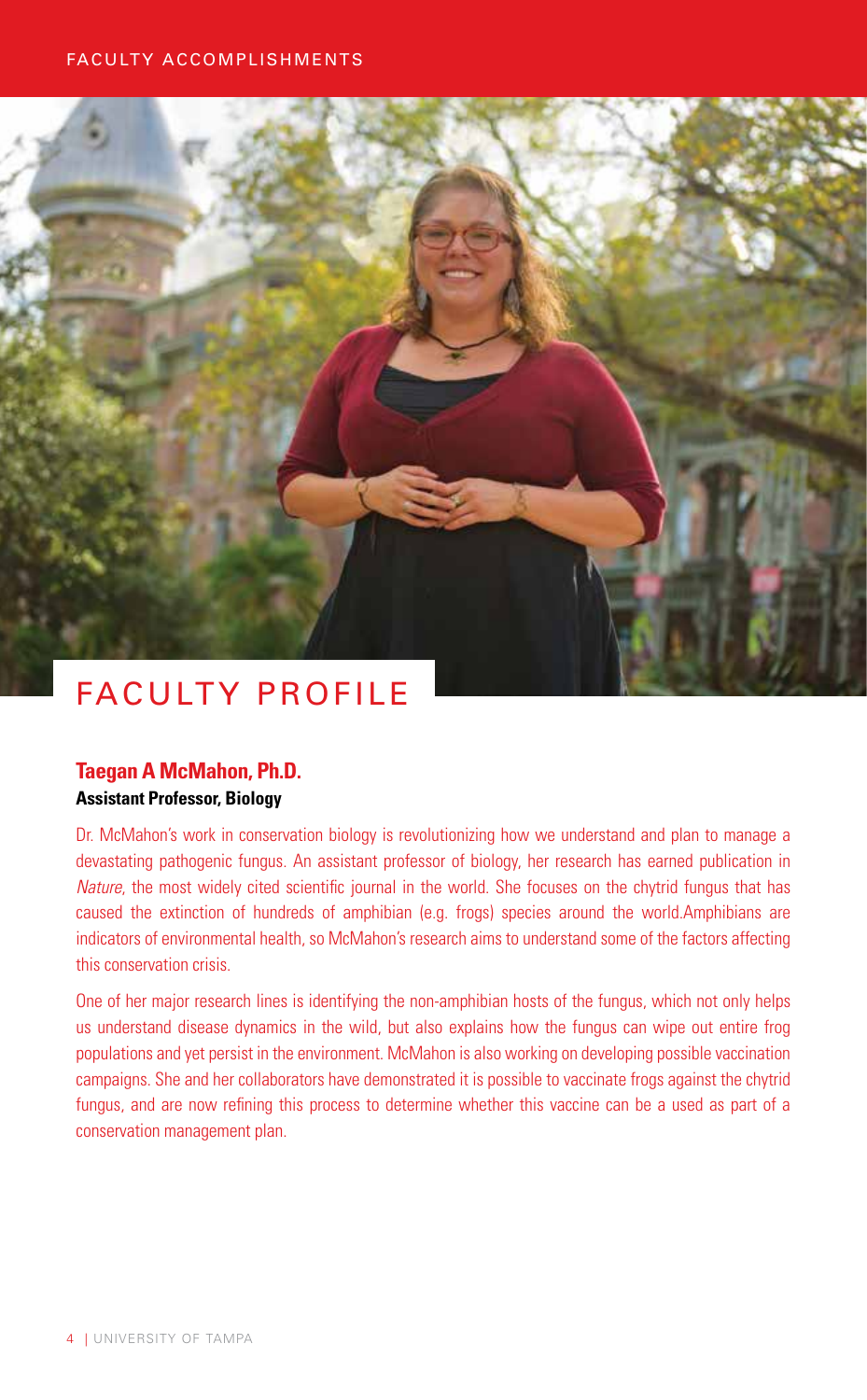**Boulton, Christopher**, Feminism, Internet Filtering and Religious Strategies. (2015). In *New Views on Pornography*, (Eds. Lynn Comella & Shira Tarrant).

As an object of analysis for cultural studies, Internet pornography is uniquely positioned as both an enormously popular media genre and a deeply despised idea. It is a contested textual space, opposed from various angles by grassroots activists, opportunistic politicians and religious conservatives; each group evokes, and sometimes even displays, pornographic images in order to spark the shock and disgust of a supposedly respectable public and then rearticulates this affective response with its own larger programs of social reform. This chapter looks specifically at how the evolving agenda of the feminist anti-porn organization Stop Porn Culture (SPC) has helped enable government-mandated Internet filtering along with other attempts to quarantine adult content online. It also considers how some conservative churches have, in addition to filtering, turned toward sex-positive language as a religious strategy for opposing pornography. Moreover, in light of this recent confluence of events, it now seems an opportune time to revisit and update "Pornand Me(n)," my analysis of the 2007 national antipornographic conference held at Wheelock College — an event that drew in both feminists and religious conservatives alike and served as the launch pad for SPC and its emerging legislative agenda.

#### **James J. Lopez, Ph.D.**

#### **Professor, Language and Linguistics**

**Lopez, James**, Excerpts from *The Last Adam* ISLE: Interdisciplinary Studies in Literature and Environment. 21.1 (Winter 2014) 76-83.

This publication constitutes a selection (first chapter in full and portions of chapter two) of my unpublished translation of the novel *The Last Adam*, by the Mexican writer, activist and diplomat Homero Aridjis. Aridjis is an internationally acclaimed writer and recipient of some of the world's most prestigious literary and environmental awards. Aridjis' millennialism is an aspect of his work that I have studied in depth, and it reveals an emotional depth, historical awareness, ethical urgency and aesthetic mastery that is not usually evident in the increasingly popular post-apocalyptic genre. Aridjis's novels, particularly the ones dealing with the near future and the consequences of our collective self-destruction, represent a potentially rich and successful contribution to the literary panorama of the English-speaking world.

#### **Kyle R. McIntosh, Ph.D.**

#### **Assistant Professor, English**

**McIntosh, K.**, Pelaez-Morales, C. and Silva, T. (Eds.). *Graduate Studies in Second Language in Writing*. Anderson, SC: Parlor Press (2015).

Graduate Studies in Second Language Writing advances scholarship and professionalization in the field of second language writing by addressing the ways in which an array of processes and personal interactions shape the experiences of those entering the field, as well as those who provide them with guidance and support. By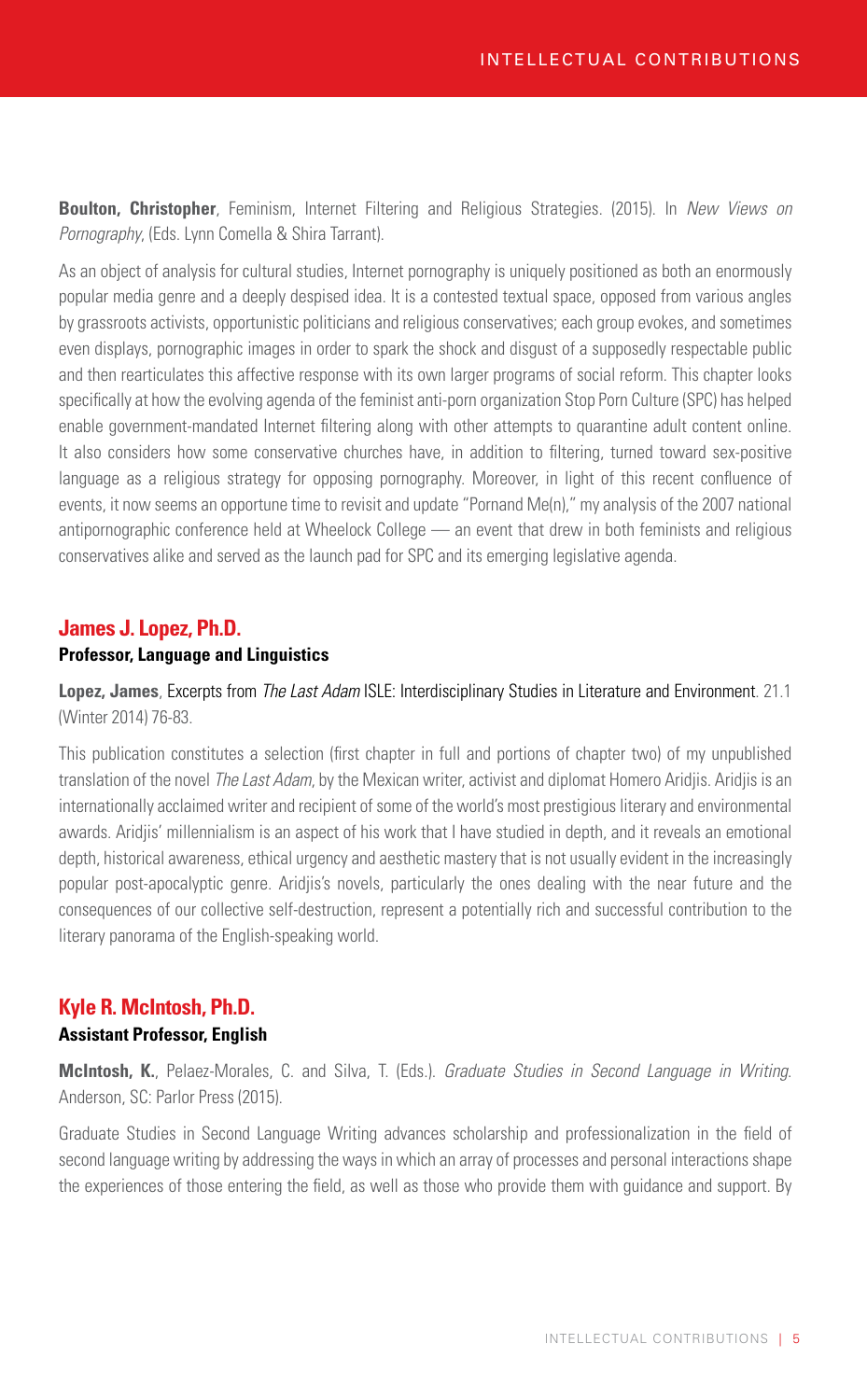pairing several noted scholars with their former mentees, now established scholars in their own right, the book takes insights gained from these conversations and makes them available to a wider audience, including current and prospective graduate students, faculty advisors and university administrators involved in such programs. Each chapter explores intersections between the personal, professional and institutional demands of graduate study in L2 writing, highlighting the constant negotiation that occurs at different stages in the development of one's academic career.

#### **David Reamer, Ph.D.**

#### **Associate Professor, English**

**Reamer, David**, (2015). Risk = Probability × Consequences: Probability, Uncertainty and the Nuclear Regulatory Commission's Evolving Risk Communication Rhetoric. *Technical Communication Quarterly*, 24(4), 349-373.

This article examines the rhetoric employed by the Atomic Energy Commission and its successor, the Nuclear Regulatory Commission, to communicate the risks of nuclear power to legislators and the public. Analysis of official and unofficial documents produced by nuclear regulators demonstrates that the AEC and NRC for decades employed ineffective risk-communication strategies emphasizing complex probabilistic calculations rather than addressing the public's concerns about the possibility of nuclear disaster. As a result of its poor communication strategies, the nuclear industry lacks substantial public support as it responds to challenges such as the Fukushima Daiichi meltdown and competition from inexpensive natural gas; however, the stakeholderoriented risk communication policy like that described in this essay offers opportunities to rebuild bridges and regain public trust.

# **Adam Rottinghaus, Ph.D.**

#### **Assistant Professor, Communication**

Hardin, C. and **Rottinghaus, A.**, 2015. Introducing a Cultural Approach to Technology in Financial Markets. *Journal of Cultural Economy*, 8.5, 547-563.

In this co-authored article, Dr. Hardin and Dr. Rottinghaus examine the role of communication technologies in global financial markets. While most scholars argue that communication technologies make financial markets more equal, Hardin and Rottinghaus show that communication technologies create unequal access to market information, and unequal interactions among financial traders. They use historical examples including: letter couriers in 16th century Italy, telegraphs and telephones at the turn of the twentieth century and fiber-optic Internet connections today. These inequalities in access and information create profits for some at the expense of others and contradict the idea that communication technologies make markets more equal and efficient. They offer a new theoretical framework through which future social and cultural studies of financial markets can examine the different ways in which communication technologies shape global financial markets.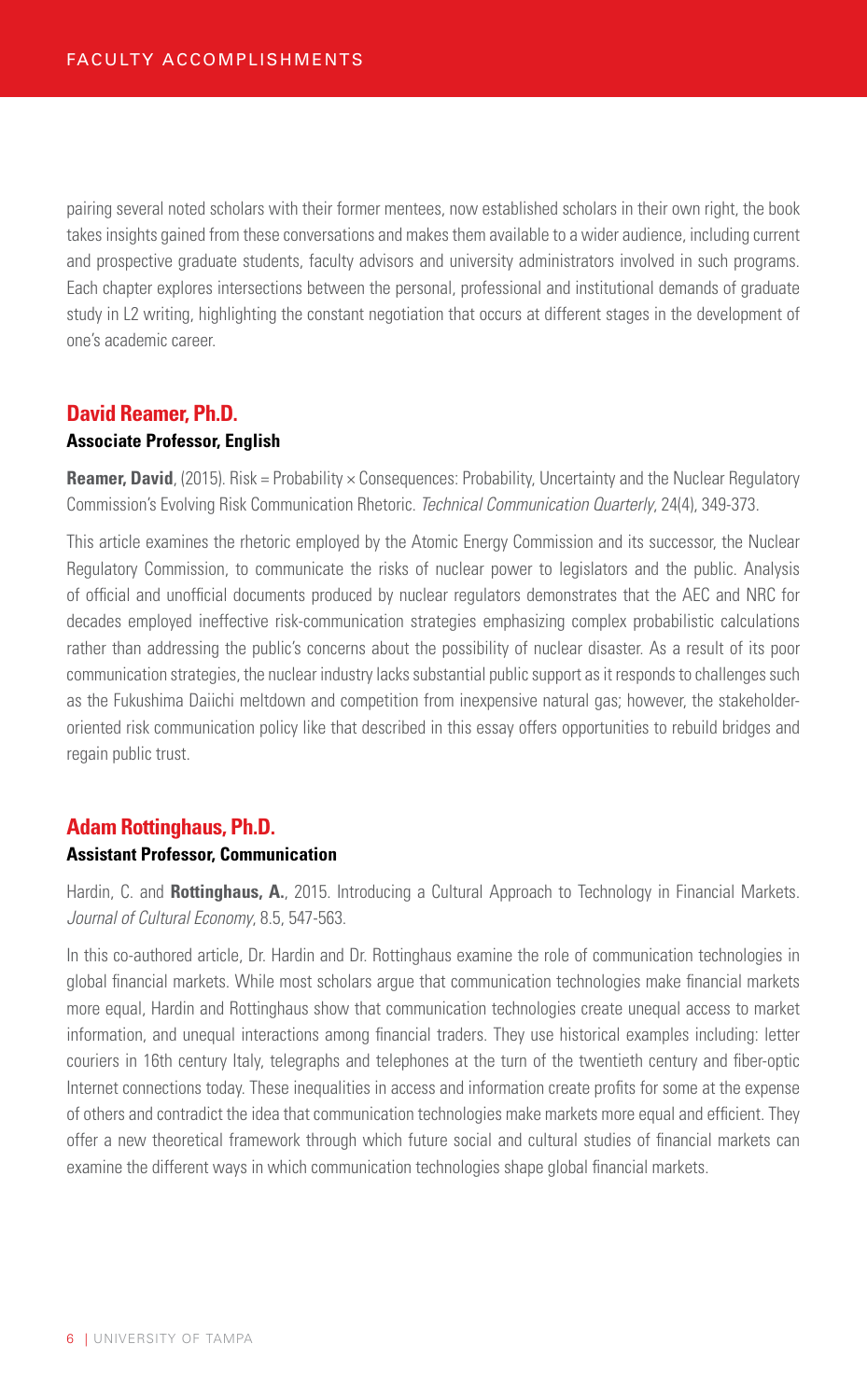## **Brooke Scherer, MFA Associate Professor, Art**

**Scherer, Brooke**, In Visual Communication and Culture: Design Education for a Globalized World, in Baylen, D.M. and D'alba, A, (Eds). *Essentials of Teaching and Integrating Visual and Media Literacy: Visualizing Learning* (2015).

Professor Scherer's chapter focuses on graphic design education and professional practice as they relate to crosscultural visual communication. Through provided case studies, pedagogical discussion and assignment suggestions, as well as student project examples, this chapter aims to educate the audience by examining how varying global societies receive, decipher and understand visual messaging in accordance to their cultural background, practices and beliefs. Color, semiotics and imagery construction, surrounding environments and design composition are just a few important topics covered.

# **Kacy D. Tillman, Ph.D.**

# **Associate Professor, English**

**Tillman, Kacy D.**, Loyalist Women and the Fight for the Right to Entry. *Age of Revolutions*.

This article is about loyalist women writers and how they framed their ideology during the American Revolution via the metaphor of forced entry, which implied a violation of physical and propertied spaces. While most literary historians — if they address loyalism at all — focus on the men who could vote, fight or legislate, my article broadens and redefines "loyalty" to include women so that we might view the revolution from an alternative perspective. It suggests that women emphasized the violated house and the people in it to frame the rebels, their supporters and their cause as dishonorable, dangerous and immoral. In so doing, they highlighted their inability to consent, either to the people who entered their homes or the loyalties they or their families were assumed to hold.

# **Stephanie L. Tripp, Ph.D.**

#### **Associate Professor, Communication**

**Tripp, S.**, (2014). Media gatekeepers and the rise of networked readers: Revisiting the contra-crack controversy. *Explorations in Media Ecology,* 13(1), 67-78.

This article examines the controversy over an investigative series published in 1996 by The San Jose Mercury News within the context of our transition from a print-based to a digital culture and explores the emerging role of networked readers in producing and legitimating knowledge. The Mercury News was at the cutting edge of new media journalism when it published its series investigating ties between the CIA, the Nicaraguan Contras and the flow of crack cocaine into poor Los Angeles neighborhoods. The attack on the series by the print media elite and its failure to suppress the story's spread through traditional modes of gatekeeping marked an important moment for journalism.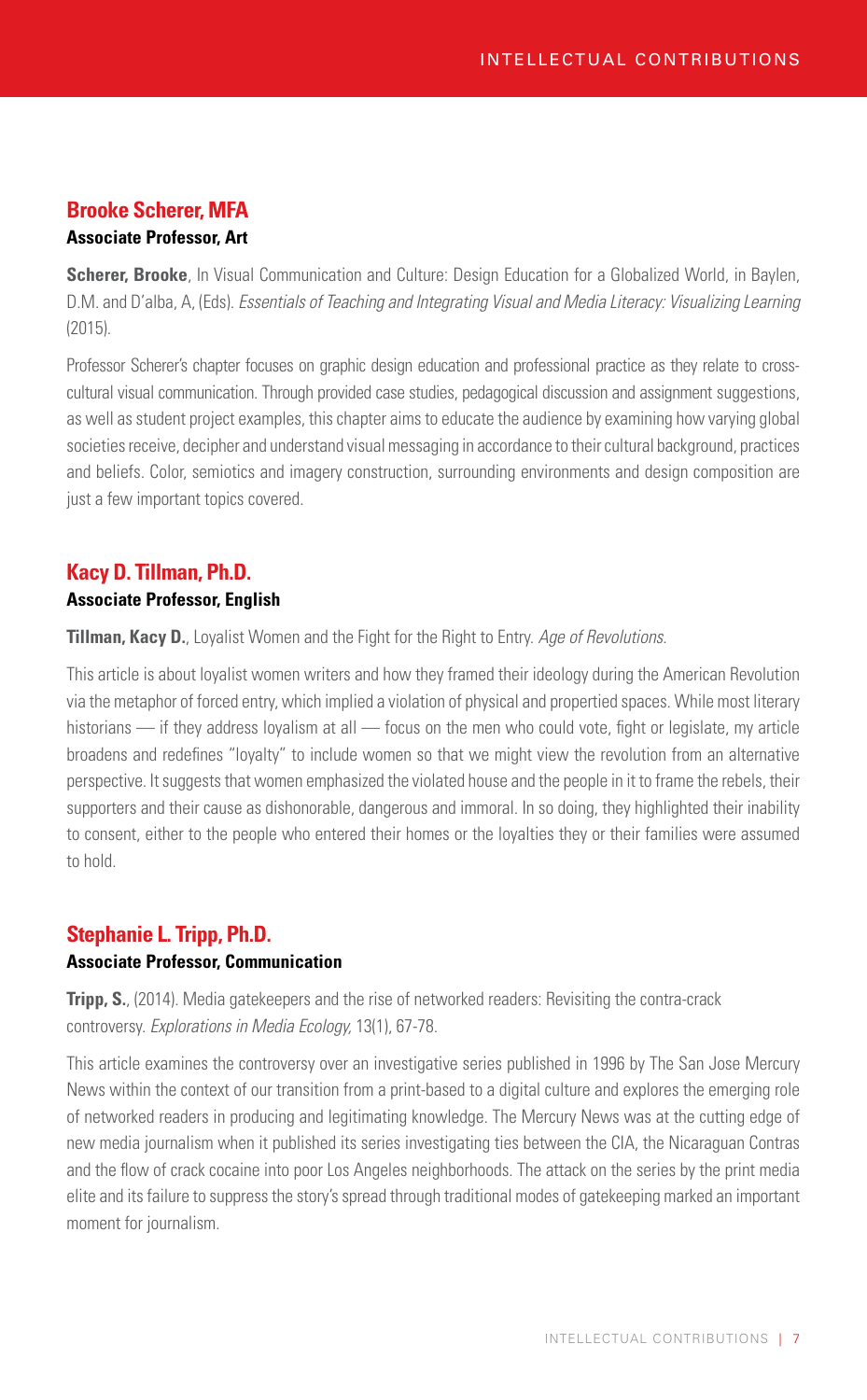# **Aimee L. Whiteside, Ph.D. Assistant Professor, English**

Lewis, S., **Whiteside, A.L.** and Garrett Dikkers, A. (2015). Providing chances for students to recover credit: Is online learning a solution? In M.F. Rice (Ed.), *Exploring Pedagogies for Diverse Learners Online: Advances in Research on Teaching*, 25, Emerald, 143-157.

This chapter presents data from research studies specifically aimed at gathering the perspectives of K-12 students who are taking online courses for credit recovery, their virtual school teachers and face-to-face school support professionals. Students in credit recovery programs need to "recover" their high school credit. These programs give students who have either missed too many high classes and/or failed one or more of their high school courses an alternative pathway to recover these credits online and graduate. Some of these students who struggle academically have juvenile records, challenging addictions and learning disabilities or challenges; additionally, they may have children themselves and/or other familial responsibilities. The data from this study suggest that, with proper orientation to online environment, individualized support and purposeful programmatic structuring, online and blended learning may be a solution for credit recovery students, potentially decreasing the number of future high school dropouts.

**Whiteside, A.L.** (2015). Introducing the Social Presence Model to explore online and blended learning experiences. *Online Learning: Official Journal of the Online Learning Consortium*, 19(2).

This study explores the level of social presence, or connectedness, in two iterations of a 13-month, graduatelevel certificate program. The methods include a case study approach for coding discussions for 16 online courses using the pre-established Social Presence Coding Scheme as well as conducting instructor and student interviews and collecting observation notes on over a dozen face-to-face courses. The results of this study suggest the need for further research and development on the Social Presence Coding Scheme. Additionally, this study unveiled the Social Presence Model, a working model. Finally, this study also highlighted the importance of multiple data sources, the need for researchers to request access to participant data outside the formal learning environment and the challenges with multimodal literacy.

Lewis, S., **Whiteside, A.L.** and Garrett Dikkers, A. (2014). Autonomy and responsibility: Online learning as a solution for at risk high school students. *International Journal of E-Learning and Distance Education*, 29(2), 1-11.

In this three-year, mixed methods case study, the benefits and challenges of online learning for at-risk high school students were examined. A key finding was that at-risk students identify the benefits and challenges of online learning to be the same. While students appreciate the opportunity to work ahead and study at their own pace, they see it as a challenge to be responsible for their own learning and manage their time. The authors of this paper argue that, with proper support structures in place, students who are at-risk for dropping out can overcome challenges and find success in an online learning environment.

Garrett Dikkers, A., Lewis, S. and **Whiteside, A.L.** (2015). Blended learning for students with disabilities: The North Carolina Virtual Public School's co-teaching model. In M.F. Rice (Ed.), *Exploring Pedagogies for Diverse Learners Online: Advances in Research on Teaching*, 25, Emerald, 67-93.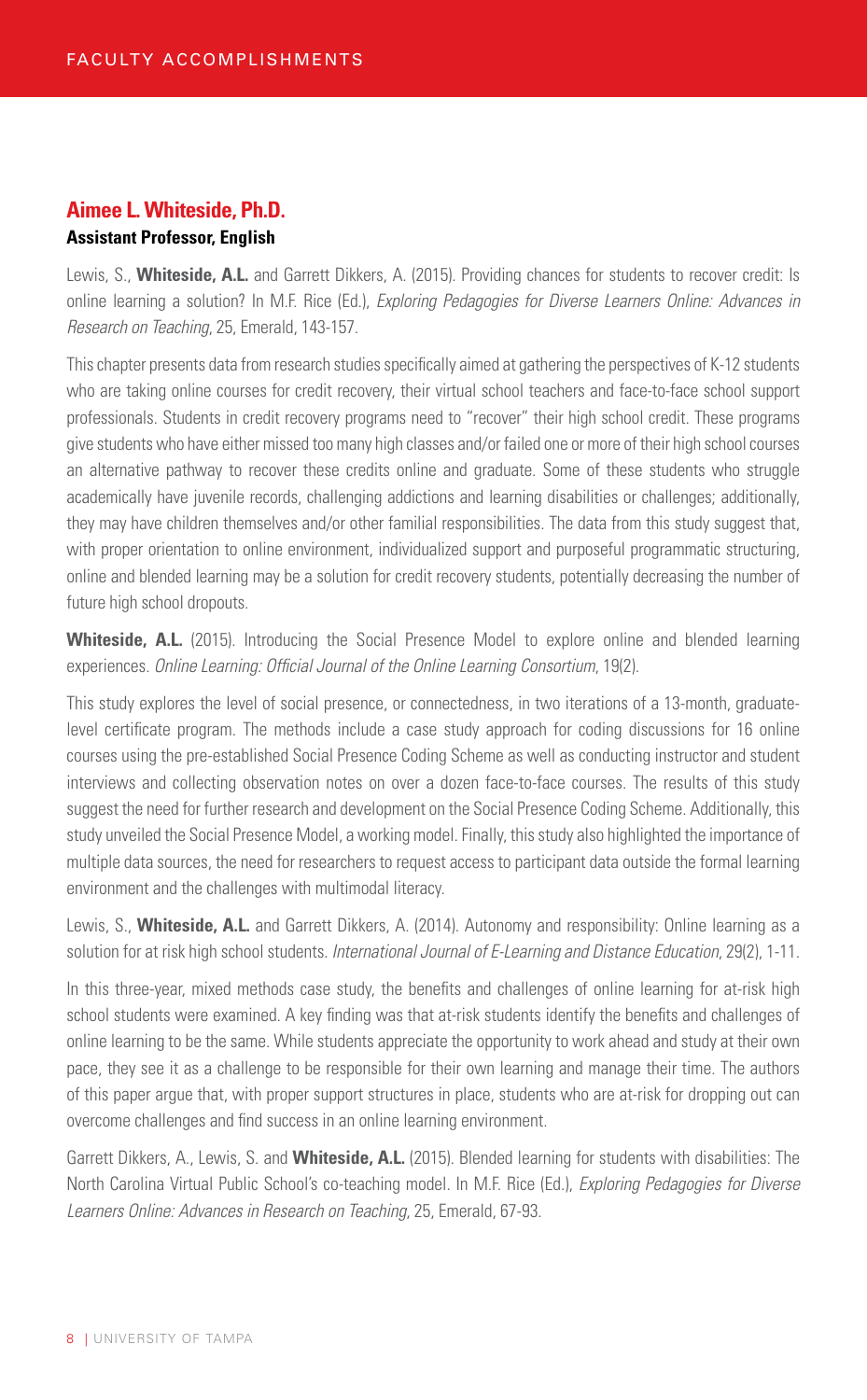This chapters explores the Occupational Course of Study program through the lens of the students, the virtual teachers and the face-to-face teachers, providing an understanding of how blended learning has the potential to provide high quality academic coursework targeted to meet their individual learning needs. This blended environment insures the students have a highly qualified content-area teacher and are also able to have their individual learning needs met through the attention and expertise of their exceptional children teacher.

# **Daniel Wollenberg, Ph.D.**

#### **Professor, Communication**

**Wollenberg, Daniel**, The thing is grounded on story: The Danes and Medieval English Memory. *Northern Studies*, 46, 2014, 75-101.

This article, based on a chapter from Dr. Wollenberg's dissertation, argues that a literary tradition of the "Danes" (or Vikings) as tyrannical, vicious usurpers stemmed from certain political campaigns in medieval chronicles, where the Danes were delegitimized as barbaric outsiders, even though many Scandinavians had settled in England. After the Norman Conquest, Anglo-Norman chronicles aligned Anglo-Saxon and Norman pasts to craft a new story of England and the English, where the Danes were continually cast as wrong, ignoble conquerors, contrasted with the rightful, noble conquering of the Normans and Anglo-Saxons. It is this characterization of the malignant Dane in the English past that historical narratives preserve and develop, and that partially inform our modern picture of the Vikings.

**Wollenberg, Daniel**, Defending the West: Cultural Racism and Pan-Europeanism on the Far Right. *postmedieval: a journal of medieval cultural studies*, 5, (3), Fall 2014, 308-319.

Using Norwegian terrorist Anders Breivik's 2011 manifesto as a barometer of right and far-right political rhetoric of the last two decades, this essay argues that two core ideas of Breivik's manifesto reveal larger shifts in post-Holocaust racist discourse: first, that in a post-Holocaust world in which explicit biological racism is becoming rarer, Breivik and other figures on the contemporary European far-right have spotlighted a common Western identity, rooted in and bolstered by medieval imagery and rhetoric, as the chief quality marking the West as historically and culturally unique; second, that the 'clash of civilizations' theory of Bernard Lewis and Samuel Huntington has permeated far-right anti-immigration discourse.

# **College of Natural and Health Sciences**

# **Carol Botwinski, Ed.D.**

# **Department of Nursing**

**Botwinski, C.A.**, McWilliam, P. and LaCourse, J. (2014, January). Deltoid Intramuscular Injections and Obesity. *MedSurg Nursing*, 23(1).

Due to easy access, patient comfort and decreased risk for injury, intramuscular (IM) injection in the deltoid muscle is frequently used in administering vaccines in the adult. Use of an appropriate needle length is required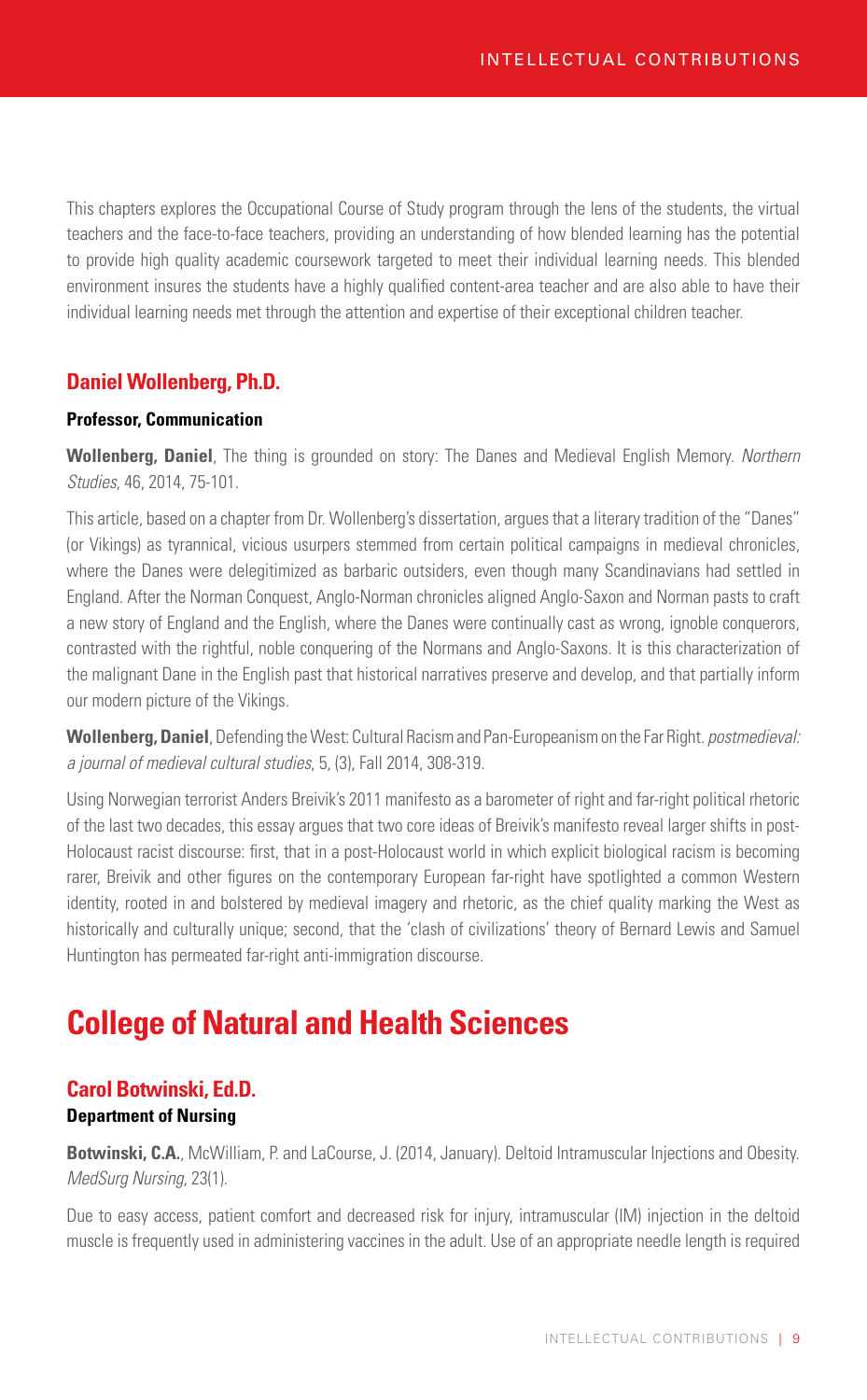for proper absorption of the vaccine. Due to the increasing number of adults considered obese, concerns regarding vaccine injection technique and needle-length selection have been reported. Studies show obese adults had lower titers of vaccine than those of average weight when using a standard 1-inch needle. Use of an individual's basal metabolic index (BMI) to determine needle length as opposed using one standard needle length resulted in significantly higher vaccine titers in those considered obese. Results indicate that nurses should use the individuals BMI to determine what needle length to use when administering IM injections.

**Botwinski, C.A.** and Falco, G.A. (2014). Transition to Postnatal Renal Function. *The Journal of Perinatal & Neonatal Nursing*, 28 (2), 150-154.

This article describes the changes that occur in the newborn's kidney function after birth. In-utero the placenta is the primary organ responsible for maintaining fluid and electrolyte balance in the fetus. With birth, the neonatal kidney must assume this function. While the newborn's renal function is decreased at birth, the infant's kidneys are still able to manage homeostasis and are sufficient for growth and development. However, stressors can limit the adaptive properties of the kidney in those infants born premature. The impact of stressors such as infection, low oxygen levels and medications that decrease renal blood flow are discussed. Knowledge of the changes in renal physiology is essential in caring for these premature babies. This is especially important for those infants born before 34 weeks' gestation, when formation of the kidney is not yet complete.

# **Todd Campbell, Ph.D.**

# **Associate Professor, Biology**

Stuart, Y.E., **Campbell, T.S.**, Reynolds, R.G., Revell, L.J. and Losos,J.B., 2014. Rapid evolution of character displacement following species invasion. *Science* 346:463-466.

Evolution has been unambiguously demonstrated in countless species in response to breeding programs (artificial selection) and natural environmental changes (natural selection). However, evidence that evolution in one species occurs as a result of competition with another species is very rare. My study revealed rapid evolution of the native green anole lizard in response to competition with an invasive species, the Cuban brown anole lizard. The invasive lizard forced the native lizard to perch higher in trees, and after only 20 generations, the green anoles evolved larger toe-pads in response to having to cling to smaller, more precarious perches. Our study was among the first to demonstrate evolution driven by competition, and the first to demonstrate the evolution of a native species in response to resource competition with an invasive species.

# **L. Michael Carastro, Jr., Ph.D.**

#### **Associate Professor, Biochemistry**

**Carastro, L.M.**, Lin, H.Y., Park, H.Y., Kim, D., Radlein, S., Hampton, K.K., Hakam, A., Zachariah, B., Pow-Sang J, Park JY. (2014) Role of p73 Dinucleotide polymorphism in prostate cancer and p73 protein isoform balance. *Prostate Cancer*. 2014:129582.

Prostate cancer (PCa) is the most frequently diagnosed and second deadliest cancer among U.S. men, but available testing for PCa risk is currently lacking. In collaboration with Moffitt Cancer Center, we report a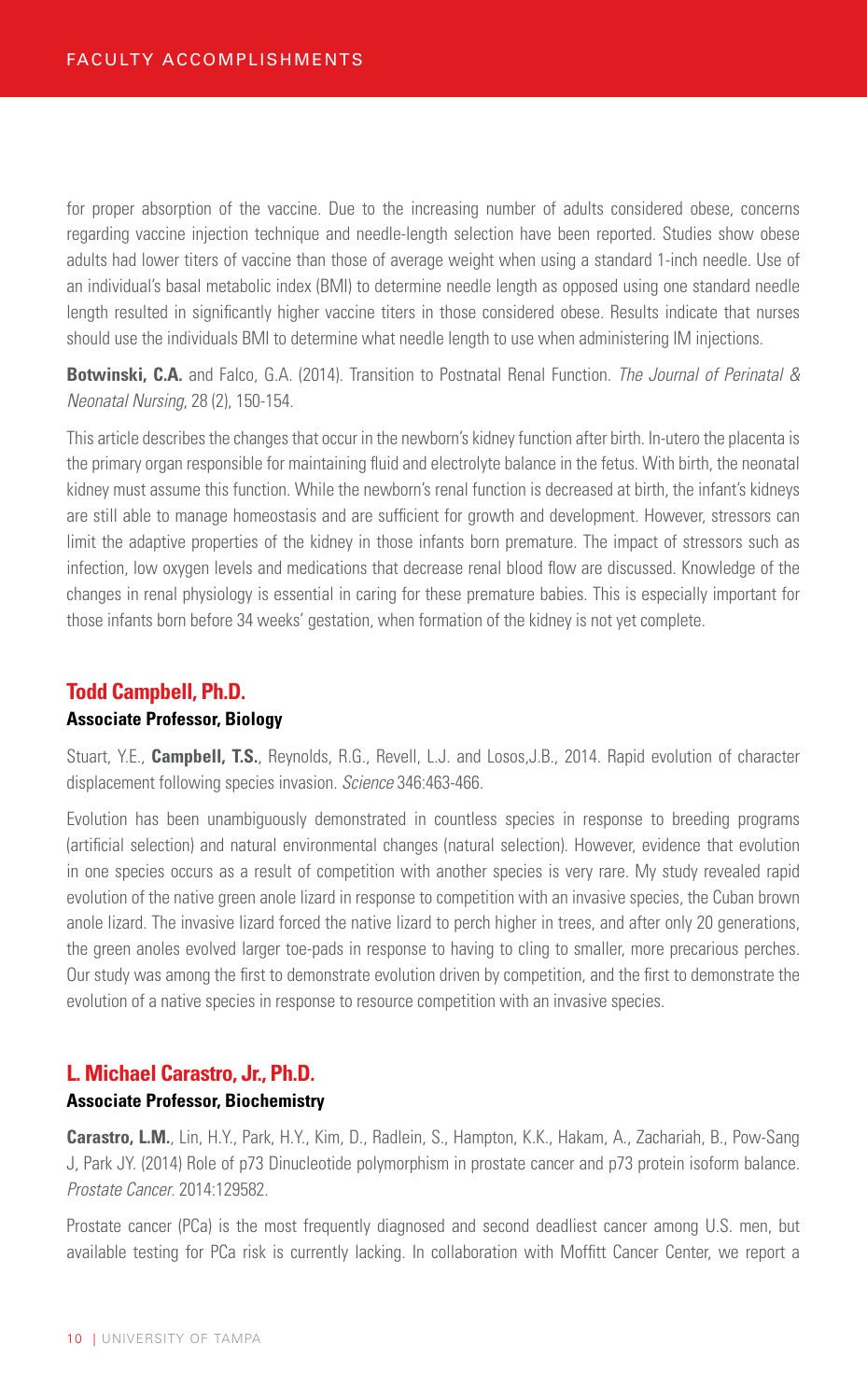statistically significant link between a DNA mutation in a cancer prevention gene (p73) with a 45% reduction in aggressive PCa risk. Further, we demonstrate a change in the functionality of the p73 gene which we only observed in cells that contain this DNA mutation. This functional change in the p73 gene offers a molecular rationale for how the DNA mutation results in the observed decrease in aggressive PCa risk. Our findings could lead to improved detection of those at risk for aggressive PCa, as well as possible new approaches to preventing and/or treating aggressive PCa.

# **Suzanne Edgett Collins, RN, MPH, JD, Ph.D.**

#### **Professor, Nursing**

Medical Ethics Subcommittee (Shamoo, A., Myers, R., Certain, R.G., **Collins, S.E.**, Resnik, D.B.), Defense Health Board. (2015). *Ethical Guidelines and Practices for Military Medical Professionals*. Falls Church, VA: Author.

Under the auspices of the Defense Health Board, the Medical Ethics Subcommittee considered ethical issues facing military health professionals (MHP), providing recommendations in its March 2016 report, *Ethical Guidelines and Practices for Military Health Professionals* (http://www.health.mil/About-MHS/Other-MHS-Organizations/Defense-Health-Board/Reports). MHP serve in diverse settings, caring for a wide array of patients under sometimes austere conditions. MHP experience both internal and external ethical conflicts regarding what they are required to do, or not to do. Creation of an overarching military code of medical ethics, infrastructure for its implementation in all care environments, supportive training, ethical decision making assistance and help in personal management of residual moral turmoil are all essential.

# **MaryAnn D'Alesandro, DNP, RN, MSN, CNOR, BC**

#### **Assistant Professor, Nursing**

**D'Alesandro, M.A.**, (2015). Simple steps to reduce anxiety in the surgical patient. *OR Nurse*, 9(2): 48.

Anxiety is a normal response to an unknown situation or event. A surgical patient's anxiety although common, can trigger physiologic stress responses that can affect the patient's outlook, recovery process and healing capabilities. Many factors may lead to the surgical patient's anxiety, including the reason for surgery, such as treatment of a disease, trauma or unknown etiology requiring biopsy. In addition, some patients experience a perceived loss of control due to the need for sedation or the known recovery time that will require the patient to rely on others for basic needs. Keeping the basics in mind, common strategies to help reduce a surgical patient's anxiety include: open communication, humor, music, aromatherapy, visitation of family/friends and medication are known to decrease anxiety and improve the patient's experience.

# **Eric Freunt, Ph.D. Assistant Professor, Biology**

Benner B.E., Martorell A.J., Mahadevan P., Najm F.J., Tesar P.J., **Freundt E.C.**, Depletion of Olig2 in Oligodendrocyte Progenitor Cells Infected by Theiler's Murine Encephalomy elitis Virus. *Journal of Neurovirology*, 2016. Jun; 22(3): 336-48.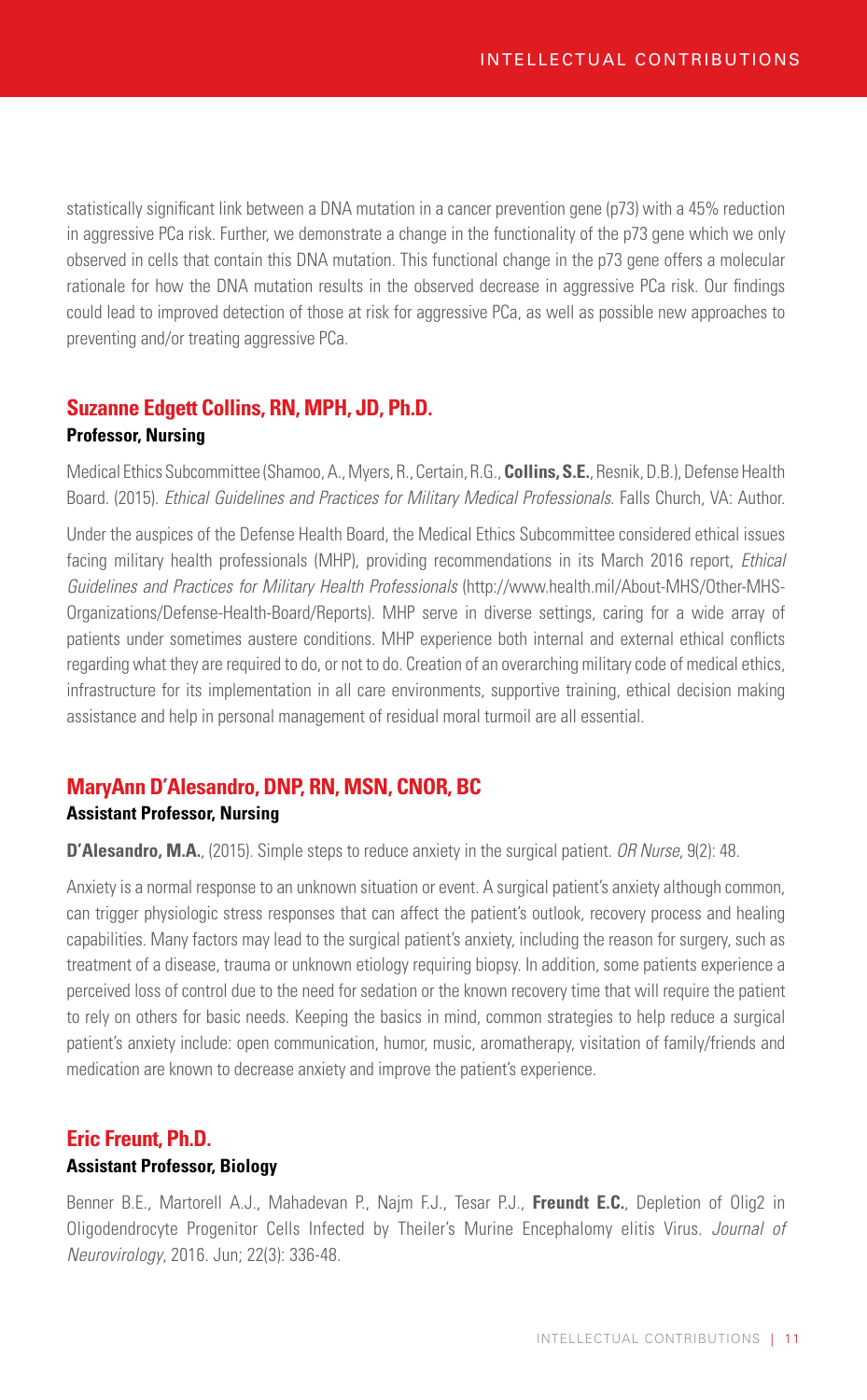TMEV is a virus that infects mice and causes a disease similar to multiple sclerosis. During infection, the virus causes destruction of cells, called oligodendrocytes, that provide the insulation for neurons. My research seeks to understand how TMEV destroys oligodendrocytes. In this paper, we used mouse stem cells to create mouse oligodendrocyte progenitor cells, which are cells that normally give rise to the mature, insulation-producing cells. We then infected them and determined which genes are over-produced or under-produced in infected cells compared to cells that were not infected. We discovered that the virus eliminates a key protein that oligodendrocytes need to grow and mature, and so we think that this may be one way that the virus causes MS-like disease.

# **Daniel Huber, Ph.D.**

#### **Associate Professor, Biology**

#### **Myological Variability in a Decoupled Skeletal System: Batoid Cranial Anatomy**

Kolmann, M.A., **Huber, D.**, Dean, M.N. and Grubbs, R.D. (2014). Myological variability in a decoupled skeletal system: Batoid cranial anatomy. *Journal of Morphology*, 275(8), 862-881.

This is one of three publications with UT undergraduate Matthew Kolmann (BS-Biology, 2008), who has since earned his MS-Biology from Florida State University and is currently finishing his PhD-Biology at the University of Toronto. We examined the cranial anatomy of stingrays to determine how their morphology varies with respect to their diets and evolutionary history. In particular, we examined how decoupling of the jaws from the skull (stingray jaws are "suspended" beneath the skull, not directly attached to it) has affected the morphology, behavior and ecology of stingray feeding, and how some rays have evolved the ability to be durophagous. Durophagy, the consumption of hard prey, is an intriguing feat in stingrays because they have cartilaginous skeletons and the prey items they eat are often harder than their own skeletons.

Jones, L.B., **Huber, D.** and Waggett, R.J. (2015). Geometric analysis of shark teeth. *Dimensions in Mathematics*, 35 (1): 16-22.

As a part of our Science Math Master professional development program, our team developed integrated lessons to provide practical problems allowing students to explore biological questions using geometry. Marine biology, and sharks in particular, are of interest to the general public. This translates into a natural lure to engage students into learning and applying geometric principles to solve a complex yet compelling problem. In this lesson, students examine the relationship between the geometry of shark teeth and the feeding behavior of the sharks. The shape of the tooth may translate to a greater ability to puncture food, or may facilitate the sawing or shredding of prey. Through analyzing the geometry of different shark teeth, students can make predictions regarding the performance and feeding behavior of the sharks.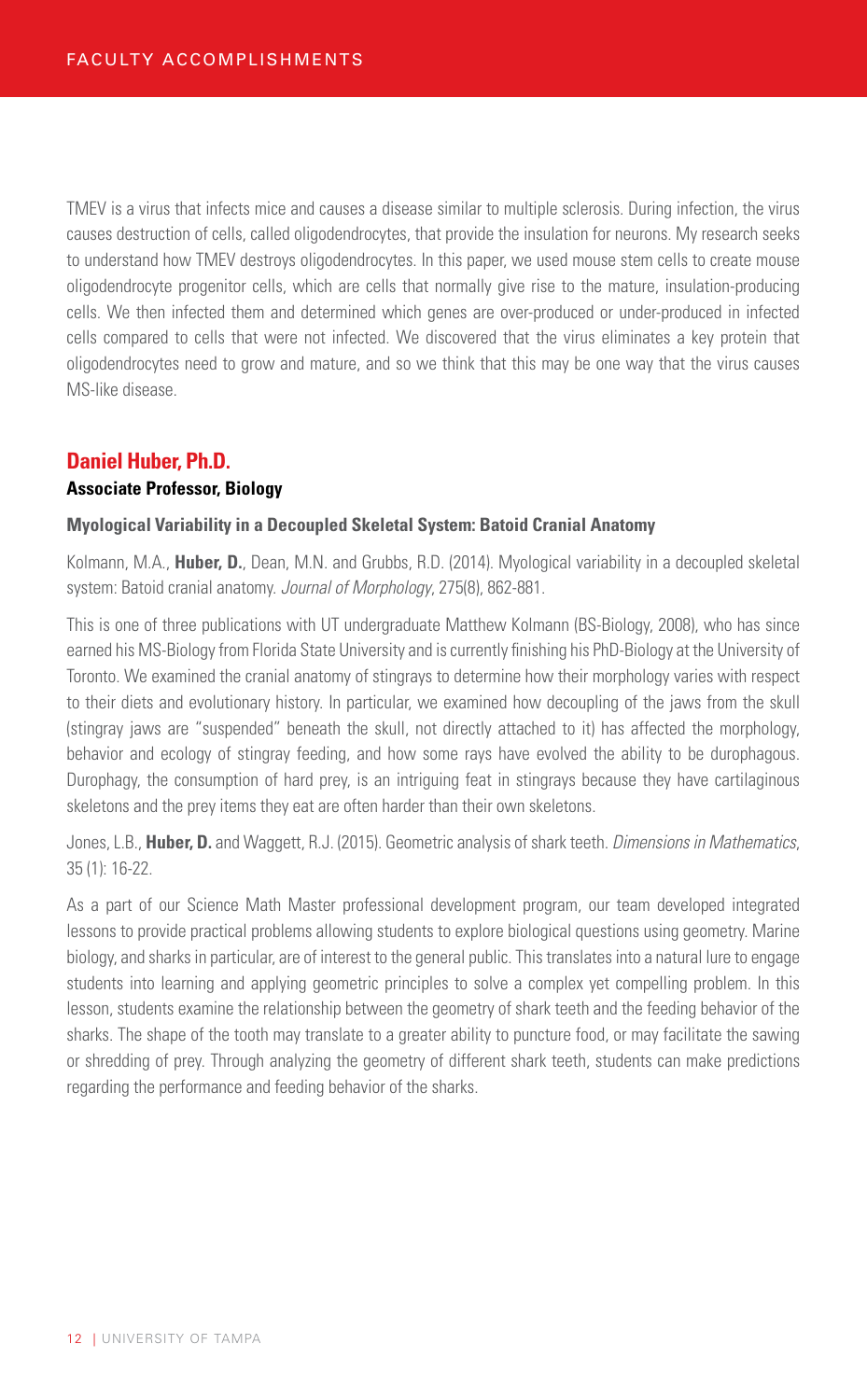# **Pad Mahadevan, Ph.D.**

#### **Assistant Professor, Biology**

Dorden S. and **Mahadevan P.** (2015). Functional prediction of hypothetical proteins in human adenoviruses. (2015). *Bioinformation* 11, 466-73.

This is a novel study of proteins with unknown function in human adenoviruses. Human adenoviruses cause a wide range of diseases such as acute respiratory disease, gastroenteriti and keratoconjunctivitis. By studying the functions of proteins in these viruses, we can gain insight into their pathogenicity. We used computational methods to elucidate the functions of proteins that did not have an annotated function. We also determined which methods provided the most functional information about these proteins. This study is important because it provides a greater insight into the proteomes of adenoviruses, an important human pathogen.

Salomon-Torres, R., Gonzalez-Vizcarra, V.M., Medina-Basulto, G.E., Montano-Gomez, M.F., **Mahadevan, P.**, Yaurima-Basaldua, V.H., Villa-Angulo, C., Villa-Angulo, R. (2015). Genome-wide identification of copy number variations in Holstein cattle from Baja California, Mexico, using high density SNP genotyping arrays. *Genetics and Molecular Research* 14, 11848-11859.

This study involved discovering specific genetic variations in Mexican cattle called copy number variations. Several of these discovered variations were novel ones. The importance of this study is that these variations can help us to investigate associations with phenotypic and economic traits in these cows such as milk production.

# **Mary Martinasek, Ph.D.**

#### **Assistant Professor, Public Health**

Calvanese, A.V., Bingham, M.V., **Martinasek, M.P.** and Friesen, B.K. (2015). Understanding Attitudes, Beliefs and Information Seeking Regarding Hookah Smoking in Parents of College Students: An Exploratory Qualitative Pilot Study. *Respiratory Care*, 60(7), 959-966.

This journal article and research study involved student/faculty collaboration between the UT sociology department (Dr. Friesen) and the public health program. Students were trained to conduct telephone interviews with their parents on the parent's perception of hookah smoking to understand their beliefs, attitudes, behaviors and knowledge regarding this type of tobacco smoking. The interviews were recorded and evaluated by two public health students and Dr. Martinasek using a software program. The data was grouped into similar groups based on themes and written for publication. In this sample, parents of college students lack information on this growing tobacco smoking behavior occurring in young adults. This study can help to inform future information sharing with parents of college students at UT.

Gibson-Young, L., **Martinasek, M.P.,** Clutter, M., and Forrest, J. (2014). Are Students With Asthma at Increased Risk for Being a Victim of Bullying in School or Cyberspace? Findings From the 2011 Florida Youth Risk Behavior Survey. *Journal of School Health*, 84(7), 429-434.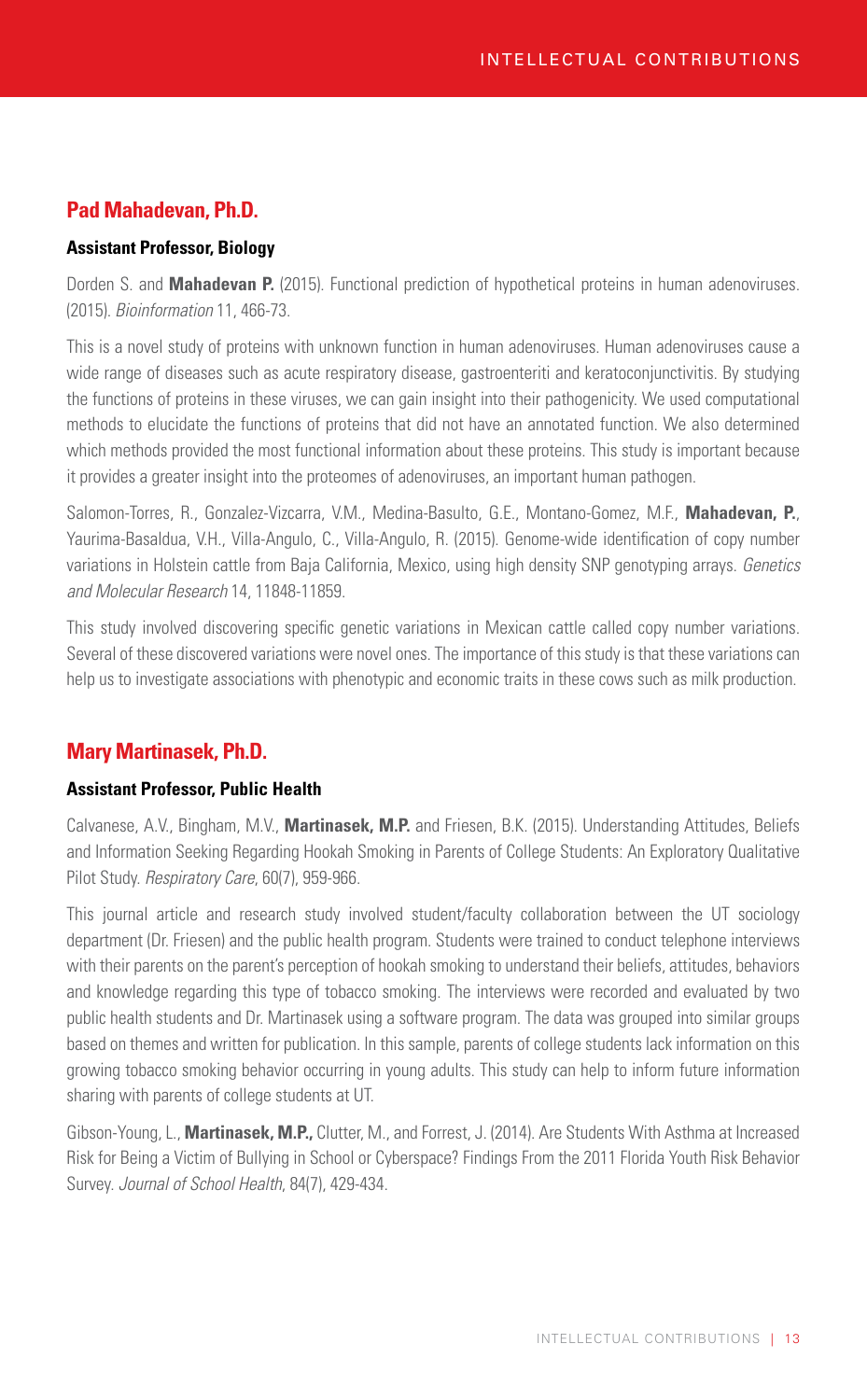This research study and article was a collaboration with a faculty member from Orlando and the Department of Health in Florida. We were interested in looking at data that was previously collected across the state of Florida from public high school students with asthma. Based on the data that was analyzed, we evaluated whether students with asthma were at risk of being bullied based on their answers to certain questions. Our research findings indicated that students with asthma were at risk for both Internet bullying and bullying at school. In addition, students with asthma who also reported feeling depressed were at increased risk of bullying. This study informs school health nurses on this public health concern.

# **Taegan A McMahon, Ph.D.**

#### **Assistant Professor, Biology**

**McMahon, T.A.**, Sears, B.F., Venesky, MD., Bessler, S., Brown, J., Deutsch, K., Halstead, N.T., Fites, J.S., Ortega, N., Reinert, L.K., Rollins-Smith, L.A., Raffel, T.R. and Rohr, J.R. 2014. Amphibians acquire resistance to live and dead fungus overcoming fungal immunosuppression. *Nature* 511:224-227.

Emerging fungal pathogens pose a great threat to biodiversity. The chytrid fungus (Batrachochytrium dendrobatidis) has caused global decline of amphibians and has been implicated the extinction of many amphibian species. Here, we found that amphibians can learn to avoid the fungus after just one exposure to chytrid — this is a form of behavioral resistance. We also found that if frogs were exposed-to and cleared-of the fungus several times, they would develop an acquired resistance to the fungus. In other words, we could essentially vaccinate frogs against the fungus. More importantly, repeated exposure to dead fungus induced a similar magnitude of acquired resistance as exposure to live fungus. Exposure of frogs to this chytrid vaccine process might offer a practical way to protect pathogen-naive amphibians and facilitate the reintroduction of amphibians to locations in the wild where chytrid persists.

Halstead, N.T., **McMahon,T.A.**, Johnson, S.A., Raffel, T.R., Romansic, J.M., Crumrine, P.W. and Rohr J.R. 2014. Community ecology theory predicts the effects of agrochemical mixtures on aquatic biodiversity and ecosystem properties. *Ecology Letters* 17:932-941.

Ecosystems are often exposed to mixtures of agrochemicals, but the scientific community lacks a theoretical framework to predict the effects of agrochemical mixtures on biodiversity and ecosystem properties. We conducted an experiment to examine the effects of pairwise agrochemical mixtures, including fertilizer, herbicide, insecticide and fungicide, on 24 species- and seven ecosystem-level responses. We found that using a framework that incorporated information on each group of organisms, like sensitivity to chemicals, reproductive rate and links to ecosystem properties, allowed us to predict how these agrochemicals alone and in mixtures would impact the environment. These results allow us to make recommendations on which type of agrochemicals to apply together and separately to reduce their impacts on aquatic ecosystems.

# **Michael Middlebrooks, Ph.D.**

#### **Assistant Professor, Biology**

**Middlebrooks, M.L.**, Bell, S.S., Curtis, N.E., Pierce, S.K. (2014) Atypical plant–herbivore association of algal food and a kleptoplastic sea slug (Elysia clarki) revealed by DNA barcoding and field surveys. *Marine Biology* 161:1429-1440.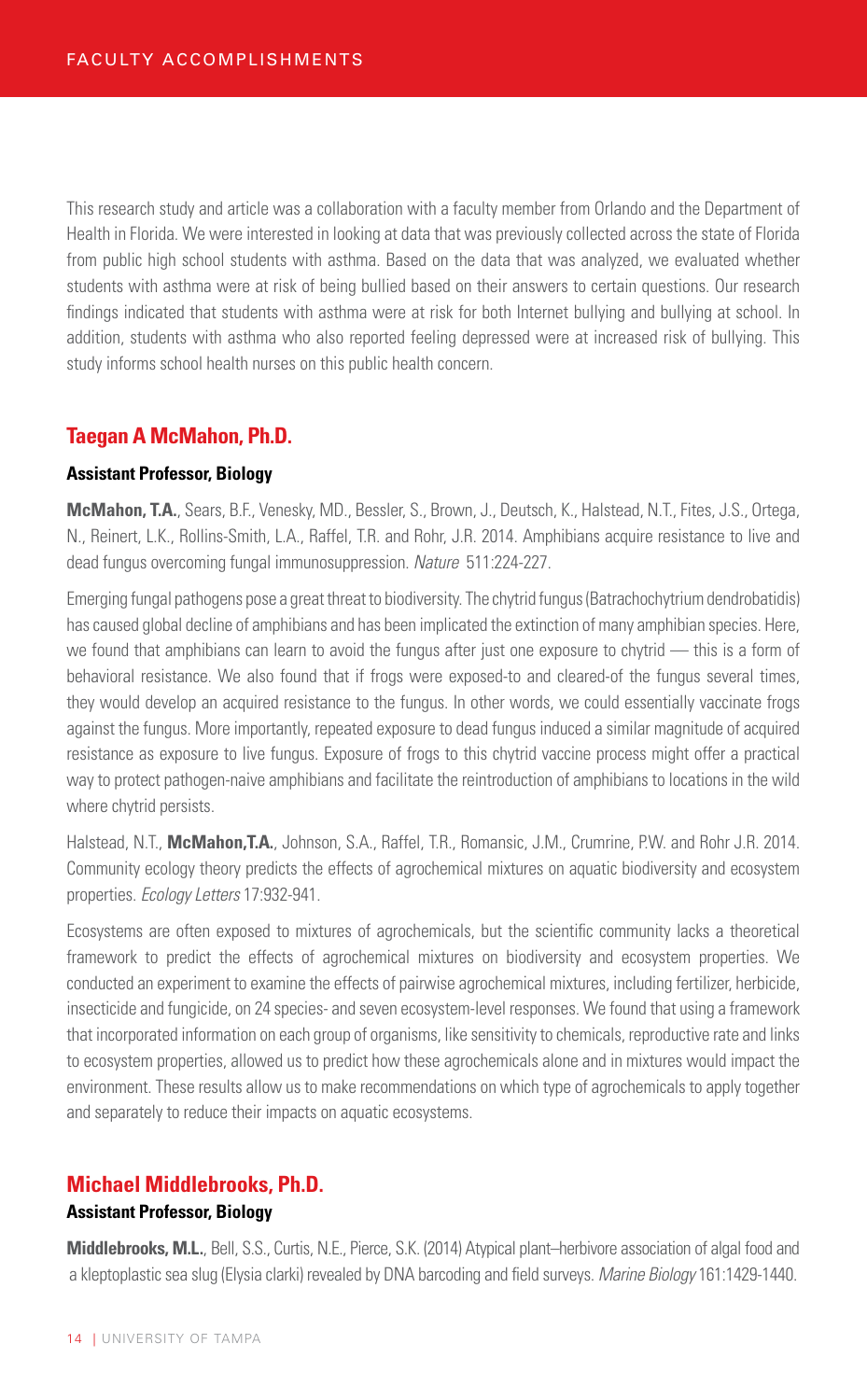We examined a species of lettuce sea slug which is able to survive using photosynthesis. The animal accomplishes this amazing feat by feeding on several species of green algae and then stealing the chloroplasts from the algae. Because the slug can survive for many months entirely by photosynthesizing, it is difficult to witness it feeding in the wild. Therefore, to understand its ecological and spatial relationship with its food algae, we conducted a series of detailed field surveys and combined them with a molecular technique called DNA barcoding, which allowed us to precisely identify the slug's diet. We found that the slug had often fed on algae that was not present in its habitat, suggesting that field studies alone can provide an incomplete picture of complex plantherbivore relationships.

# **Cynthia Parsons, DNP**

#### **Associate Professor, Nursing**

**Parsons, C.**, Garzon, D. L., McCoy, K. (2015) Attention Deficit Hyperactivity Disorder Across the Lifespan: A Resource Guide for Nurse Practitioners. A*merican Academy of Nurse Practitioners Publication*, Austin: TX.

This publication is designed for use by healthcare providers. It is an authoritative guide to the comprehensive assessment and management of care for those clients with Attention Deficit Hyperactivity Disorder(ADHD). The book provides clinicians with an evidence based approach to screening patients and the use of reliable and valid assessment tools and clinical guidelines for accurate diagnosis. The book addresses the unique needs of both the pediatric and adult population and provides clinicians with the most current pharmacologic treatment recommendations, as well as appropriate non-pharmacologic interventions that can be implemented by the patient and their family members. It is designed for both primary and specialty (psychiatry) healthcare providers.

# **Simon Schüler, Ph.D. Assistant Professor, Physics**

**Schuler, S.C.**, Vaz, Z.A., Katime Santrich, O.J., Cunha, K., Smith, V.V., King, J.R., Teske, J.K., Ghezzi, L., Howell, S.B. and Howard, I., Detailed Abundances of Stars with Small Planets Discovered by Kepler I: The First Sample, 2015, *Astrophysical Journal*, 815, 5.

This publication described the initial results of Prof. Schuler's research on the chemical compositions of stars with small planets discovered by NASA's Kepler spacecraft. Along with his collaborators that included recentlygraduated UT student Zack Vaz, Prof. Schuler reported on the detailed compositions of seven solar-like stars, all but one of which have at least one rocky, Earth-like planet. They found that the compositions of the seven stars are not different than those of "normal" stars, suggesting that small planets do not need exceptional chemical conditions to form and that they may be ubiquitous in the Galaxy. They also demonstrated that a chemical signature of small planet formation that has been proffered by another research group was not present in these seven stars, bringing into question the validity of their hypothesis.

# **Michael Smucker, Ph.D**.

#### **Associate Professor, Sport Management**

**Smucker, M.** (2014). The implementation of customer relationship technology in an undergraduate sales class.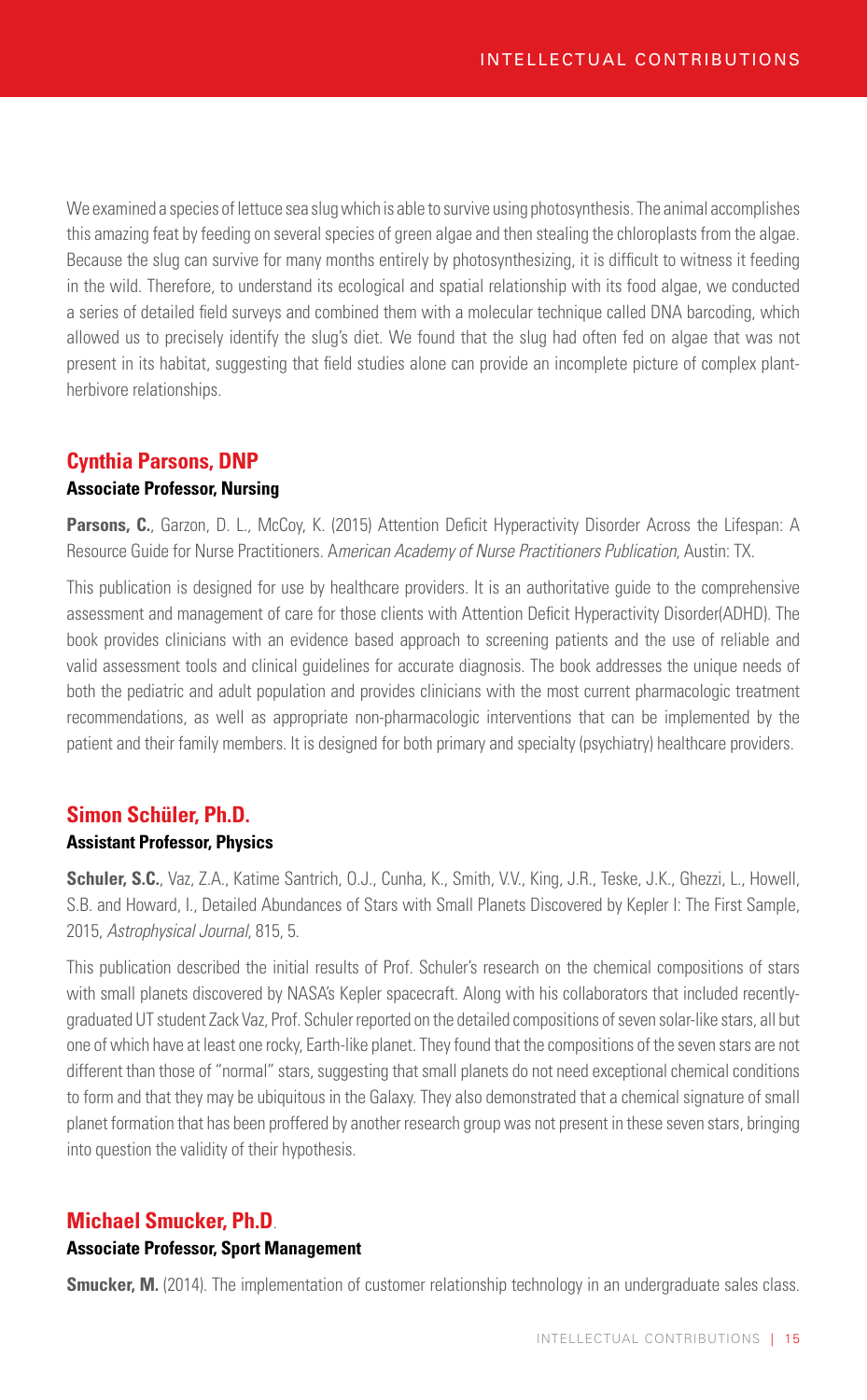*Global Sport Business Journal*, 2 (3), 1-13.

This manuscript builds upon the Pentagon of Sports Sales Training conceived by Irwin, Southall and Sutton (2007) by integrating Customer Relationship Management (CRM) technology into this teaching framework and provides a blueprint for other sport sales classes. CRM software helps organize and manage customer relationships from the prospecting to the closing stage of selling and allows the sharing and integration of information to sales teams and other parts of the organization. This manuscript explains how CRM enhances the sales learning process, how the University of Tampa integrated CRM into a semester based sales class and provides information on CRM software choices and price in the hope that other programs will adopt CRM into the curriculum.

# **Eric J. Werner, Ph.D.**

#### **Associate Professor, Chemistry**

Sartain, Harper, McGraw, S.N., Lawrence, C.I., **Werner, E.I.** and Biros, S.M. (2015) A Novel Tripodal CMPO Ligand: Affinity for f-Elements, Computational Investigations and Luminescence Properties. *Inorganica Chimica Acta*, 426, 126–135.

The selective extraction of lanthanide and actinide metals from aqueous solution remains an important goal given their increasing use in technologies ranging from advanced electronic devices to nuclear power as an alternative energy source. This paper reports the synthesis and characterization of a new molecule designed to bind lanthanides and actinides in aqueous solution and extract these metal ions into an organic phase to facilitate isolation or further processing. The extractant of interest contains three carbamoylmethylphosphine oxide (CMPO) chelating groups linked together with a tripodal capping scaffold to generate a robust compound that is preorganized for metal binding. Extraction studies indicated a significant selectivity for terbium(III); such selectivity among the lanthanides is unique and may prove useful in the recovery of this valuable metal from commercial or raw sources.

# **Kristine White, Ph.D. Assistant Professor, Biology**

White, K.N., Reimer, J.D. and Lorion, J. (2016). Preliminary analyses reveal strong genetic structure in populations of Leucothoe vulgaris (Crustacea: Amphipoda: Leucothoidae) from Okinawa, Japan. *Systematics and Biodiversity* 14(1): 55-62.

Preliminary analyses reveal strong genetic structure in populations of Leucothoe vulgaris (Crustacea: Amphipoda: Leucothoidae) from Okinawa, Japan. Different populations of a shrimp-like crustacean, Leucothoe vulgaris, were collected from Okinawa, Japan. DNA was extracted from specimens in each population and compared. Analyses of DNA sequences from 83 specimens demonstrate that populations of L. vulgaris likely entail at least two cryptic species that live together and are apparently morphologically identical, but do not reproduce with each other. Within each potential cryptic species, two major groups corresponding to the east and west coast of Okinawa Island were present, with divergence times of approximately 1.61-1.83 million years ago. This last result suggests a role of Pleistocene sea level changes in the current patterns of intra-specific genetic structure and highlights the need for a more comprehensive sampling of L. vulgaris throughout the Indo-west Pacific.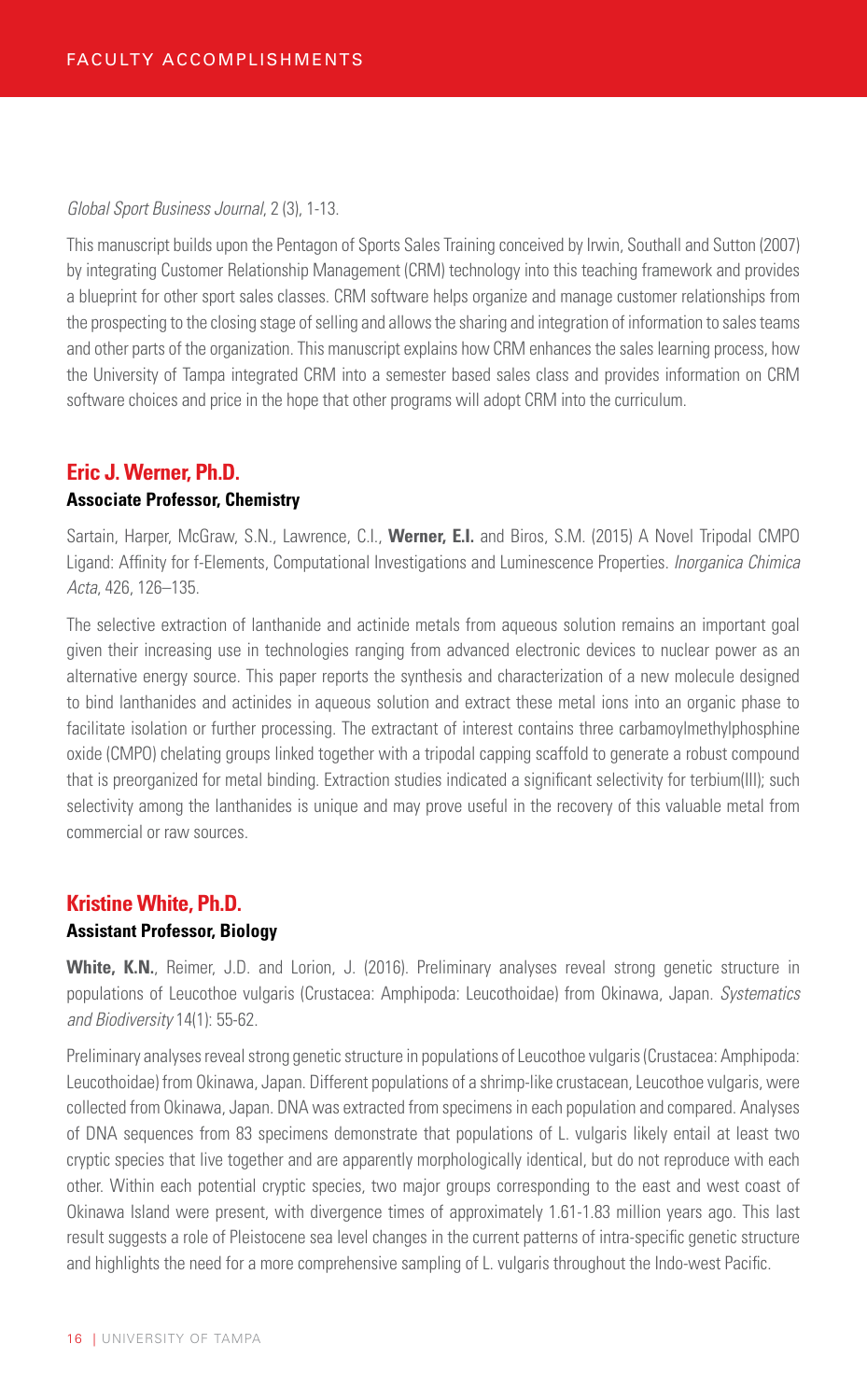# **College of Social Sciences, Mathematics and Education**

# **Gina M. Almerico, Ph.D.**

#### **Professor, Education**

**Almerico, G.M.** (2014). Building character through literacy with children's literature. *Research in Higher Education Journal*, 26.

Character education is described as curriculum specifically developed to teach children about the quality and traits of good character. It is a deliberate effort to develop good character and cultivate essential virtues that are worthy for the individual and society as a whole. One way to introduce character education into a crowded curriculum is to make it part of the literacy program by embedding character lessons in reading, language arts and social studies instruction through the vehicle of high quality children's literature. In this study, Dr. Almerico defines the characteristics of an effective character development program for grades K-6 built around children's literature. Discussion focuses on how literature can be brought into the curriculum in helping to develop character traits in a meaningful, substantial manner.

**Almerico G.M.** (2014). Food and Identity: Food Studies, Cultural and Personal Identity. *Journal of International Business and Cultural Studies.* 8.

This research introduces the concept of Food Studies and explores the relationship of food to the human experience. Food Studies is an emerging interdisciplinary field that observes the intricate relationships among food, culture and society from a number of disciplines in the humanities, social sciences and sciences. Through Food Studies, one examines the relationships people have with food, and analyzes how this association discloses an enormous amount of information about them. The food choices made by people, either as individuals or as a group, can reveal views, passions, background knowledge, assumptions and personalities. Food choices tell stories of families, migrations, assimilation, resistance, changes over times and personal as well as group identity. By examining our food choices and food habits, we develop a better understanding of ourselves and others.

# **Mary R. Anderson, Ph.D.**

#### **Chair and Associate Professor, Political Science and International Studies**

Crew, R. and **Anderson, M.R.** (2015). *The Elections in Florida: Obama Wins and Democrats Make Strides in Downticket Races*. University Press of America, Rowman and Littlefield Publishers.

In 2012, Barack Obama retained the Presidency in an electoral battle that pitted him against businessman and former Massachusetts Governor, Mitt Romney. As part of an ongoing series on Florida elections "The 2012 Elections in Florida: Obama Wins and Democrats Make Strides in Down-ticket Races," Robert E Crew (Florida State University) and Mary R. Anderson (University of Tampa) place the 2012 election in Florida in historical context and provide an explanation for the outcome of the races involved. The book offers descriptions of the races for President, U.S. Senate, U.S. Congress and the Florida State Legislature as well as explanations for the outcomes of these races using empirical data on voter registration, voter turnout and exit polls taken by major national news organizations.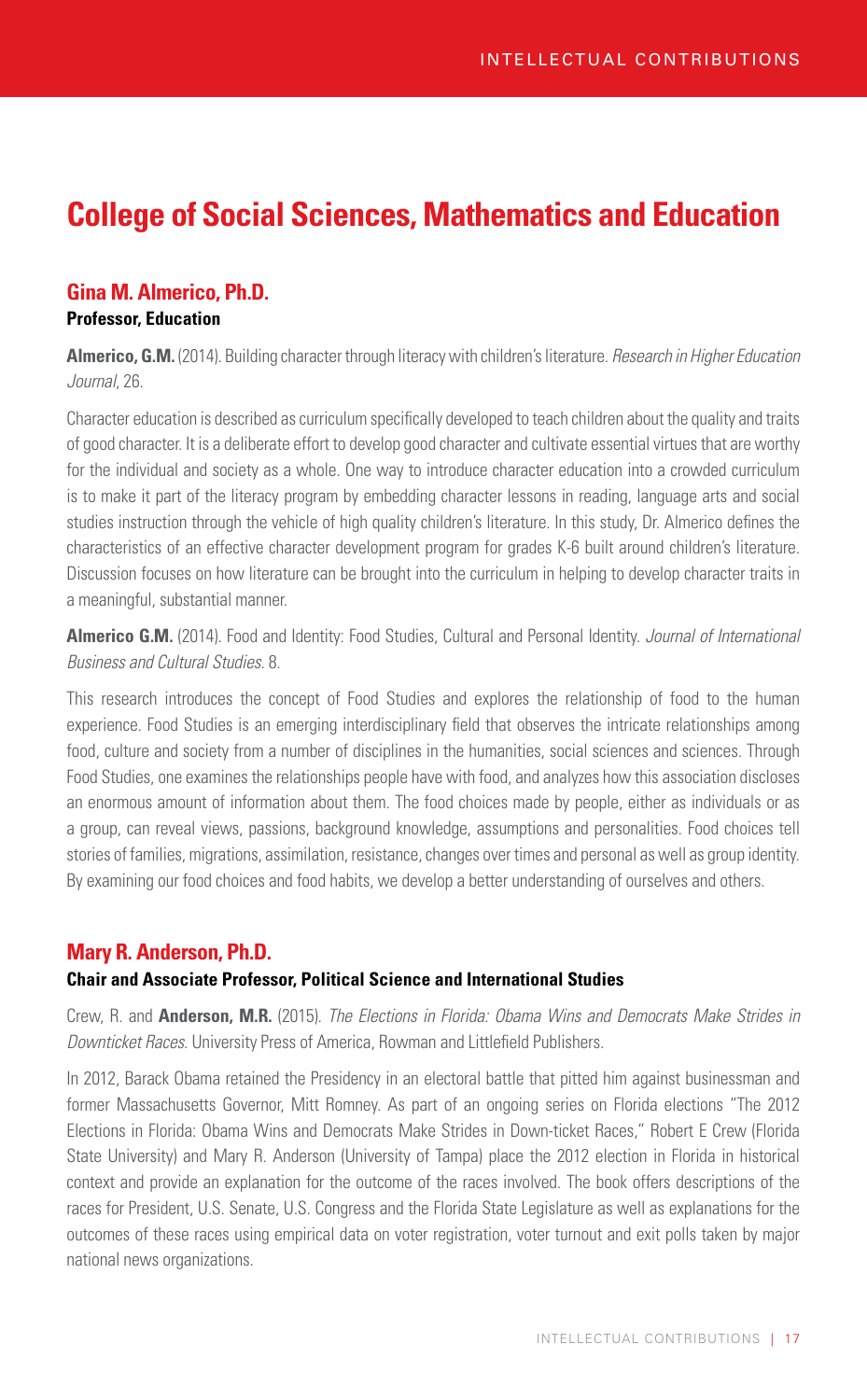# **Colleen Beaudoin, M.Ed Instructor, Mathematics**

Johnston, P., **Beaudoin, C.**, Jones, L. and Waggett, R. (2015). Student Engagement or Simply Participation: How Does a Beginning Teacher Know? *Kappa Delta Pi Record*, 51(2), 90-92.

Student engagement that yields positive learning outcomes may be tricky to measure. While teachers might consider behaviors such as hand raising as evidence of engagement, observation alone fails to capture motivational factors behind true engagement. To measure engagement, the authors developed an informal tool that allows teachers at all levels to assess their effectiveness in delivering engaging instruction across varying classroom activities and topics.

# **Stephen Blessing, Ph.D.**

# **Associate Professor, Psychology**

Gilbert, S., **Blessing, S.B.** and Guo, E. (2015). Authoring effective embedded tutors: An overview of the extensible problem specific tutor (xpst) system. *International Journal of Artificial Intelligence in Education*, 25, 428-454.

Computer software that assists students in learning new material has been shown to be extremely effective across a variety of subjects. However, creating such software is difficult because it requires expertise not only in domain itself, but also computer programming, cognitive psychology and pedagogy. In conjunction with Stephen Gilbert at Iowa State University, we have created the Extensible Problem Specific Tutor (xPST) system that allows content experts that have little to no programming or cognitive psychology knowledge to create effective cognitive computer tutors. This particular paper describes a variety of results we have obtained across the ten years we have worked on the system.

**Blessing, S.B.**, Aleven, V., Gilbert, S., Heffernan, N.T., Matsuda, N. and Mitrovic, A. (2015). Authoring example-based tutors for procedural tasks. In Sottilare, R., Graesser, A., Hu, X. and Brawner, K., (Eds) *Design recommendations for intelligent tutoring systems: Volume 3 authoring tools & expert modeling techniques*, 71-93. Orlando, FL: U.S. Army Research Laboratory.

Researchers from across the globe have investigated how to ease the creation of cognitive computer tutors, software that a student uses to learn new material that takes cognitive learning principles into account. This paper first summarizes the approaches that have been developed by researchers at the University of Tampa, Carnegie Mellon University, Iowa State University, Worcester Polytechnic Institute and the University of Canterbury. The paper then examines the similarities and differences across these different research enterprises to better understand what practices work best across a variety of learning situations. The paper concludes with a list of suggestions that could be implemented in a new system that takes all of these principles into account.

**Blessing, S.B.** & Blessing, J.S. (2015). Using a movie as a capstone activity for the introductory course. *Teaching of Psychology*, 42, 51-55.

A capstone experience serves as a culminating exercise for students to assimilate the information learned in a course and to realize how to use the material and skills in different contexts. Jennifer Blessing and I wanted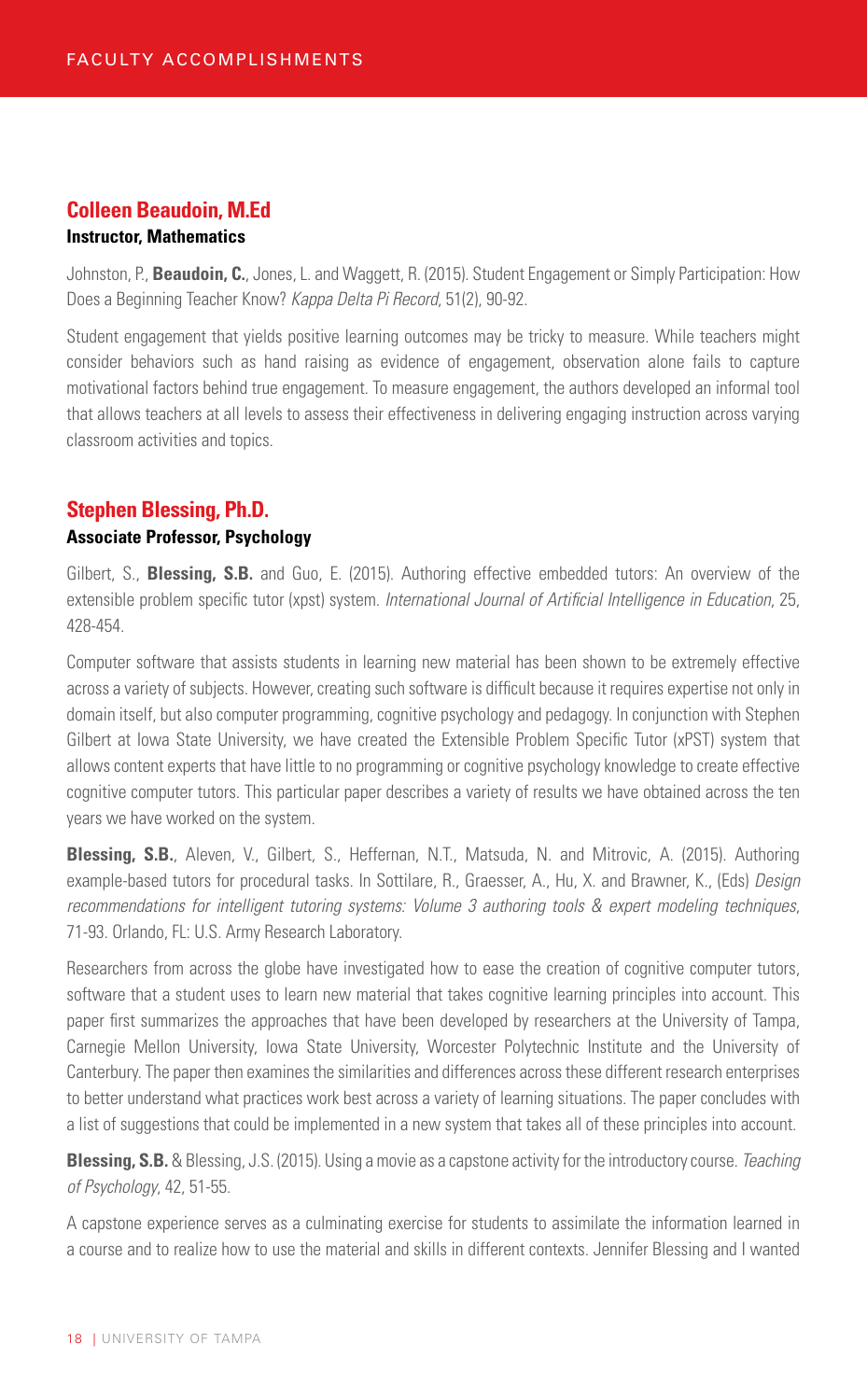to develop such an experience for our General Psychology course. Students benefit from having the material consolidated for later study in the field and to more firmly establish its main themes in their memory. We used the 1957 film 12 Angry Men as the basis for discussion and an assignment. The film contains many scenes that highlight psychological phenomena from across the curriculum. We tested the experience in the classroom and found students accessed and integrated material from across the semester significantly better that those who did not have the capstone assignment.

# **Kathryn A. Branch, Ph.D.**

#### **Associate Professor, Criminology**

Garland, T.S., **Branch, K.A**., and Grimes, M., Blurring the lines: reinforcing rape myths in comic books. *Feminist Criminology*, 11(1), 48-68.

Through the use of popular culture constructs, individuals are exposed to an overabundance of images that validate rape myths. Although studies have examined rape in popular culture, little attention has been given to the use of rape myths in comic books as a means to reinforce hegemonic masculinity. Using a convenience sample taken from popular comic book series, this content analysis examined the prevalence of rape and the myths used to create such portrayals as well as discuss the negative impact the perpetuation of rape culture has on society. Findings indicate that the reinforcement of rape myths is present within mainstream comic books. Rape myths that were supported included a number of rape survivor, rape perpetrator and victim blaming myths.

# **Christopher R. Capsambelis, Ph.D.**

#### **Associate Professor, Criminology**

**Capsambelis, C.R.** (2015) Rebuilding the Public Trust: Policing Without the Use of Body-Worn Cameras. *Sheriff Magazine*, 67(6) 28-33.

Recent shootings by law enforcement officers have led to public demand for the use of body-worn cameras. Reasons in favor of body-worn cameras include increased police professionalism, improved officer accountability and reduced police agency liability. Yet many police agencies are resistant to equipping officers with body-worn cameras. The cost to equip an agency's patrol officers with cameras along with maintenance costs, data storage contracts and software licenses are excessive. Privacy concerns of persons who are videotaped by officers is also an issue. Long before body-worn camera technology was available, the police and the public worked together to foster a positive relationship based on trust. Police agencies can rebuild trust by selecting officers of high character, holding officers accountable for wrongdoing and practicing a community-based policing effort to prevent and control crime.

# **Liv Coleman, Ph.D.**

# **Associate Professor, Political Science and International Studies**

**Coleman, Liv**, Will Japan 'Lean In' To Gender Equality? *U.S.-Japan Women's Journal,* 49 (2016), 3-25.

This article examines Japanese Prime Minister Shinzo Abe's "Womenomics" agenda to promote women's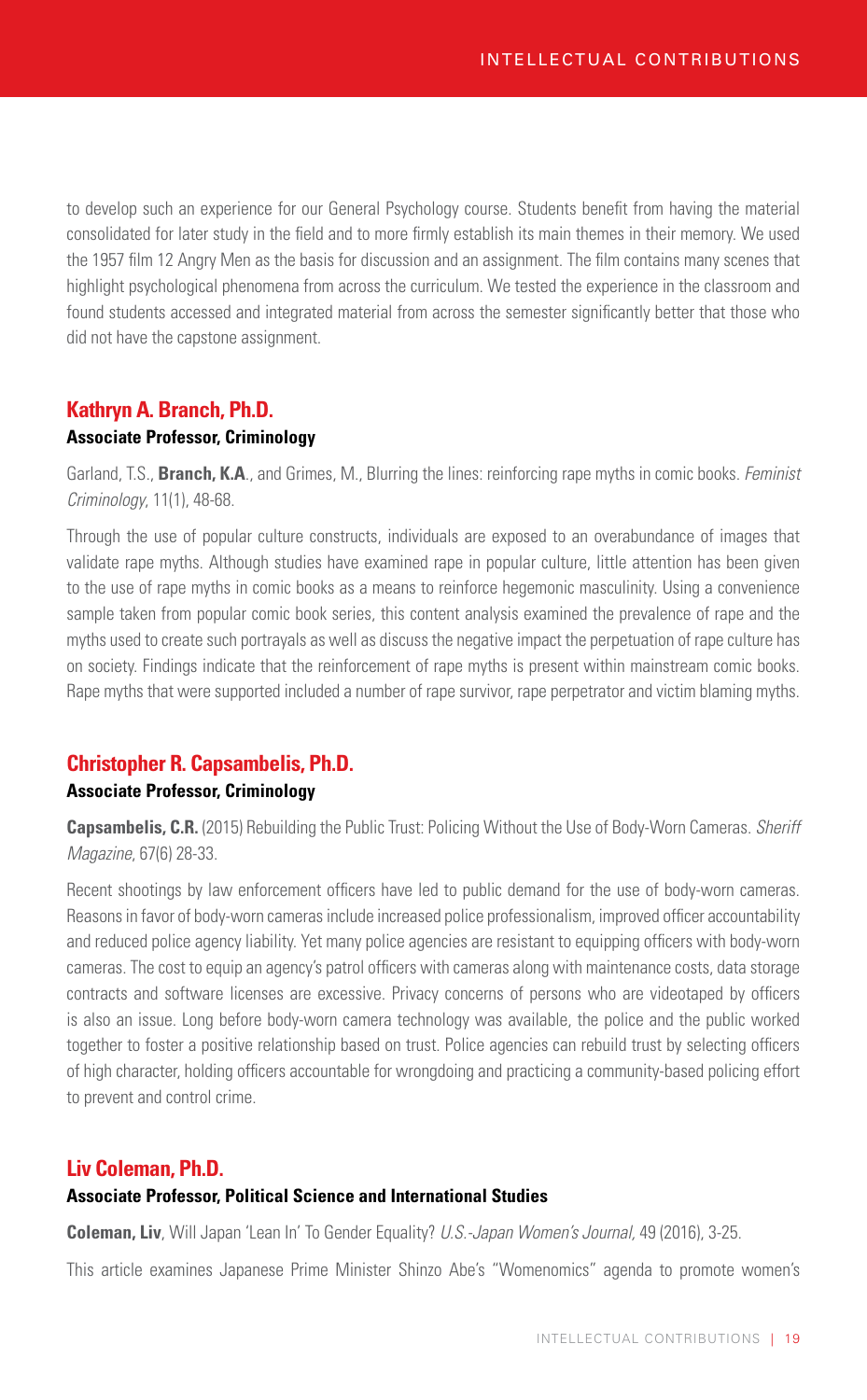workforce participation. The Womenomics agenda represents a significant policy shift for Abe, who was previously allied with a gender-equality backlash movement in support of traditional Japanese family values that instead promoted mother-centered childrearing at home. The article finds that an important continuity underlying both of Abe's policy initiatives is an attempt to regain lost status for Japan internationally, by allying with different sets of international norms and promoting values seen as conducive to economic growth for Japan. The article concludes with some thoughts about remaining obstacles to achieving gender equality in both Japan and the United States, including shared challenges such as long working hours, low pay and insufficient support for public and private childcare.

**Coleman, Liv**, Next Generation Internet Policy in Japan, China and India, *Asia & The Pacific Policy Studies* 1, 3 (2014), 497-512.

The Internet is facing a critical moment in its history, as Internet addresses begin to run out. The Asia Pacific is the region most deeply affected by Internet address depletion, due to its lack of legacy address space and emerging markets with new demand for Internet access. A Next Generation Internet with nearly infinite Internet address space has been created, but transition is costly and uptake has been low. This article examines Next Generation Internet policy adoption in three Asia-Pacific countries: Japan, China and India.

# **Ryan T. Cragun, Ph.D.**

#### **Associate Professor, Sociology**

**Cragun, Ryan T.** (2015) *How to Defeat Religion in 10 Easy Steps: A Toolkit for Secular Activists*. Durham, NC: Pitchstone Publishing.

In this book, I examine existing social movement, religious and nonreligious scholarship to provide guidelines for nonreligious movements seeking to overtake religion as the primary organizational form in American society. Specifically, I outline ten ways that nonreligious movements — in concert with liberal and moderate religious traditions — could shift the balance of power in contemporary society out of the hands of conservative religious groups.

Phillips, Rick, **Cragun, Ryan T.** and Kosmin Barry A. (2015). Increasing Sex Ratio Imbalance Among Utah Mormons: Sources and Implications. *Interdisciplinary Journal of Research on Religion,* 11:1–27.

In this study, we demonstrate and analyze sex ratios in contemporary Mormonism to reveal patterns that may have long term implications for the church. Specifically, we outline differences in the numbers of men and women as well as their activity levels in the church and situate these patterns in the overall structure and theology of the church.

# **Kevin Fridy, Ph.D.**

# **Associate Professor, Political Science and International Studies**

**Fridy, K.S.** and Brobbey, V., (2016) Win the Match and Vote for Me. In *The Ghana Reader: History, Culture, Politics*, Eds. Kwasi Konadu and Clifford C. Campbell. Durham, NC: Duke University Press, 336-340.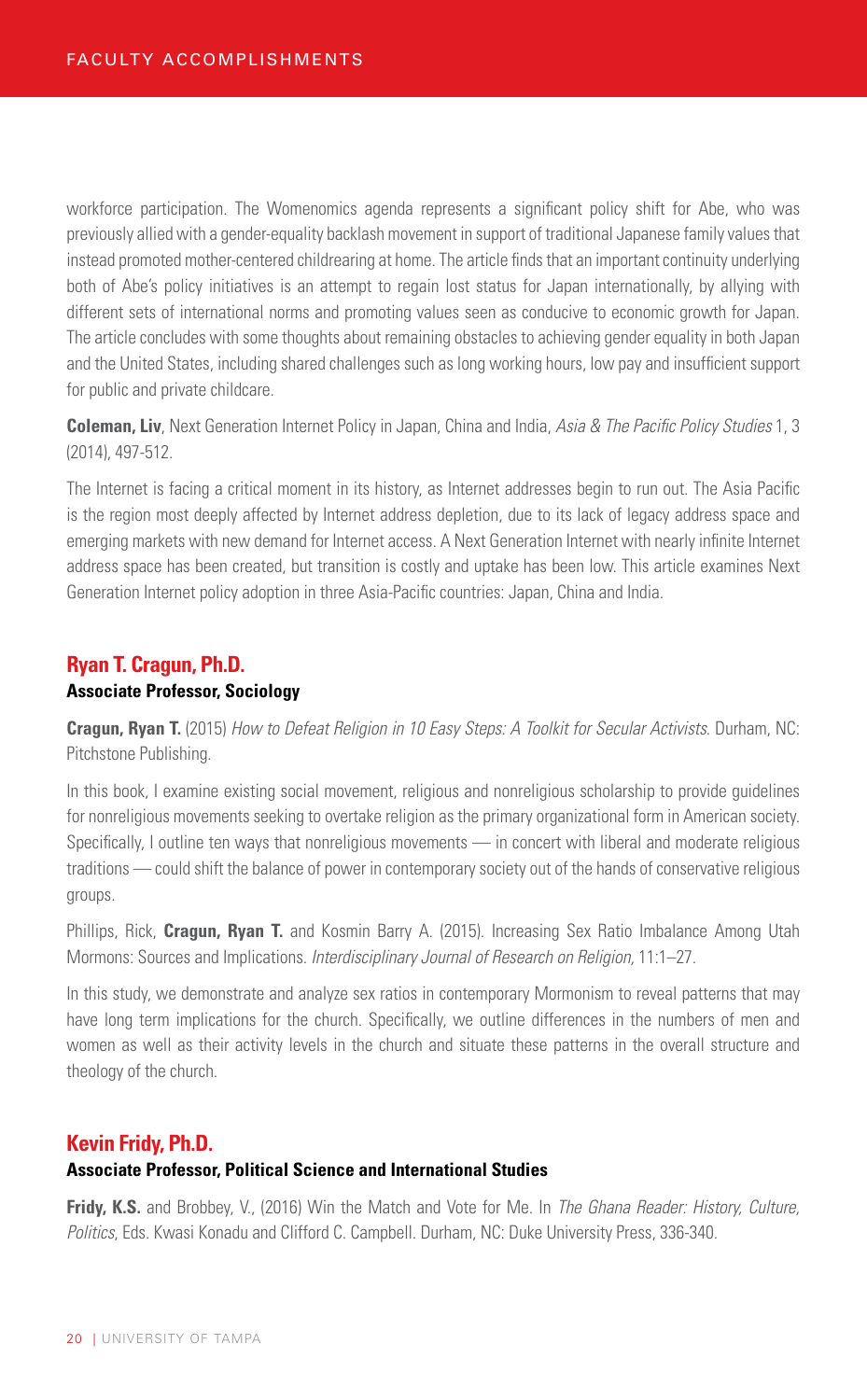In Ghana two soccer teams rule the domestic league, Accra Hearts of Oak and Kumasi Asante Kotoko. Two political parties, the National Democratic Congress (NDC) and New Patriotic Party (NPP), dominate the political landscape. There is a perception that supporters of the NDC and Hearts of Oak overlap and likewise for the NPP and Kotoko. We explore the roots of these perceptions by examining the social history of these two clubs with an eye for the actors, practices and events that injected political airs into "apolitical" athletic competitions. We compliment this social history with a survey finding substantial evidence to suggest one's preferred club, even when controlling for ethnicity and location, effects one's partisan leanings, or perhaps vice versa. This finding highlights the independent role culture can play in politics.

# **Cynthia Gangi, Ph.D.**

#### **Assistant Professor, Psychology**

**Gangi, C.E.** and Snodgrass, S.L. (2015). The stigma of testing intentions revisited: The exonerating effects of favorable test results. *Journal of Applied Biobehavioral Research*, 20(4), 197-210.

The mere expression of intention to get tested for stigmatizing diseases like HIV is linked with unfavorable judgments. The current work examined whether the stigma attached to testing intentions persists in the face of invalidating evidence. Participants read a vignette about someone who declines an HIV test, accepts the test and is awaiting results, or accepts the test and receives negative results. Participants viewed the person who received negative results as more moral than those who chose not to get tested. Thus, people who choose to get tested for HIV can be exonerated by negative results and may ultimately be viewed as more moral than those who choose not to get tested. This finding has important implications for how campaigns advocating HIV testing should be designed.

# **Pattie Johnston, Ph.D.**

#### **Associate Professor, Education**

Scaglione, J., **Johnston, P.C.**, Bentz, L., Draper, E., Feldman, H., Kehl, J., Tucker, M., Wilcox, R., Joenson, T., Wilson, A. (2016). A Beginning Teacher's First Steps to Fitting in Where You Are Getting In: Identifying Top Rated Collegial and Non-Collegial Dispositional Behaviors. *Education*, 136(4), 401-404.

Beginning teachers have to figure out how to "fit in" once they "get in" their new work environments. New teachers do know they need to perform all aspects of their formal contracts. New teachers may not know there are also extra-role expectations that exist beyond those in the formal contract. The extra-role behaviors teachers are expected to perform include the ability to demonstrate collegial dispositions.

Behaving in a collegial manner is crucial to "fitting in" the school environment. These extra-role collegial dispositions or behaviors are part of the *implied* or *psychological* contracts and may be more difficult to understand because they are not clearly delineated. The purpose of this study was to give beginning teachers a start to "fitting in" by identifying the most and least valued collegial behaviors or dispositions for new teachers to use as a navigational guide. This study surveyed 157 teachers from elementary, middle and high schools and asked them to rate extra-role collegial behaviors. Top rated and lowest rated behaviors are discussed. Understanding why collegial dispositions are important to "fitting in".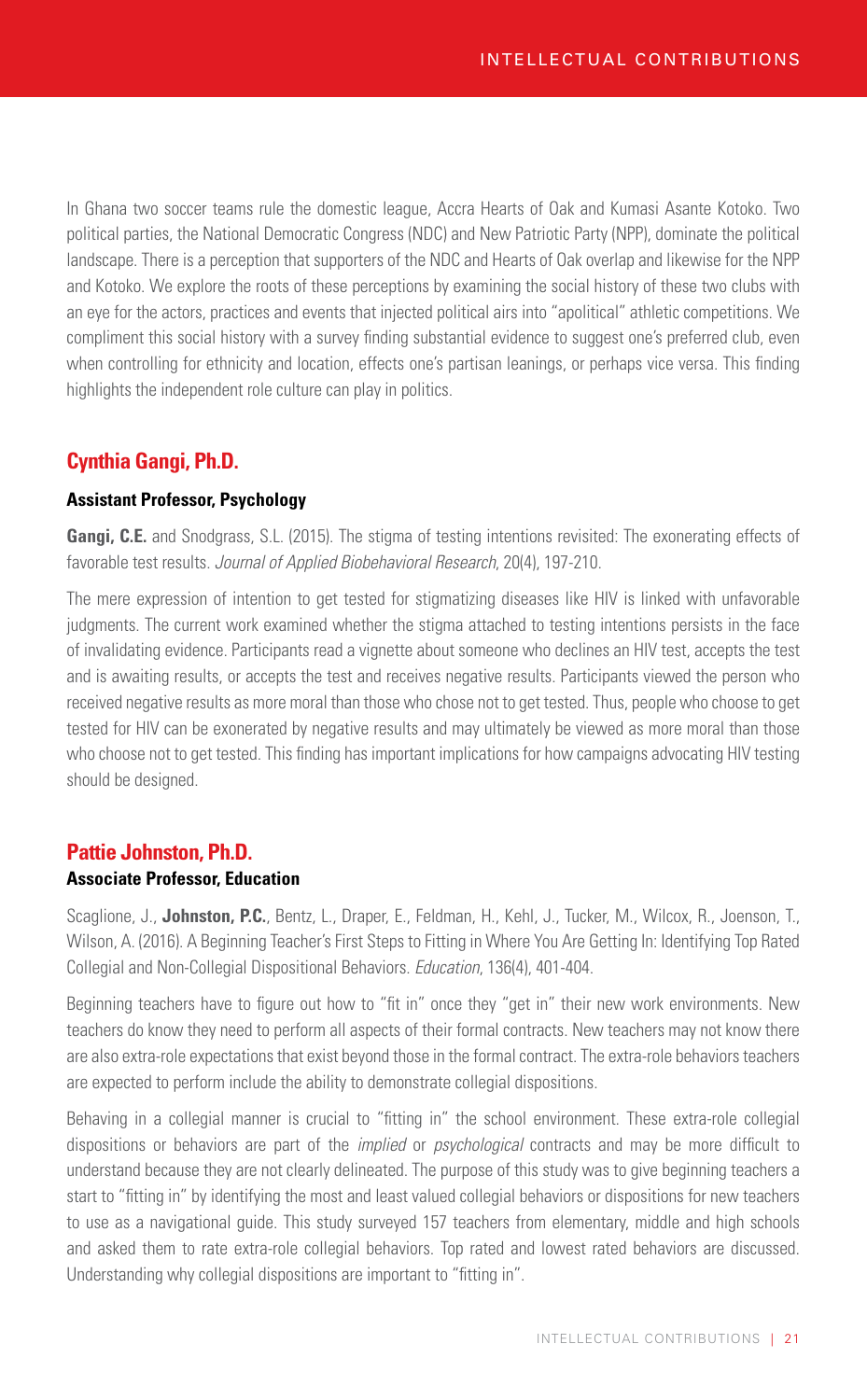# **Robert J. Kerstein, Ph.D.**

#### **Dana Professor, Political Science and International Studies**

Strom, E. and **Kerstein, R.J.** (2015). The Homegrown Downtown: Redevelopment in Asheville, NC. *Annals of Tourism Research* Elsevier Publisher, 52, 134-147.

Asheville, NC displays a growing arts district and a dynamic downtown whose galleries, restaurants and microbreweries have earned widespread praise. U.S. cities have been seeking ways to turn moribund downtowns into economically vibrant and culturally rich destinations; does Asheville's civic leadership have the "secret sauce"?

This article seeks to understand the factors that transformed an economically stagnant regional center into a growing destination for cultural consumption, attracting many visitors and residents. We find Asheville's well defined and historically rich downtown became a rallying point for an emerging coalition of preservationists and independent business advocates in the 1980s, and their efforts to revitalize the city center through planning, support for culture and small businesses and redevelopment of public spaces have come to shape the politics of redevelopment in this city.

Strom, E. and **Kerstein, R.J.** Mountain and muses: Tourism development in Asheville, North Carolina. *Urban Affairs Review*. (Accepted, not yet published).

Asheville, a mid-sized city in the Western North Carolina mountains, has functioned as a tourism center for well over a century, marketing its scenery and climate first to health tourists and then to recreational visitors. In recent decades, city and tourism industry leaders have used marketing and product development strategies, with a particular focus on cultural attractions, to increase overnight visits. They have done so with an eye to maintaining a high quality of life for full-time residents and preserving indigenous natural and cultural resources. Public-private partnerships to promote tourism while avoiding the loss of local identify associated with the late stages of the "tourism area life cycle" are explored. We also examine the negative consequences of a tourism economy, primarily the shortage of affordable housing for the local population.

# **David E Krahl, Ph.D. Assistant Professor, Criminology**

**Krahl, David**, Resolving the Issue of Illegal Immigration – A Question of Balance. In Michael C. Lemay, *Illegal Immigration: A Reference Handbook*. 2nd ed. Santa Barbara, CA: ABC-CLIO. September, 2015.

This chapter explores the question of illegal immigration in the United States as a contemporary social issue, the myriad of constitutional and legal questions involved and the various strategies that can be utilized in order to effectively deal with it. The author argues that what needs to happen in this particular scenario is for the federal government and the states to actually work together in a meaningful and productive partnership to devise, craft and implement a set of realistic and pragmatic comprehensive strategies that effectively deal with illegal immigration issue. This particular approach eschews the concept of a "one winner – one loser" in the policy formation process, and alternatively embraces the notion that policy development is more productive if one employs the use of a "non-zero sum game" approach.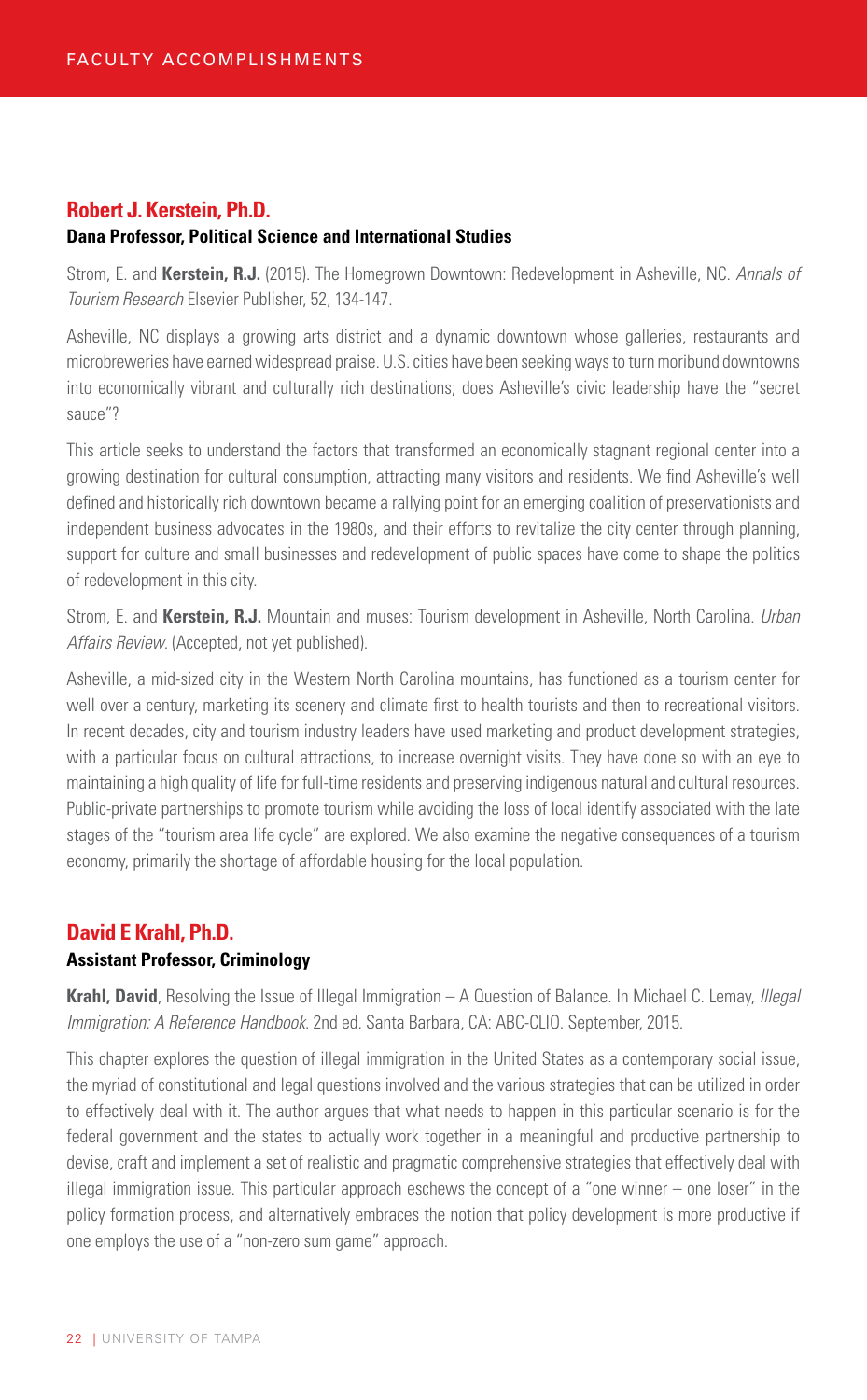# **Erin Koterba, Ph.D. Associate Professor, Psychology**

**Koterba, E.A.**, Leezenbaum, N.B. and Iverson, J.M. (2012). Object exploration at 6 and 9 months in infants with and without risk for autism. *Autism*, 18(2), 97-105.

Later-born infant siblings of children with autism spectrum disorder (ASD) are at heightened risk (HR) for ASD and other delays (e.g., motor, communication) compared to infants with no family history of ASD (Low Risk infants; LR). This study examined how HR and LR infants explore objects through looking and mouthing. Thirtyone infants (15 HR, none of whom received an ASD diagnosis; 16 LR) played with rattles when they were 6 and 9 months old. Compared to LR infants, HR infants spent more time looking at rattles. At 6 months, they also spent less time mouthing rattles, but this difference disappeared by 9 months. Our findings suggest that HR infants experience delays in object exploration. Identifying these delays early is imperative because they may impact other areas of development.

# **Anthony P. LaRose, Ph.D.**

# **Associate Professor, Criminology**

LaRose, Anthony P., Edesa Scarborough, Sean Maddan and Chris Gurrie (2016) Supporting Persistence: The Impact of an Out-of-Class Experience on First-Year Retention, *National Social Science Journal*, 6, (2).

Previous research suggests that both the frequency and quality of faculty interactions outside the classroom can have a significant impact on university student persistence. To evaluate these findings, this survey research evaluates a pilot initiative that integrates an out-of-class experience (OCE) into a first-year course at a mediumsized, private university located in the southeast. Results suggest that activities outside of the classroom are not only popular with participants, but may contribute significantly to student persistence. The survey data also suggests that other factors such as gender and grade point average also have a significant impact on persistence. Implications for educators and suggestions for future out-of-class experiences are discussed.

# **Cedric Michel, Ph.D.**

# **Assistant Professor, Criminology**

**Michel, C.**, Cochran, J.K. and Heide, K.M. (2015). Public knowledge about white-collar crime: An exploratory study. *Change Crime, Law and Social Change*, 65, 67-91.

To date, scholarly efforts that have investigated societal response to crimes of the powerful have limited their field of inquiry to public *opinion*. This study provided the first measure of public *knowledge* about white-collar crime. Results revealed that participants were not sufficiently informed about it and suggest the existence of popular "myths" about upper-world criminality. These findings have important implications insofar as white-collar crime awareness programs are concerned. Hypothetically, public demand for tougher sanctions against high-status offenders could result from exposure to relevant information about white-collar crime. Nevertheless, "myth" adherence might also undermine the effect of increased awareness on prosecutorial efforts against upper-class criminality.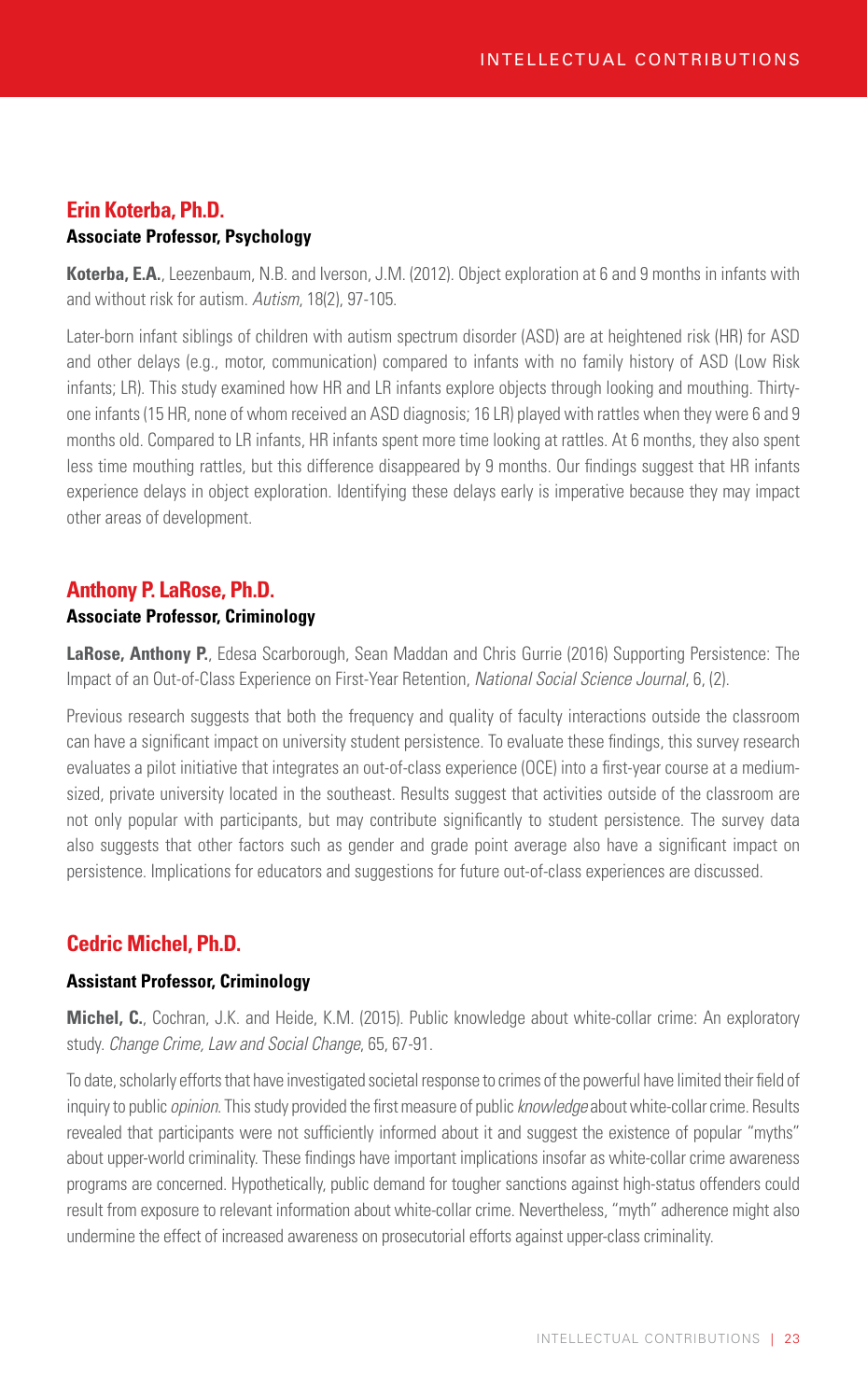**Michel, C.**, Heide, K.M. and Cochran, J.K. (2014). Sociodemographic Correlates of Knowledge About Elite Deviance. *American Journal of Criminal Justice*, 40(3), 639-660.

This study proposed to identify the sociodemographic correlates of knowledge about elite deviance, or crimes of the powerful. Significant variation was found among participants in their level of knowledge about upper-world criminality, acceptance of "truths" and adherence to "myths" with respect to gender, race/ethnicity, education, political ideology, religious affiliation and source of information. More knowledgeable subjects were found to be those who identified as Whites, with higher education levels, without any religious affiliation and who used the Internet as their main source of information. In comparison, less knowledgeable participants and "myth" adherers turned out to be predominantly male, politically more conservative, Republican, conservative Protestant and who relied on traditional media sources rather than the Internet.

**Michel, C.**, Heide, K.M. and Cochran, J.K. (2014). The Consequences of Knowledge about Elite Deviance. *American Journal of Criminal Justice*, 41(2), 359-382.

This study sought to understand the consequences of knowledge about elite deviance. Participants completed an online questionnaire that measured (1) their level of knowledge about upper-class criminality and (2) their perceived seriousness of and punitiveness toward it. Results of statistical analyses suggest a positive relationship between knowledge and punitive sentiments toward crimes of the powerful. Conversely, less knowledgeable subjects, comprised disproportionately of men, politically Conservatives, Republicans and conservative Protestants were often more lenient toward elite offenders, both in terms of perceived seriousness of the offenses and punitiveness toward them, when compared with street crime.

# **Hunter O'Hara, Ph.D.**

# **Professor, Education**

**O'Hara, H.** (2015). *Teacher Learner Relationships: The Way of the Shamanic Teacher*. Boston: Sense Publishers.

How transcendent, shamanic teachers transform learning environments, learners and themselves through the creation of the transcendent atmosphere, interaction and encounter. The shamanic teacher deploys attraction and merger to uplift, heal and mobilize learners and themselves.

# **Enilda Romero-Hall, Ph.D.**

#### **Assistant Professor, Education**

**Romero-Hall, E.J.**, Watson, G.S., Adocock, A., Bliss, J. and Adams Tutfts, K. (2016) Simulated environments with animated agents: Effects on visual attention, emotion, performance and perceptions. *Journal of Computer Assisted Learning*, 32(4), 360-373.

This research assessed how emotive animated characters in a simulation-based training affect the performance outcomes and perceptions of the individuals interacting in real time with the training application. A total of 56 participants completed the study. The material included a nursing simulation in which participants interacted with three animated characters. The results of this investigation indicated that both experienced and novice participants focused more visual attention time on the body of the animated character than the other defined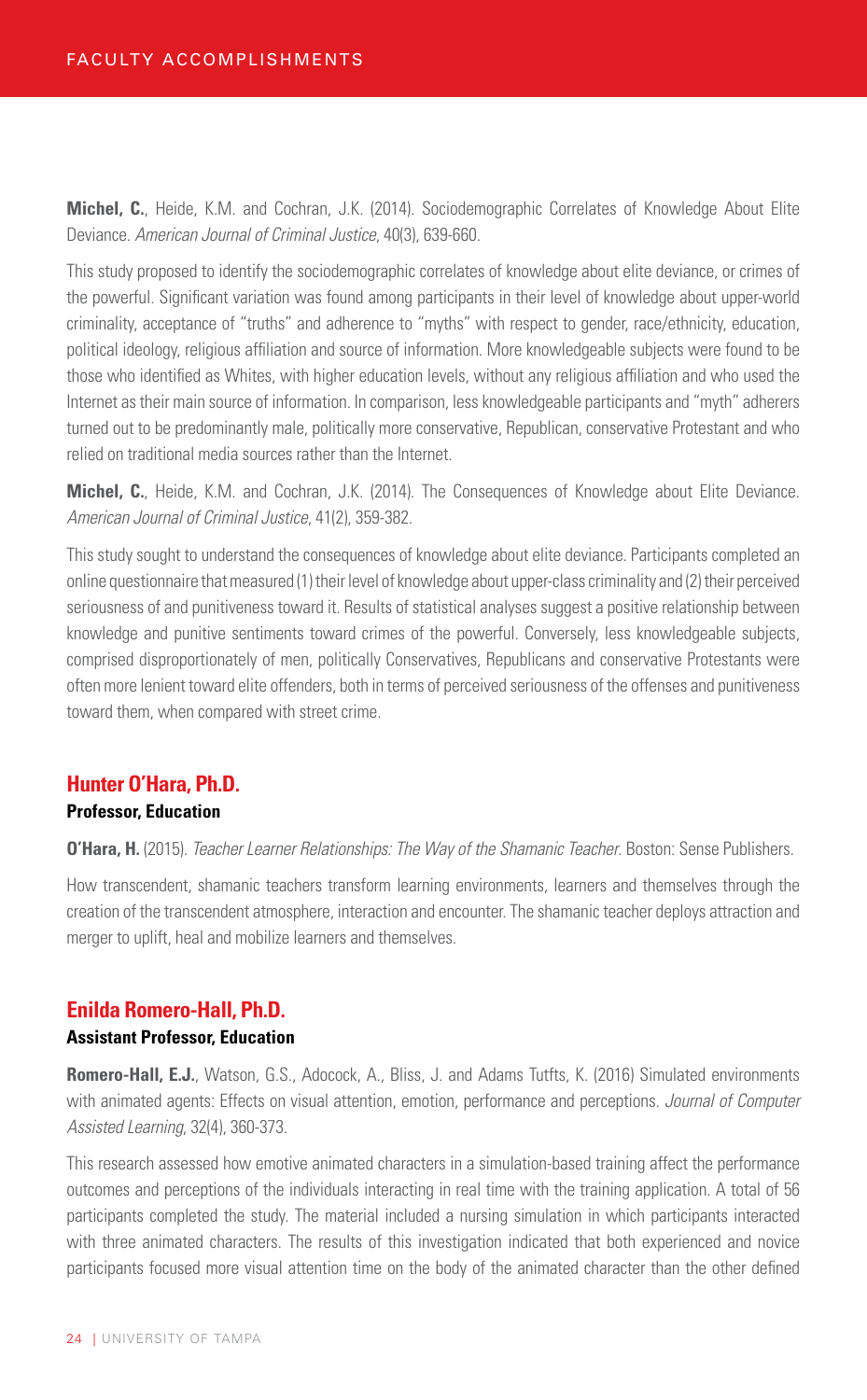areas of interest in the simulated environment. The results also indicated that novice participants conveyed more neutral facial expressions during the interaction with the animated characters than experience participants. The results of the simulation performance scores indicated that novice participants achieved higher simulation performance scores on the simulation task than experienced participants.

**Romero-Hall, E.J.**, Watson, G.S. and Papelis, Y. (2014). Using physiological measures to assess the effects of animated pedagogical agents on multimedia instruction. *Journal of Educational Multimedia and Hypermedia*, 23(4), 359-384.

To examine the visual attention, emotional responses, learning, perceptions and attitudes of learners interacting with an animated character, this study compared a multimedia learning environment with an emotionallyexpressive animated character, with a non-expressive animated character and without a character. Visual attention was measured using an eye tracking system. Emotional responses to the interaction with the agent were recorded using a facial expression encoding system. Learners' achievement was assessed using a post-test. Perceptions and attitudes towards the learning experience were collected using a survey instrument. Results indicated that learners that interacted with the emotionally-expressive animated character had higher visual attention on the learning environment and experienced significant effects for the sad and scared emotional states. Lastly, participants that interacted with the learning environment without a character achieved higher post-test scores.

# **Spencer Segalla, Ph.D.**

#### **Associate Professor, History, Sociology, Geography and Legal Studies**

**Segalla, Spencer**, Natural Disaster, Globalization and Decolonization: the Case of the 1960 Agadir Earthquake. *French Mediterraneans: Transnational and Imperial Histories*, ed. Patricia Lorcin and Todd Shepard, 101-127. University of Nebraska Press, 2016.

This chapter examines the political and cultural impact of the earthquake that struck the Moroccan city of Agadir on February 1, 1960. The chapter explores how the disaster suddenly made the city's built environment central to global struggles concerning the Cold War, decolonization and cultural identity. By connecting environmental history to political history, this chapter argues that the 1960 earthquake created a disruption of French hegemony in Morocco, prompted reconfigurations of French and American neo-colonialism and facilitated the Moroccan monarchy's production of new forms of authority and sovereignty, even as the disaster revived colonial-era tensions between claims of universalism and of Moroccan cultural essentialism.

# **Jason E Sumerau, Ph.D.**

#### **Assistant Professor, Sociology**

Cragun, Ryan T., **Sumerau, J.E.** and Emily Williams. 2015. From Sodomy to Sympathy: LDS Elites' Discursive Construction of Homosexuality Over Time." *Journal for the Scientific Study of Religion* 54(2): 291-310.

This study, co-authored with a University of Tampa graduate, Emily Williams, examines shifting ways Mormons talk about homosexuality from the 1950's  $-$  the first time the leaders of the religion ever mentioned the term — to the present based on archives from the religion itself. We find that Mormons initially described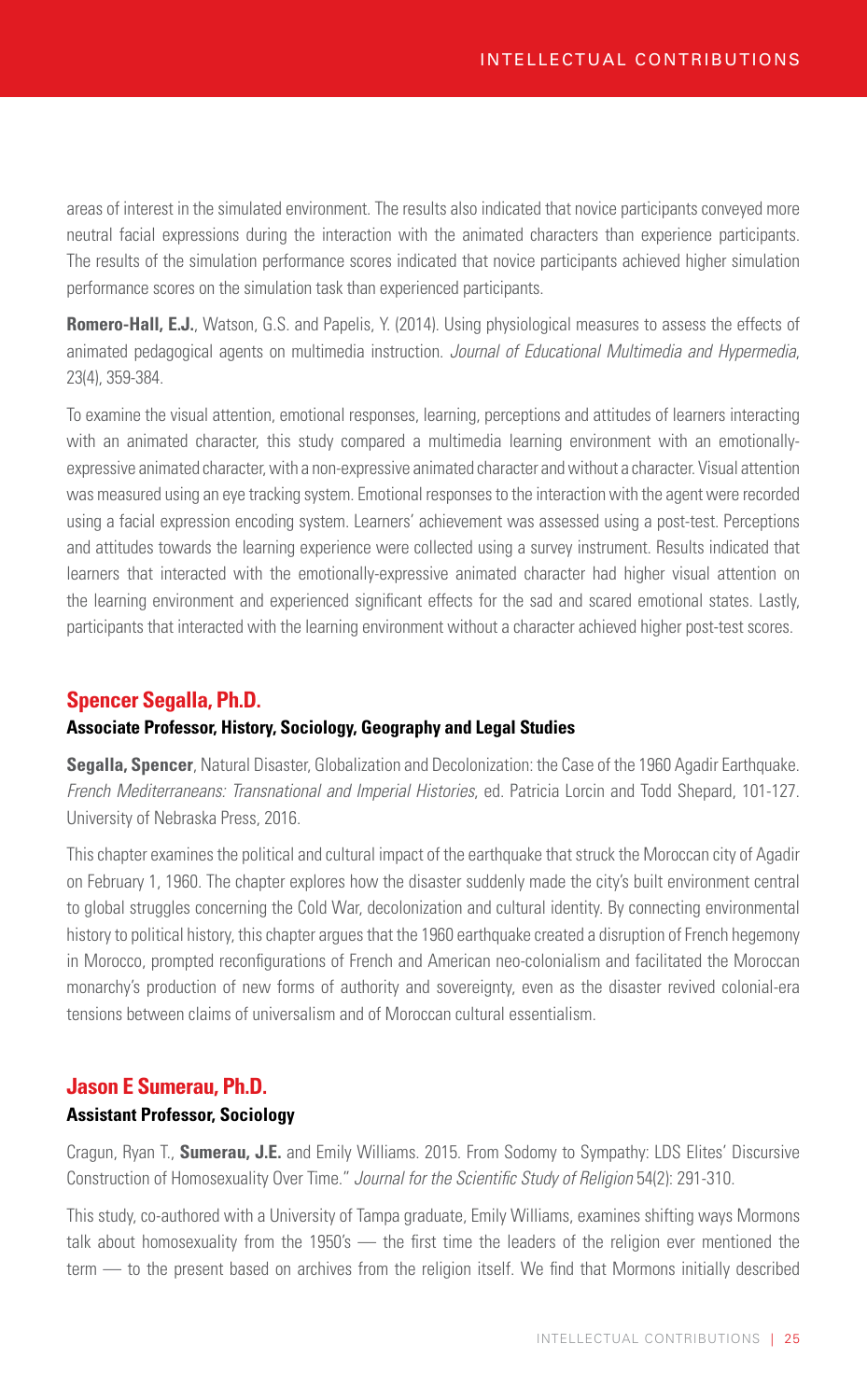homosexuality as dangerous to society, but later shifted this kind of talk to focus on potential dangers to families and gender roles. After these attempts failed, we show that Mormons — like other Christian groups — shifted their definitions of homosexuality to language focused on healing or curing people who were gay, lesbian, or bisexual and potentially tolerating such people if they admitted they were "cursed" or "sinning." In the end, we demonstrate how the kinder language of recent years does not actually represent a change in religious — and Mormon specifically — overall disdain for and opposition to homosexuality and by extension bisexuality.

Cragun, Ryan T. and **Sumerau, J.E.**, (2015). The Last Bastion of Sexual and Gender Prejudice? Sexualities, Race, Gender, Religion and Spirituality in the Examination of Prejudice toward Sexual and Gender Minorities. *Journal of Sex Research* 52(7): 821-834.

This study examines contemporary American attitudes about heterosexuality, homosexuality, bisexuality, transgender experience and polygamy. We demonstrate that none of these practices are universally considered good, but that people are more positive toward heterosexuality than homosexuality, to both of these than to bisexuality, to all three of these than to transgender experience and to all four of the other categories compared to polygamy. We further demonstrate that religious people are more likely to have issues with every group other than heterosexuals while spiritual and nonreligious people are more likely to accept more diverse types of people and sexuality. In conclusion, we discuss the possibility that many people currently leaving religions for spiritual and / or nonreligious communities may be doing so as a result of organized religious opposition to sexual and gender diversity.

**Sumerau, J.E.** and Cragun, Ryan T. (2015). The Hallmarks of Righteous Women: Gendered Background Expectations in the Church of Jesus Christ of Latter-day Saints. *Sociology of Religion: A Quarterly Review* 76(1): 49-71.

This study examines over 100 years of Mormon teachings on womanhood and what women should be in God's eyes. Findings reveal that such teachings generally encourage women to adopt roles in the church and in life that are unequal to men and responsible for much marginalization faced by women in contemporary society. We further note a contradiction over the past 50 years wherein Mormon leaders argue women are born with essential features on the one hand, but that women must learn how to be women with these same features on the other hand. In conclusion, we highlight the ways that religion is often more about gender and sexuality than about any kind of belief or god in the end and the ways religious lessons about gender and womanhood influence the lives of Mormon women and men.

# **Norma A. Winston, Ph.D. Professor, Sociology**

**Winston, N.** (2014). Connecting With the Community in an Applied Sociology Class. In T.A. Bryer, *National Service and Volunteerism: Achieving Impact in Our Communities*. Lexington Books.

Sociological skills can and should be used to improve the quality of people's lives. To that end a partnership was formed between the instructor of the Applied Sociology class and the Hillsborough County Homeless Coalition in Tampa, Florida thereby enabling students to gain information which they used to advocate for the homeless.

In groups of three and chaperoned by a Vista Volunteer from the Homeless Coalition, students spent an afternoon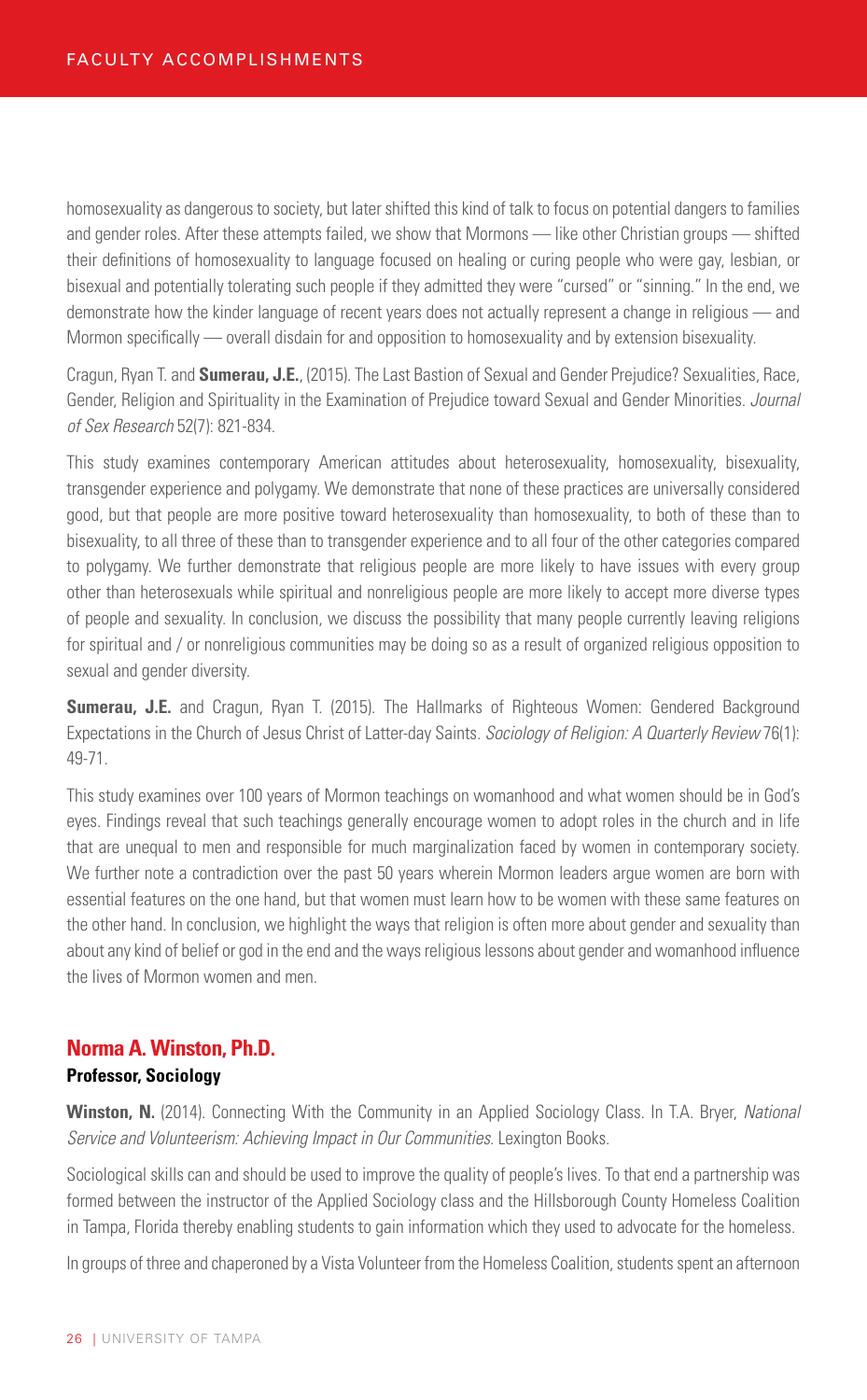with a homeless person walking on the streets of Tampa learning about a day in that person's life. The students interviewed and photographed the homeless person at each location to which they were taken. Then the class shared the best of their work on this "Photo Voice Project" with the community in a one-day showcase of selected photographs and matching vignettes.

#### **Erica Yuen, Ph.D.**

#### **Assistant Professor, Psychology**

Davidson, T.M., **Yuen, E.K.**, Felton, J.W., McCauley, J., Gros, K. and Ruggiero, K.J., (2014). Feasibility assessment of a brief, web-based behavioral activation intervention for adolescents with depressed mood. *The International Journal of Psychiatry in Medicine*, 48, 69-82.

Adolescent depression is a major public health concern. Efficacious interventions exist but are underutilized. Web-based approaches offer a viable alternative treatment delivery solution and may reach adolescents who might not otherwise receive formal treatment. This article describes the development process of a web-based, behavioral activation intervention for disaster-affected adolescents. Preliminary feasibility data includes a formal usability evaluation conducted with 24 adolescents and preliminary usage data collected from 2,000 disaster affected adolescents recruited from tornado-affected coordinates in Alabama and Joplin, MO. Preliminary data supports the feasibility of this web-based approach: qualitative data with the clinic-based sample revealed favorable reactions to the intervention and preliminary data from the large ongoing randomized controlled trial have indicated moderate levels of access.

**Yuen, E.K.**, Gros, D.F., Price, M., Zeigler, S., Tuerk, P.W., Foa, E.B. and Acierno, R., (2015). Randomized controlled trial of home-based telehealth versus in-person prolonged exposure for combat-related PTSD in Veterans: Preliminary results. *Journal of Clinical Psychology*, 71, 500-512.

Telehealth technology has the potential to reduce treatment barriers and improve participation in treatment for veterans with posttraumatic stress disorder (PTSD). The current paper reports on an ongoing randomized controlled trial comparing the effectiveness of prolonged exposure (PE) delivered via in-person or via homebased video telehealth modalities. A total of 52 veterans with combat-related PTSD were randomized to receive 8–12 weeks of PE through either home-based telehealth or standard in-person office-based care. Participants evinced significant reductions in symptoms of PTSD, depression and anxiety from pre- to post-treatment across both groups. There were no differences in treatment outcome for PTSD and anxiety symptoms between the two modalities. Results suggest that PE can be delivered via home-based telehealth with outcomes and satisfaction ratings comparable to in-person practices for certain symptoms.

Goetter, E.M., Herbert, J.D., Forman, E.M., **Yuen, E.K.** and Thomas, J.G. (2014). An open trial of videoconferencemediated exposure and ritual prevention for obsessive-compulsive disorder. *Journal of Anxiety Disorders*, 28, 460-462.

The gold-standard treatment for OCD is exposure and ritual prevention (ERP), yet despite its well established efficacy, only a small percentage of OCD patients have access to this treatment. Remote treatments (e.g., videoconferencing) are becoming increasingly popular avenues for treatment delivery and show promise in increasing patient access to evidence-based mental health care. The current pilot study utilized an open trial to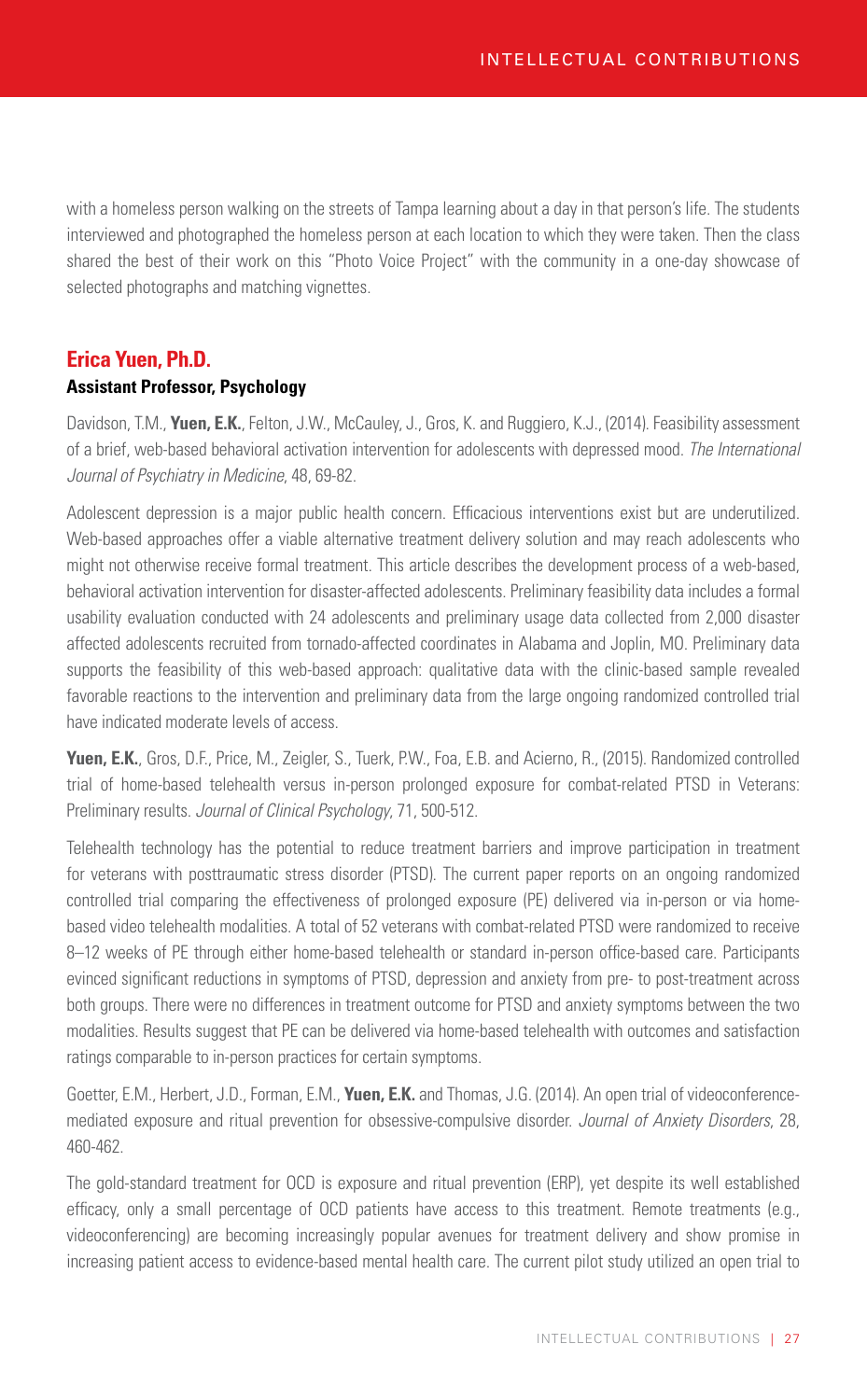examine the feasibility and preliminary efficacy of videoconference-mediated, twice weekly, ERP for 15 adults with OCD. Results revealed that ERP was associated with significant improvements in OCD symptoms and large effect sizes. Among the 10 individuals who completed a 3-month follow-up assessment, 30% of participants no longer met criteria for OCD and 80% of participants were rated by clinicians as very much or much improved.

# **Sykes College of Business**

#### **Farouq Alhourani, Ph.D.**

#### **Professor, Information and Technology Management**

**Alhourani, Farouq**, (2016) Cellular manufacturing system design considering machines reliability and parts alternative process routings, *International Journal of Production Research*, 54:3, 846-863.

Cellular manufacturing (CM) is a production system that has the objective to achieve the cost effectiveness of mass production and the flexibility of job shop manufacturing. CM divides the manufacturing system into smaller subsystems where each subsystem is solely responsible for manufacturing certain number of parts. An equation that captures the similarity between machines to form machine cells and minimizes the total cost of the CM system is developed. The developed equation considers several production factors such as machines reliability, machines capacity, parts alternative process routings, operations sequence and production volumes. Considering all these factors makes the problem more complex but more realistic. The developed methodology is tested on several real-world problems appeared in the literature and found to be more effective in producing better solutions.

#### **Abigail Hall Blanco, Ph.D.**

# **Assistant Professor, Economics**

**Blanco, A.**, Coyne, C.J., McLaughlin, P.A., Zerkle, A. (2014). The Hidden Costs of War: The Impact of Mobilizing Reserve Troops on Emergency Response Times. *Public Choice*, 161(3), 289-303.

Many reserve members of the U.S. Armed Forces also work as first responders — firefighters, police and EMS. Given this overlap, this implies a mass mobilization of reserve troops may have real consequences for emergency response in the United States. This paper explores how foreign intervention, specifically how the war in Iraq impacted emergency response times throughout the United States. We find that the invasion of Iraq in March 2003 is correlated with slower, medically significant, emergency response times. These effects were stronger in some localities. This represents another unintended cost of war and foreign intervention.

**Blanco, A.**, Coyne, C.J. (2014). The Political Economy of Drones. *Defense and Peace Economics*, 25(5), 445-460.

Unmanned aerial vehicles or UAVs, known popularly as "drones" have fast become a key component of U.S. foreign policy. Unmanned aircraft now represent some 41 percent of all military aircraft, up from just five percent a decade ago. Using the tools of economics, this paper explores how drones have come to be so widely used as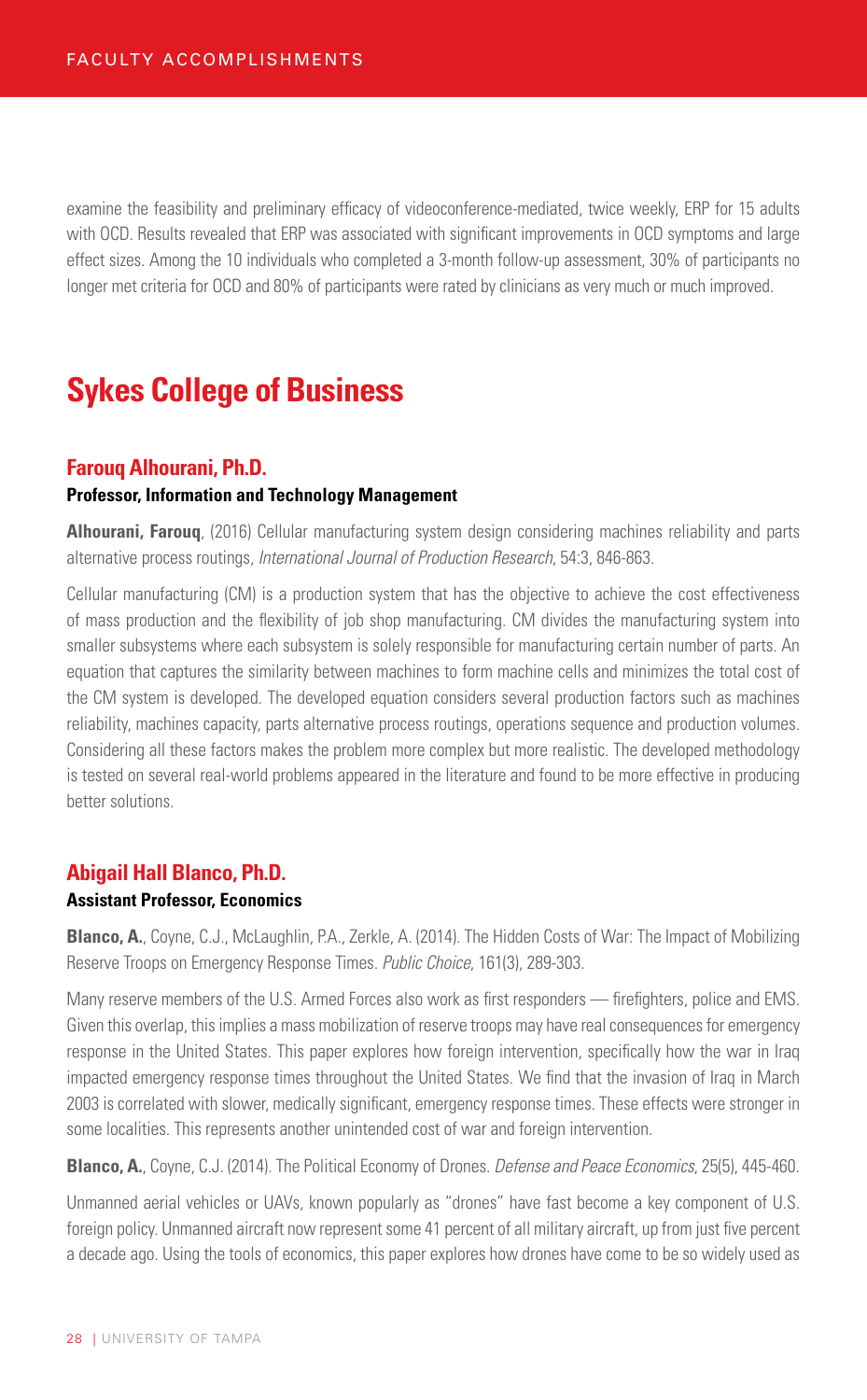a weapon of war and examines their efficacy. The work traces the origins of modern drones, from 1914 to the present and examines how the interactions between the military, Congress and private contractors have led to the current use of drones. The analysis implies that drone technology is likely overused.

# **Karla Borja, Ph.D.**

#### **Associate Professor, Economics**

**Borja, K.**, Dieringer, S., Daw, J. (2015). The effect of music streaming services on music piracy among college students. *Computers in Human Behavior*, 45, 69-76.

The purpose of this study is to examine the factors influencing music piracy among college students. Previous research has determined that collective attitudes, optimistic biases toward risk and beliefs about copyright laws are key factors. We extended the analysis by studying the impact of music streaming services on music piracy using a set of 200 surveys regarding online shopping habits, streaming services usage and the reasons for avoiding music downloading fees. This study found that music streaming increases the likelihood of engaging in music piracy. That is, individuals who intensively use music streaming are also digital technology savvies who feel comfortable with music sharing and music piracy. Also, young pirates are influenced by their peers and their beliefs about risks and rewards.

# **Eric Liguori, Ph.D.**

#### **Assistant Professor, Entrepreneurship**

Kasean, H., Vanevenhoven, J., **Liguori, E.W.**, Winkel, D. (2015). Entrepreneurship education: A need for reflection, real-world experience and action. *International Journal of Entrepreneurial Behaviour and Research*, 21(5), 690-708.

This study explores the impact of common undergraduate entrepreneurship classroom activities on students' motivational processes related to entrepreneurial careers. The findings show that students' entrepreneurial self-efficacy is a driving force in classroom activities enhancing students' intentions. However, the authors also found that the sort of classroom activities that are common in entrepreneurship education negatively impact students' entrepreneurial self-efficacy. This study lends support to the argument that promoting the learning process in entrepreneurship education should focus on real-world experience, action and reflective processes to engage students in authentic learning, which should lead to greater entrepreneurial abilities and propensity and eventually to enhanced entrepreneurial performance, which benefits individuals and societies.

Laudone, R.P., **Liguori, E.W.**, Muldoon, J., Bendickson, J.S. (2015). Technology brokering in action: Revolutionizing the skiing and tennis industries. *Journal of Management History*, 21(1), 114-134.

This paper explores the true sources of innovation that revolutionized two sports industries — skiing and tennis — tracking the flow of ideas and power of technology brokering through the eyes of the innovator, Howard Head. Head stands as an exemplar example of a technology broker, both through his serial practice of recombinant innovation and his savvy exploitation of resources. This paper was the first to offer detailed insight into the technology brokering and innovation processes that revolutionized the tennis and skiing industries. It is novel in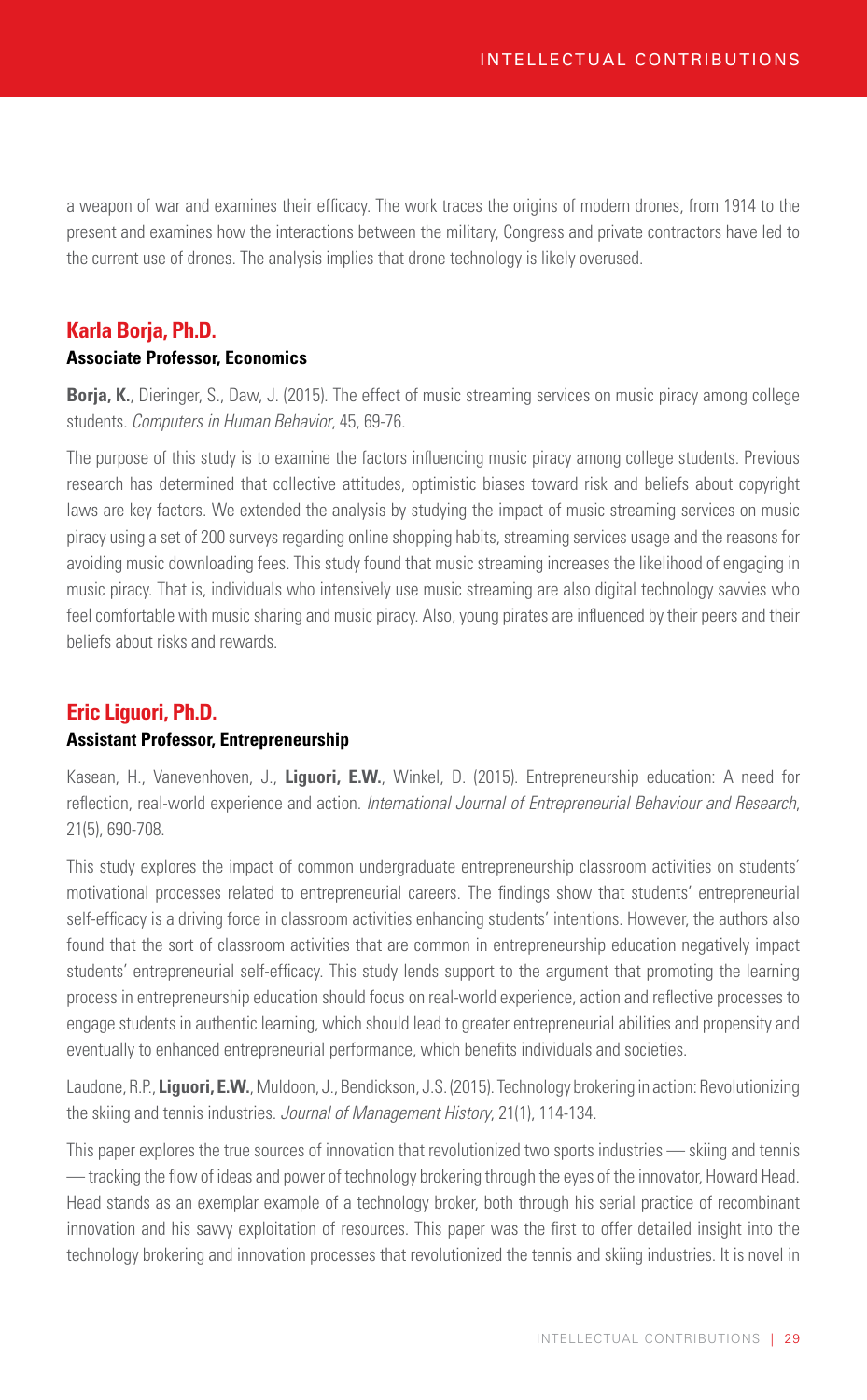that it is one of very few papers to challenge the Great Man Theory of Innovation propagated by many textbooks and mass media and in that it explores the process of technology brokering from the broker's perspective rather than organizationally.

Bendickson, J., Muldoon, J., **Liguori, E.**, Davis, P. Agency Theory: The Times, They Are A-Changin'. *Management Decision*, 54(1), 174-193.

Looking primarily at the applications between contracting principal-agent relationships, we set out to explore how agency theory emerged from a number of economic and social developments. In doing so, we explain how this once dominant theory comes up short regarding varying realms of entrepreneurship as well as with multiple modern business phenomena. Ultimately, we provide a deeper understanding of agency theory, thus broadening its underpinnings and enabling readers to more readily understand why agency theory is limited in its explanation of certain and modern business phenomena. We find that some of the seminal influences to agency theory are quite dated which has limited its explanatory power in terms of the modern day business and with more recent disciplines such as entrepreneurship.

# **Julie Pennington, Ph.D.**

#### **Assistant Professor, Marketing**

Krush, Michael T., **Pennington, Julia R.**, Fowler III, Aubrey R., Mittelstaedt, John D. (2015) Positive marketing: A new theoretical prototype of sharing in an online community. *Journal of Business Research*. 68, (12), 2503–2512.

Positive marketing promotes exchanges that benefits individuals, firms and society at large. One method increasingly used to exchange goods is on-line sharing, or the non-monetary transfer of goods between individuals. This study looks at the on-line sharing community Freecycle.com. The Freecycle community is an open internet group where users post items that they would like to give away for free or request and accept items that someone else no longer wants but that still have value or purpose. Fifty-seven in-depth interviews are conducted with participants and analyzed. The authors introduce a new theoretical prototype of sharing, provide insight on how modern consumers engage in a sharing activity and describe the structural characteristics that facilitate sharing within an on-line community.

# **Michael N. Robinson, Ph.D.**

#### **Assistant Professor, Accounting**

**Robinson, M.N.** (2015). The market's response to earnings surprises after first-time going-concern modifications. *Advances in Accounting*/Elsevier, 31(1), 21-32.

This study makes an important contribution to the going-concern literature by documenting that auditors' first time going-concern modifications (GCMs) influence the pricing of earnings in the stock market. We document a significant decrease in earnings informativeness (EI) in the quarters following the GCM, driven primarily by firms with a high risk of bankruptcy prior to the GCM, but we find no change in EI for those firms with low risk of bankruptcy. These results are consistent with the GCM reducing investors' uncertainty about future cash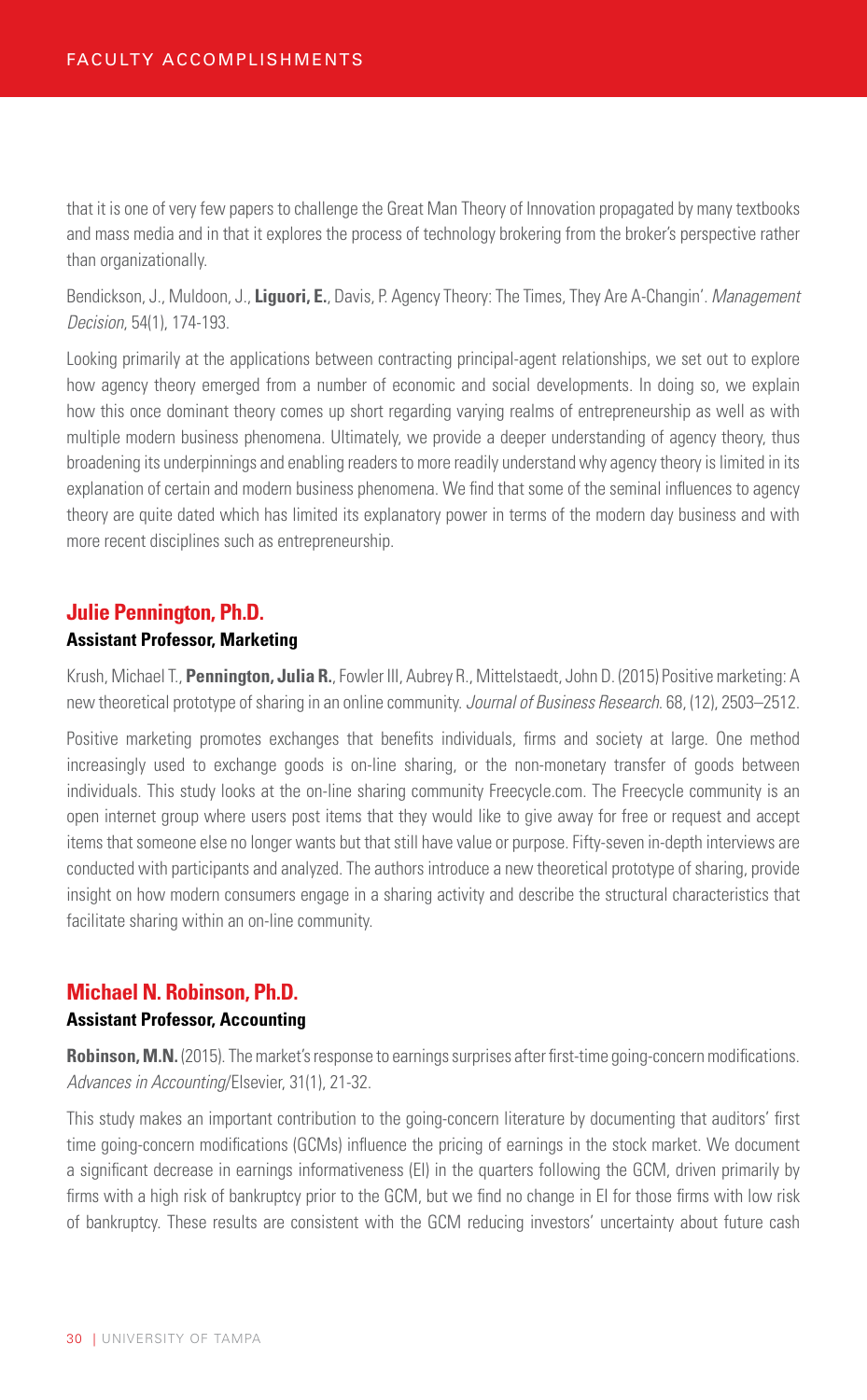flows, and/or signaling that earnings are noisier or less persistent than was previously assumed. We also find no change in EI for a matched control sample that did not receive GCMs, suggesting that the decline in EI is not a response to general economic conditions.

# **Earl Simendinger, Ph.D.**

#### **Professor, Management**

Vega, G., **Simendinger, E.**, Thomason, S.J. (2015). How to transform research cases into teaching cases. *The Case Journal*, 11(1).

A great deal of valuable research is conducted using qualitative methods that involve case studies. These academic research case studies provide interesting learning situations and challenging problems for students. However, it can be difficult to bring research cases to classroom teaching because the "answers" appear directly within the case study articles themselves. In fact, the answers are threaded so tightly into the fabric of the case story that is can be a daunting process to unwrap the two. In this paper, we will provide one method for unwrapping the academic research case and repurposing it as a teaching case.

# **John Stinespring, Ph.D.**

#### **Associate Professor, Economics**

**Stinespring, J.R.** and Kench, B.T., Why Are More Men Living with Their Parents? *Journal of Economics and Economic Education Research*, 16, (3), 2015.

The increase in adult males living with their parents has drawn much attention. The percentage of 25-34 year old men living at home grew from approximately 13 percent in 2001 to 17 percent in 2011. The paper Why Are More Men Living with Their Parents? examines the sociological and economic factors driving this growing trend and what they portend for the future. Economic factors such as the rent-to-home price ratio, unemployment rate among 25-34 year old males and real wages are found to be important. Sociological factors such as the average age of first marriage, the level of educational attainment and the birth rate also contribute significantly to the increase in adult-child cohabitation. Interestingly, student and consumer debt show little impact.

**Stinespring, J.R.** and Cragun, R.T., A Simple Markov Model for Estimating the Growth of Nonreligion in the United States. *Science, Religion and Culture*, 2 (3), 2015.

Religions in the US are experiencing a dramatic loss of market share to the nonreligious. In 1990, just 7% of Americans reported no religious affiliation. In 2001, the number was 14%, and by 2012, 20% of Americans reported they had no religious affiliation. The paper A Simple Markov Model for Estimating the Growth of Nonreligion in the United States develops a simple mathematical model to forecast this trend in nonreligion. The authors model the religious and nonreligious as two groups competing for market share whereby each group attempts to expand its market share by maintaining its current membership while converting members of the other group. Data indicate that the growth in nonreligion is almost entirely explained by this simple model and forecasts that between 26% and 47% of the US population to be nonreligious by 2042.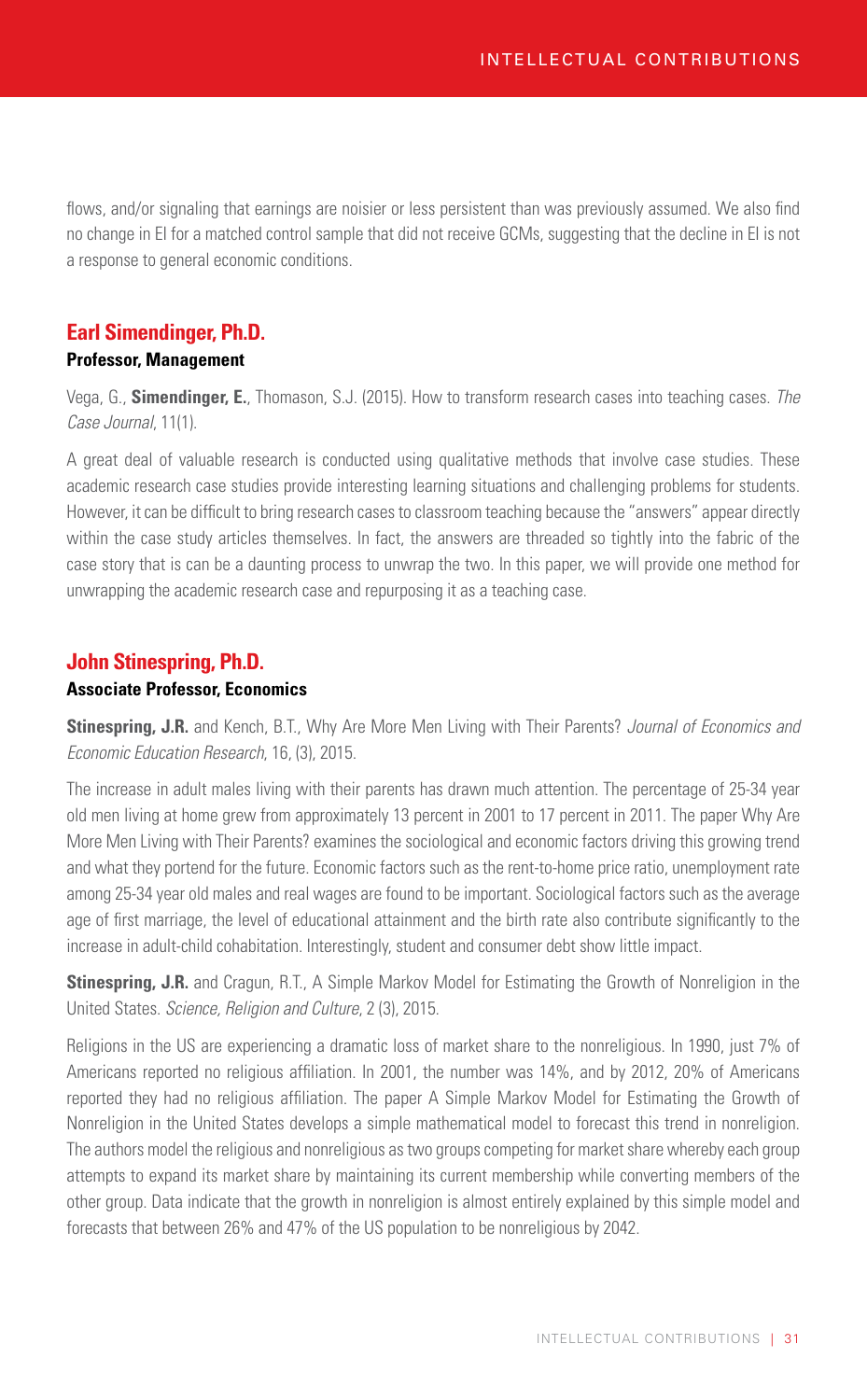# **Stephanie J. Thomason, Ph.D. Associate Professor, Management**

Bernardin, H. John, **Thomason, S.J.**, Buckley, M.R., Kane, J.S. (2015). Rater Rating Level Bias and Accuracy in Performance Appraisals: The Impact of Rater Personality, Performance Management Competence and Rater Accountability. *Human Resource Management*. 55, 321-340.

We studied bias and accuracy in performance evaluations among retail managers of a Fortune 500 retailer. Associate store managers (N=125) rated subordinates, peers and managers under conditions of high and low rater accountability. We found that biased raters are biased regardless of conditions and whom they evaluate. Rater agreeableness and assertiveness were related to mean rating levels across situations, while high and low levels of these two traits were related to greater rating inaccuracy. Conscientiousness scores were significantly (and negatively) correlated with highly accountable mean ratings of subordinates. Performance management competence was related to rating level bias in both high and low accountability conditions. Our results indicate that the most lenient raters are more agreeable, less assertive and less competent in performance management. These raters may also be less accurate.

# **Natasha F. Veltri, Ph.D.**

#### **Associate professor, Information and Technology Management**

Johnson, R., **Veltri, N.F.**, Thatcher, J. (2015). Beliefs and Attributions toward Computing Technology: The Moderating Role of Social Cues in Interfaces. *Journal of Organizational and End User Computing*. 27 (3).

Many computer and mobile applications include social cues, such as interactions through language, voice, visual representation and fulfillment of a social role. These cues signal that the user is interacting with an independent, social and intelligent entity. Social cues lead to more natural interaction, greater trust and increased purchase intentions, but also can develop fundamental misunderstanding about the capabilities and limitations of technology. This study used a controlled laboratory experiment to investigate the relations between social cues, user personality, user beliefs about the capabilities of computers and the attributions of responsibility. Findings suggest that social artifacts mean different things to different users, who have varied responses to the same computer interface. As technology interactivity continues to grow, social cues can enhance or reduce, system usability, satisfaction and performance.

Krasnova, H., **Veltri, N.F.**, El Garah, W. (2014). Effectiveness Of Justice-Based Measures In Managing Trust And Privacy Concerns On Social Networking Sites: An Intercultural Perspective. *Communications of the Association for Information Systems*, 35(1), 83-108.

While over a billion people worldwide use social networks, these users are increasingly concerned about their privacy. This study examined the means available to social network providers to leverage users' privacy concerns and trusting beliefs – two important determinants of user participation on social networks. Data was collected in three culturally distinct countries: Germany, Morocco and Russia. The results indicate that giving users of a social network means to control their information and adequate details on how their data is used are the most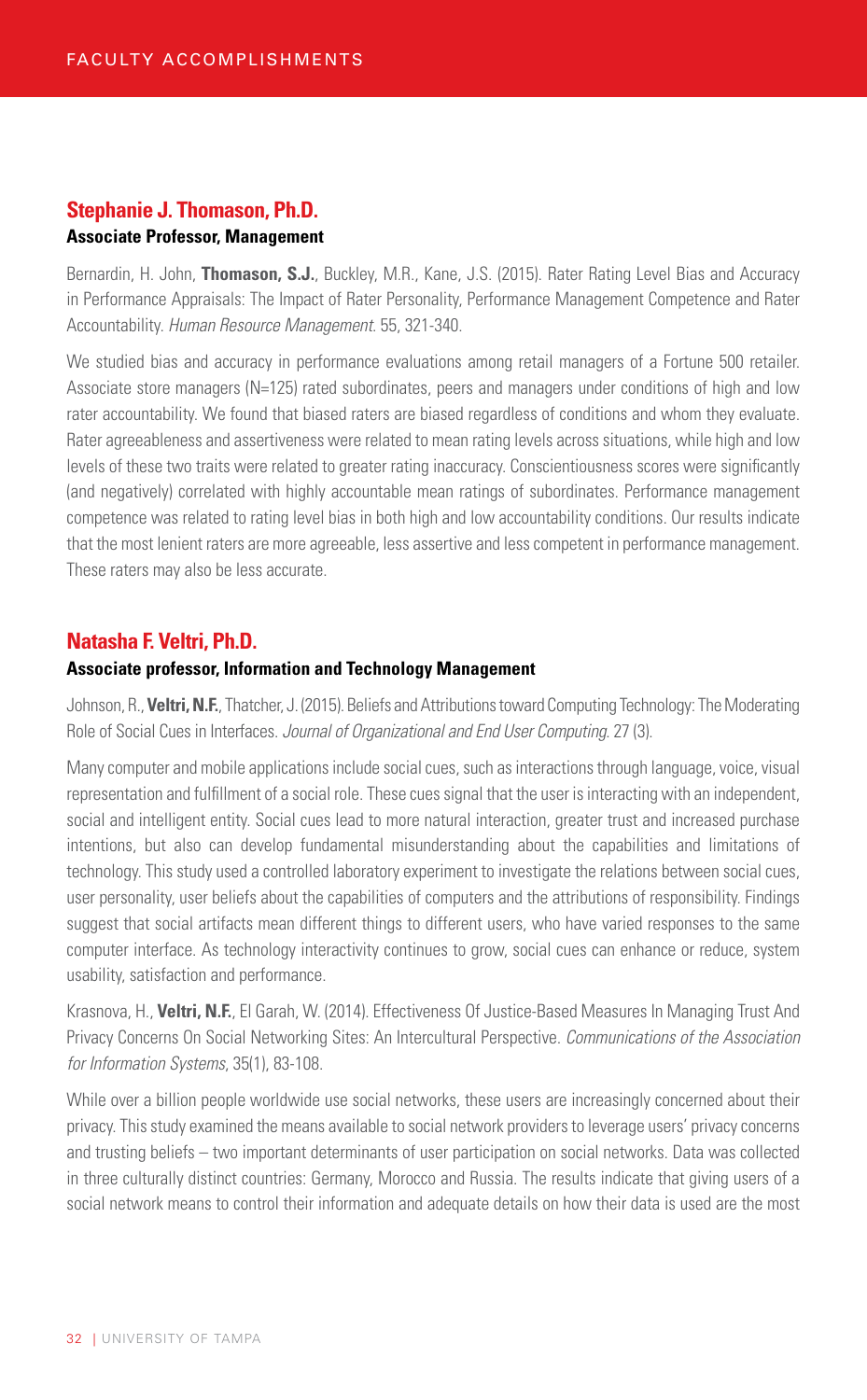important mechanisms in tackling trusting beliefs independent of culture. Privacy concerns remain more culture specific and therefore, should be addressed individually in each country. Granting users control over their data and informing them about information-handling procedures, social network providers can build a trustworthy image.

# **Aaron D. Wood, Ph.D.**

#### **Assistant Professor, Economics**

Sapci, Onur, **Wood, Aaron D.**, Shogren, Jason F. 2016. Can Verifiable Information Cut Through the Noise about Climate Protection? An Experimental Auction Test. *Climatic Change* 134: 87-99.

Using an experimental auction, we test how the information one receives about climate change impacts willingness to pay for climate-friendly goods. Given the politicized climate change debate, we explore how verifiable (scientific) information cuts through media noise and affects willingness to pay for two green goods. After defining a baseline by exploring how pro and con noisy information affects consumers' willingness to pay, we consider the impact of verifiable information. Our results suggest subjects could cut through noisy information to process verifiable information about climate change. We find a significant willingness to pay premium for climate protection, as the verifiable information increased the premium for shade-grown coffee by 51% and recycled paper by 48%. This suggests consumer behavior regarding green goods depends on the available information flow regarding climate change.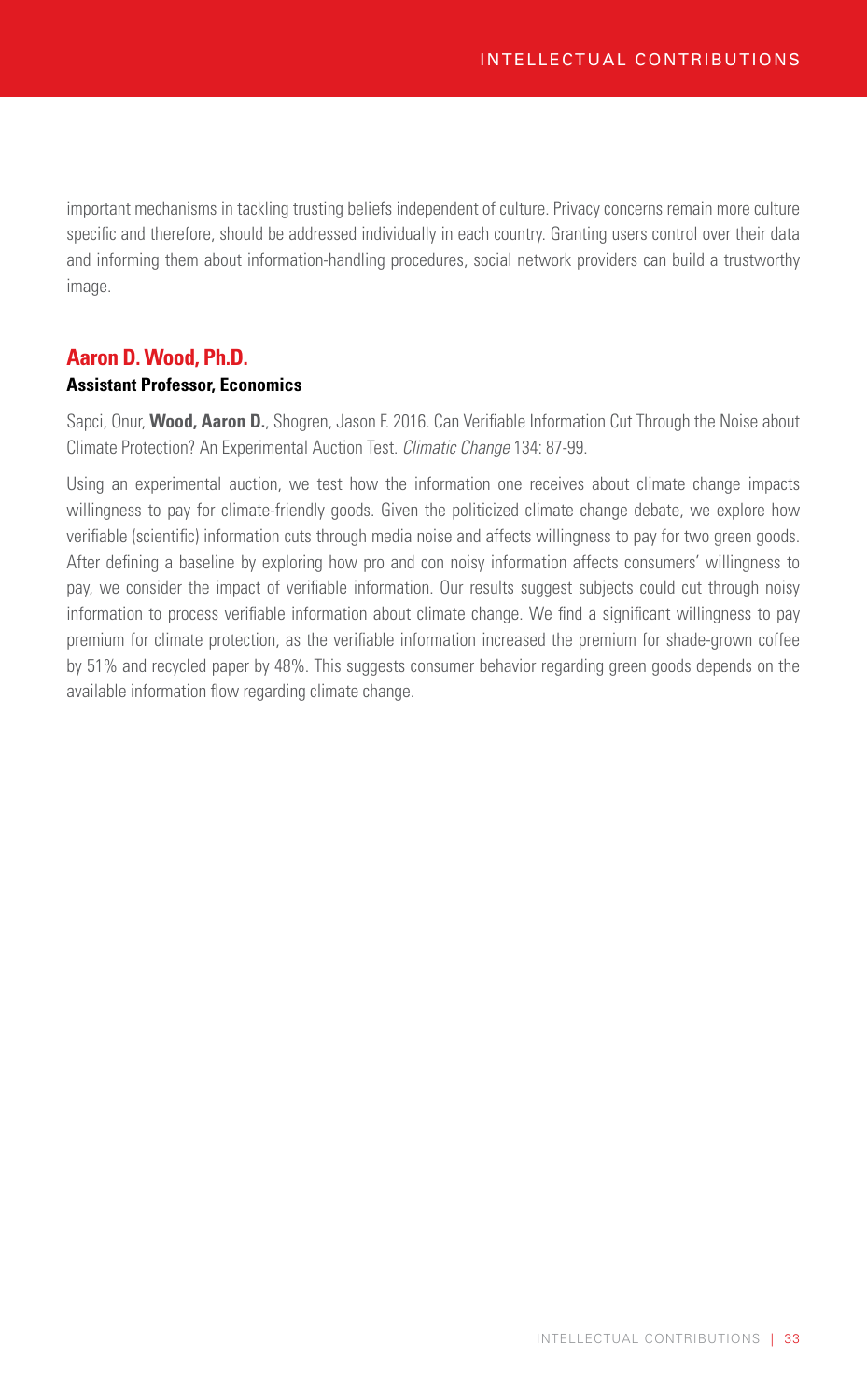# ARTISTIC ENDEAVORS

34 | UNIVERSITY OF TAMPA

رب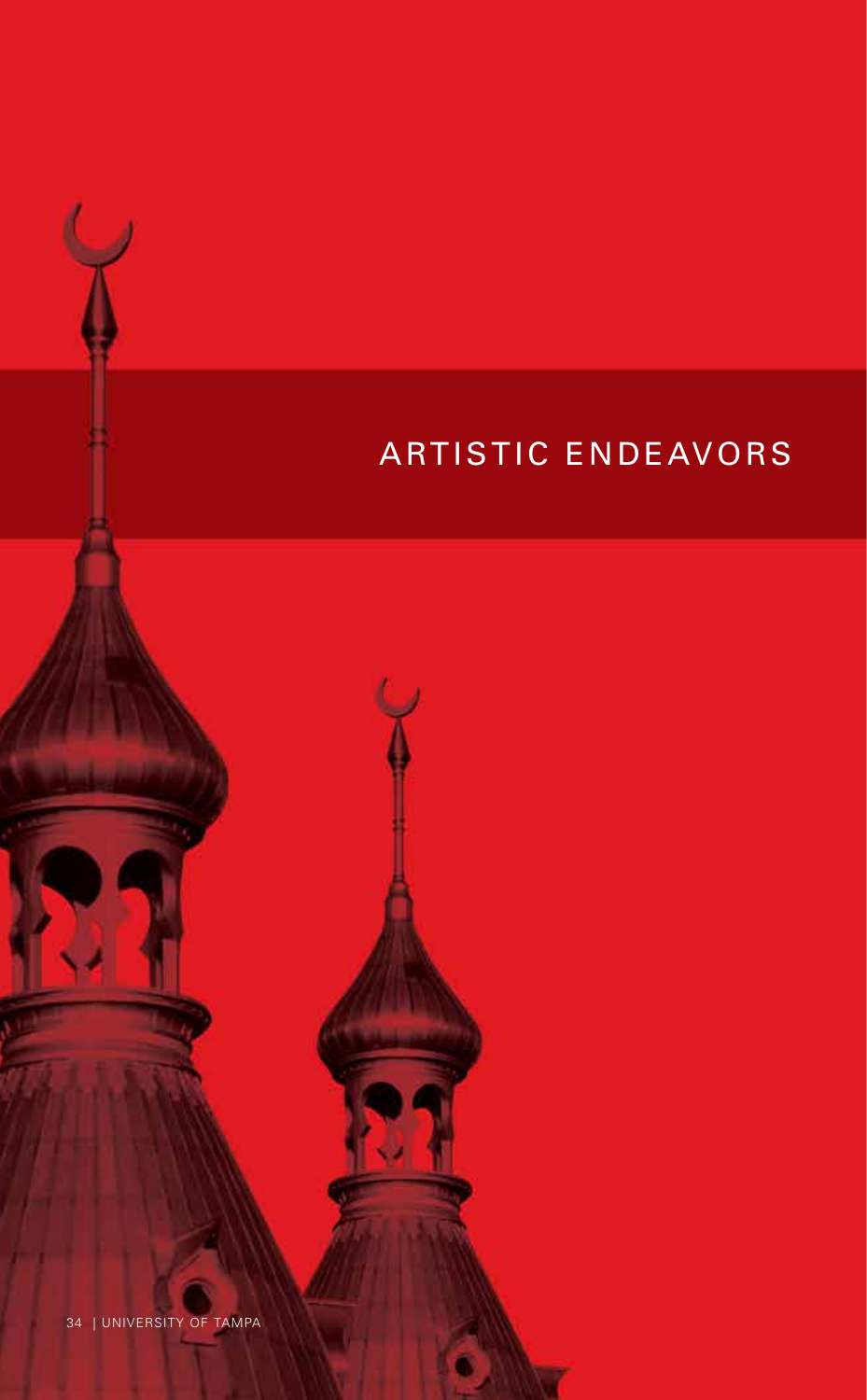# **College of Arts and Letters**

# **Gregg Bachman, Ph.D.**

#### **Professor, Communication**

*Family Programming*, *Lemmings* and *Spare Parts* are a trio of short film scripts. The first two touch upon cultural topics: *Family Programming* concerns a young girl who literally escapes into a television screen to escape her bickering parents while *Lemmings* uses memories of a Vietnam era soldier's funeral to reflect on the sacrifices our youth make. The final script deals with creativity and the lengths to which an author will go to write the next great novel.

#### **Lisa Birnbaum, Ph.D.**

#### **Associate Professor, English and Writing**

Lisa Birnbaum published two poems in the literary magazine *Kestrel*. "I Hate Us," and "Snow in Iowa, You Tell Me," are part of a chapbook called *May I Live on Earth* (unpublished). These two poems represent one of the themes of the collection, a distance that challenges commitment.

#### **Santiago Echeverry, MPS**

#### **Associate Professor, Art**

#### *la vie en rose* http://santi.tv/rose

*la vie en rose* studies how the LGBTQ intimacy is interpreted by scared outsiders through the beauty of threedimensional pixilation. The piece was totally produced in Colombia as a frame by frame animation, using the individual images produced by Processing 2.0, a webcam and the Kinect sensor. Over 28000 still frames in TIFF format were used to create the final 4'45" experimental video, and the music was composed and arranged exclusively for this project by Colombian experimental musician Morgana Sade. All the fetish accessories were provided by Colombian designer Fetish Maker.

#### *narcissus* - For Dialogos con la Coleccion del Museo http://santi.tv/narcissus

*narcissus* is an experimental video and series of large format prints created using the Kinect sensor and Processing 2.0, exploring the nature of love and tension in the line. The ambiguity of perspective in 3D imagery, makes it appear as if the main character in the piece is both lover and loved at the same time, reinforcing the idea of a passionate need that cannot be fulfilled. This work is inspired by a 1976 drawing of Colombian artist Luis Caballero, who died of AIDS in 1995, whose work was a painfully ecstatic, homo-erotic portrait of a generation that was just coming out of the closet. Almost 40 years later, we find ourselves in a Lipovetskian era, where narcissism appears to counterbalance the erotic angst.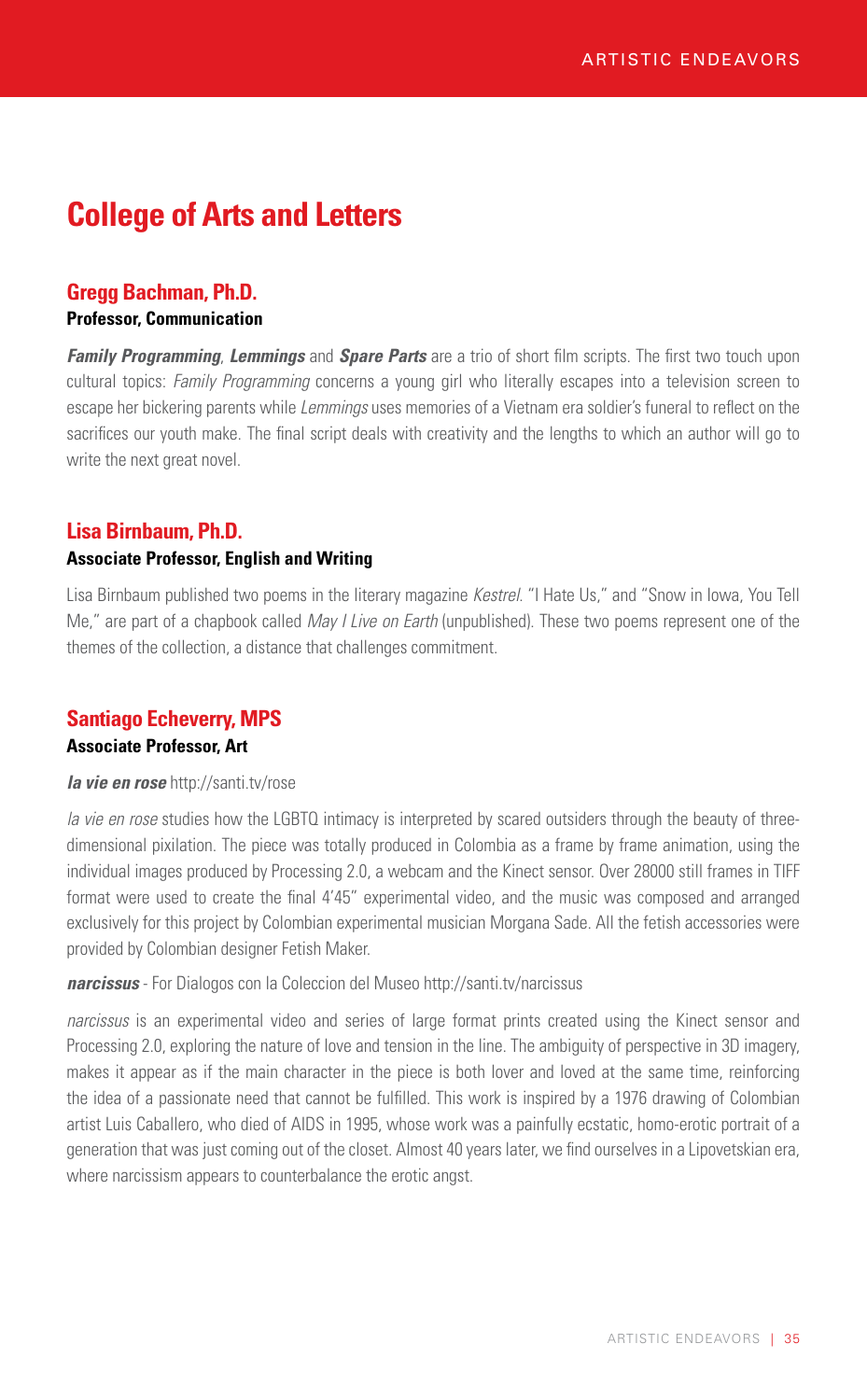# FACULTY ACCOMPLISHMENTS



# **Grigorios Zamparis**

#### **Associate Professor of Music**

Associate professor of music, Grigorios Zamparas, is a concert pianist and recording artist with a substantial international career. He has been featured as a soloist with orchestras in North America, South America, Europe and Asia.

He has recorded six albums, including all five concertos for piano and orchestra by Russian Romantic composer Anton Rubinstein, which have been released by Centaur Records. He is regularly invited to adjudicate piano competitions and give workshops to students or music teachers nationally and internationally. Critics have described his playing as "sensational" (*Newport Daily News*), and have emphasized his "formidable technique" (*American Record Guide*).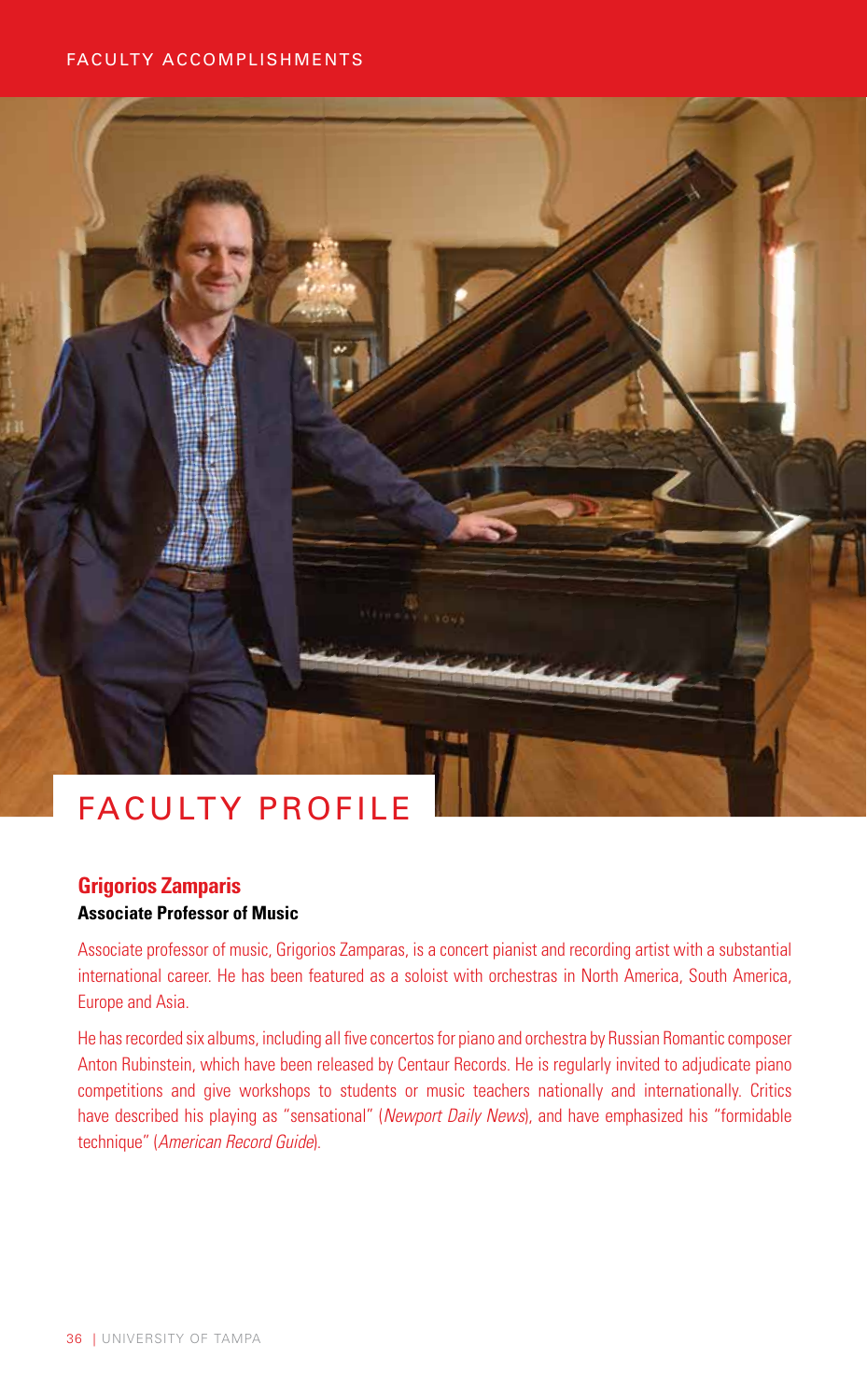#### *orishas* - http://santi.tv/orishas

The visual component of the piece *orishas* was created with a custom code in Processing using a Kinect sensor and a webcam to transform the spatial, color and brightness information of choreographed dancers into a virtual three dimensional mathematical representation of their movements. The biggest challenge both in the choreography and the video making process was how to preserve the spirituality of the piece in such a logical setup. The solution was a collective leap of faith, embracing the limitations of the technology and approaching ritual repetitive gestures as the building blocks of a piece that only came to life when the artist invoked the guidance of the virgins of the Caridad del Cobre and Regla, Ochún and Yemayá, goddesses of all flowing waters. The hours and hours of editing and rendering became a zen-like reflection on my own spirituality and the beauty of layered dance and music. Choreographed by Susannah LeMarquand.

# **Hein Jung, D.M.A.**

#### **Associate Professor, Music**

**Songs of Franz Liszt** is a vocal recording featuring Soprano Hein Jung with pianist Grigorios Zamparas released by Centaur Records, one of the oldest and largest independent classical recording labels in America. The recording received a rave review from *American Recording Guide* as a lovely recording of Liszt songs. It includes the 3 Petrarch Sonnets; Jung has the perfect voice for this music-terrific ease in her upper register and a silvery clear tone. Jung and Zamparas are great in each piece. They're both suited to this music; Zamparas plays with clarity in each piece and Iung's voice is just right. I didn't love all the phrasing but they made me think of things in new ways, and there is something to be said for that.

Hein Jung was invited to perform in 2015 Annual American Liszt Society Festival held in University of North Texas under the theme of Liszt and Damnation. This renowned festival invites international Liszt scholars and performers. Invited artists/scholars offer recitals and lectures. Jung was one of three singers invited in 2015 festival. After the recital, Hein Jung received an invitation to 2016 Annual American Liszt Society Festival at California State University at Northridge again.

Hein Jung world premiered the opera, The Red Silk Thread as a lead role, Princess Pocachin with University of Florida orchestra and chorus at Phillips Curtis Center for Performing Arts. The opera is about the famous Italian Merchandise Marco Polo's epic journey and love story with Princess Pocachin. This opera was commissioned by University of Florida and Phillips Curtis Center for Performing Arts, composed by award-winning composer, Stella Sung and libretto by Ernest Hilbert.

# **Stephanie L. Tripp, Ph.D.**

#### **Associate Professor, Communication**

#### Labors of Commemoration.

This web-based project explores the paradoxes between memory and forgetting that populate family narratives. It documents the artist's efforts to sort through the contents of her childhood home and examines how a family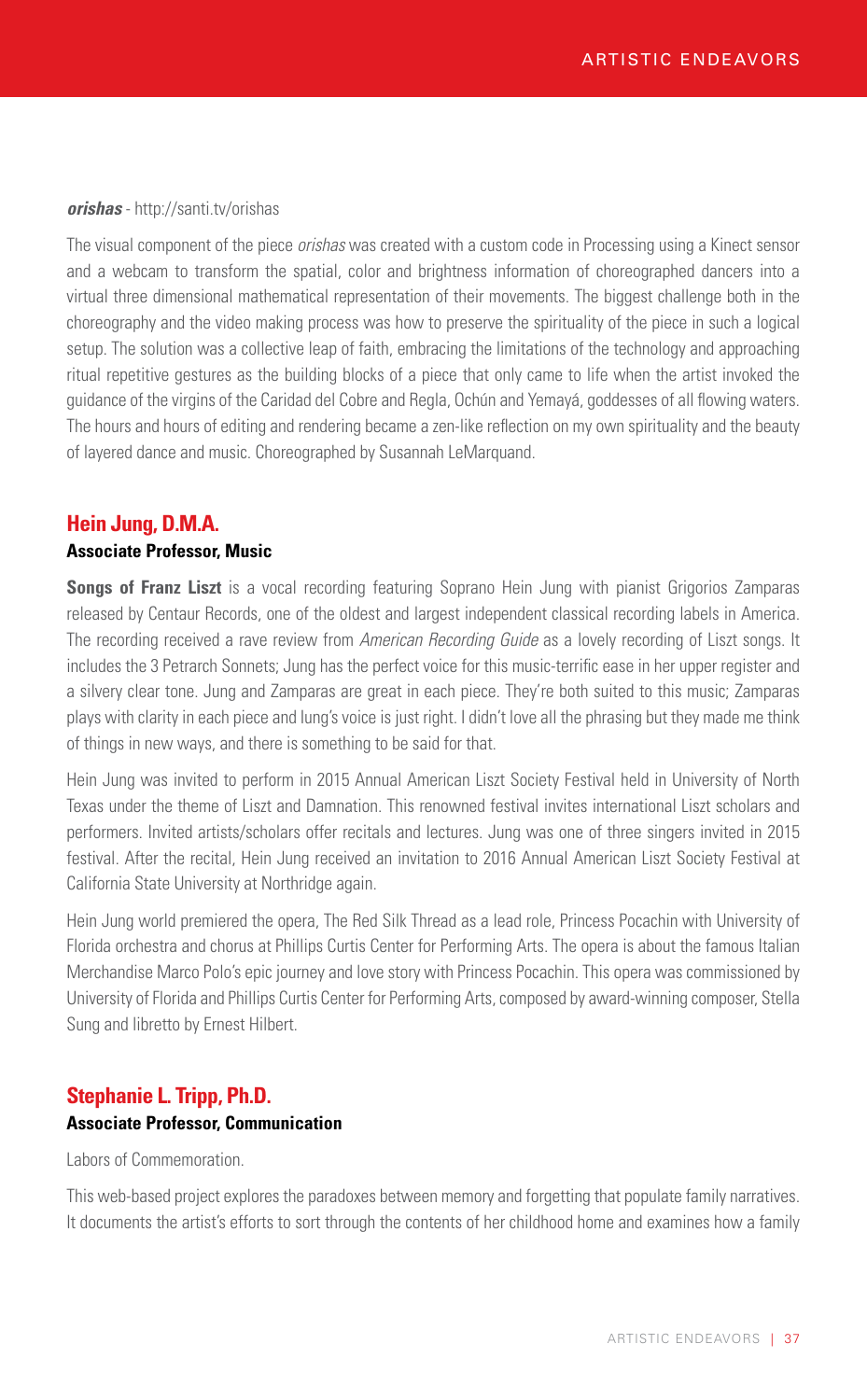story changes as shared belongings are dispersed and recollections diverge. It also addresses how the artist's father, who suffers from Alzheimer's, relies increasingly on confabulation as his personal memories grow more tenuous. The interface includes the text of the family's story and a grid of clickable images that link to videos, photographs, drawings, and text depicting artifacts from the family home and discussing how the artist plans to dispose of them. After a user selects an item, references to it are removed from the family story and the narrative is reshaped around the items that remain available.

# **Chris Valle, MFA**

#### **Associate Professor, Art**

**Valle, Chris**, Anonymous Drawings 2015.

In the context of Anonymous Drawings roughly 600 drawings by 600 international artists will be presented in changing exhibition spaces. The works will be displayed anonymously. Anonymous Drawings was founded 2006 by the artist Anke Becker in Berlin, Germany. Since then, more than 5000 artists from all over the world have taken part in the project. More than 10 shows of Anonymous Drawings took place in Berlin and abroad up until today.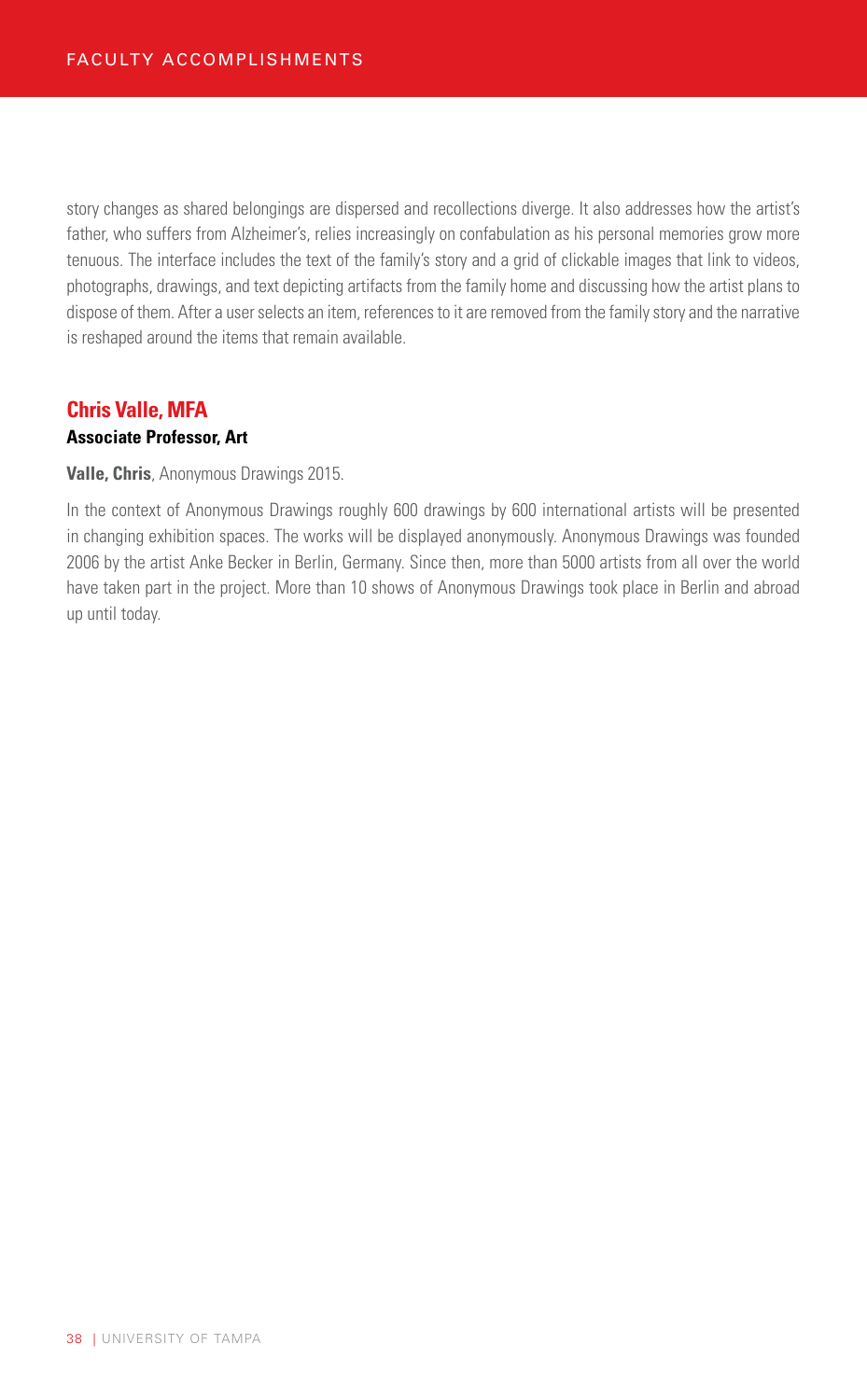| <b>College of Social Sciences, Mathematics and Education43</b> |
|----------------------------------------------------------------|
| 44                                                             |

# GRANTS AND EXTERNAL FUNDING

GRANTS AND EXTERNAL FUNDING | 39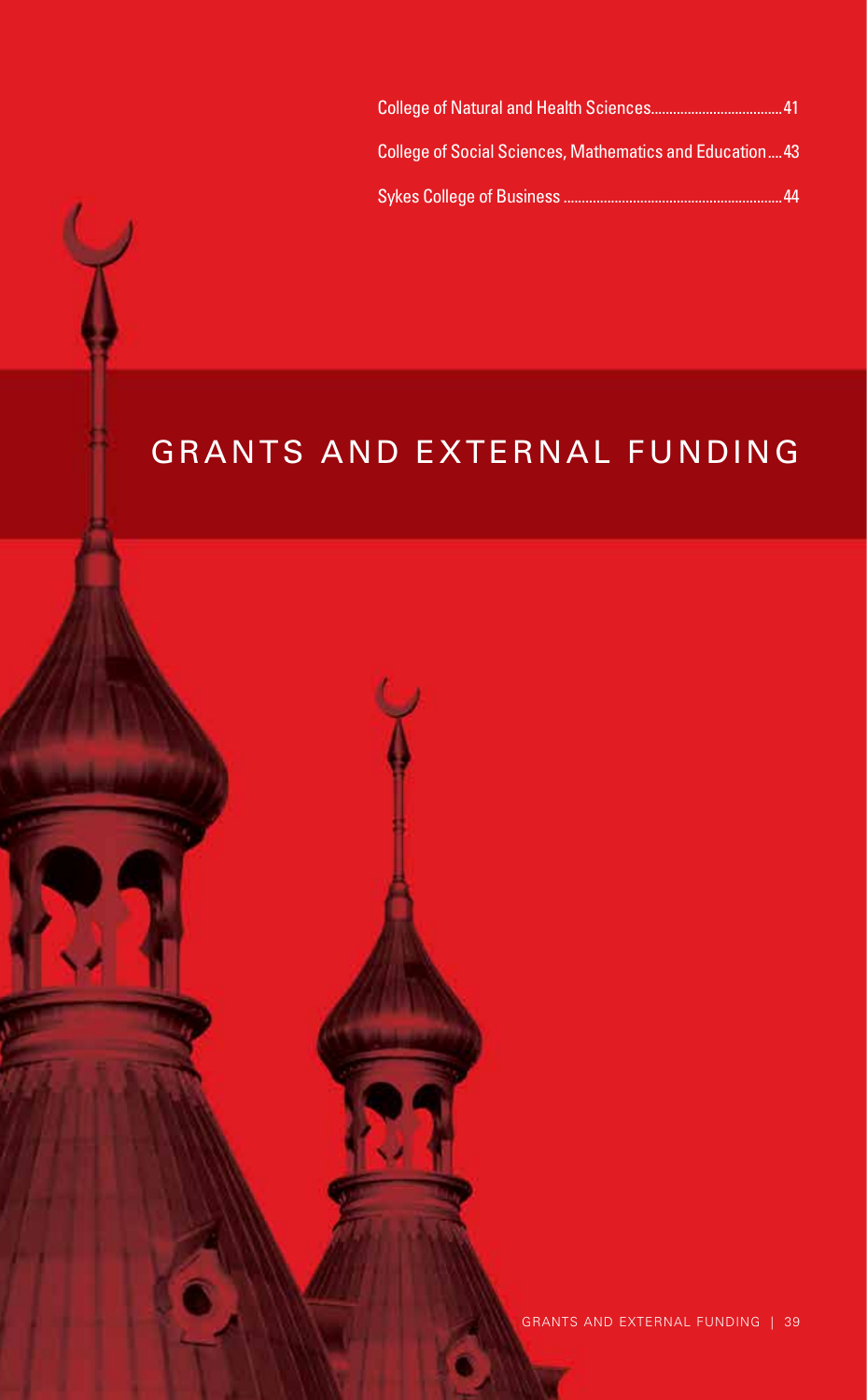

# **Rebecca J. White. Ph.D.**

# **Professor, Entrepreneurship and James W. Walter Distinguished Chair of Entrepreneurship; Director, Entrepreneurship Center**

Dr. White is the James Walter Distinguished Chair of Entrepreneurship and director of the John P. Lowth Entrepreneurship Center in the Sykes College of Business. Her research focuses on the intersection of building an entrepreneurial mindset among learners and the development and understanding of entrepreneurial ecosystems (the community of entrepreneurs, investors and entrepreneurial support organizations).

Over the past 20 years, as the academic field of entrepreneurship has grown, research has demonstrated the importance of applied learning to entrepreneurial success — including learning that takes place through collaboration, coaching and mentoring, reflection, apprenticeship and multiple practice. This application of entrepreneurial learning that is situated in practice requires a strong and engaged entrepreneurial ecosystem as well as a method to evaluate outcomes of the process. White's work focuses on how to provide a customized learning path for students and how to evaluate and measure not only learning but also the health and wellbeing of the ecosystem that supports that learning. Her work on ecosystems has been funded by a grant from the Ewing Marion Kauffman Foundation.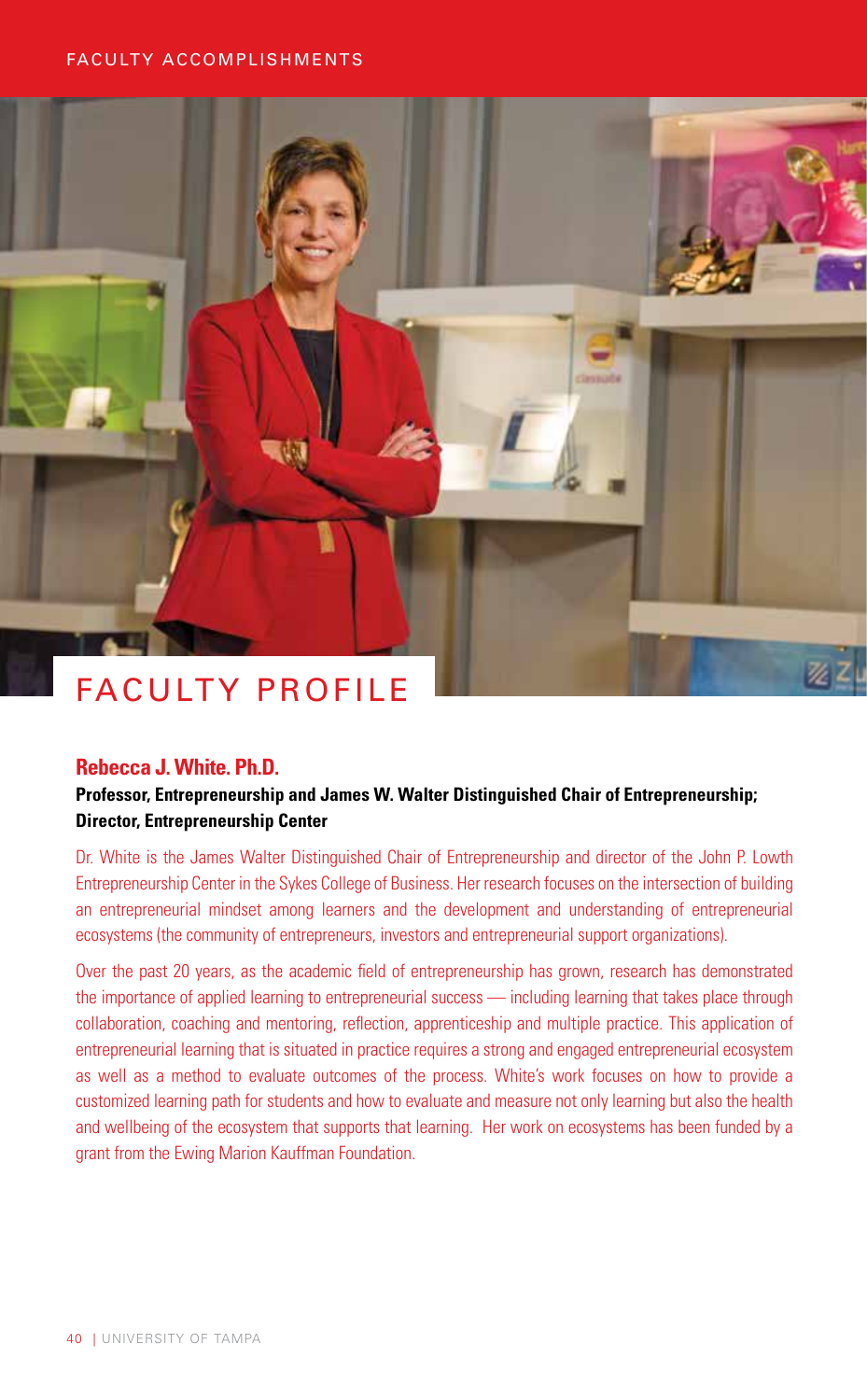# **College of Natural and Health Sciences**

# **Kenyon Evans-Nguyen, Ph.D. Professor, Chemistry**

A Holistic Approach to Post-Detonation Radiological Debris Analysis.

Defense Threat Reduction Agency, \$250,750 (2011-2015).

This project developed technologies which could be used in the event that a radiological explosive (a"dirty bomb") was detonated. The detectors would be used for forensic purposes, to help determine who was responsible for constructing the device. This is basic research, meant to further the technologies (ambient ionization and ion trap mass spectrometers) that would be used as the detector.

# **Mary Martinasek, Ph.D.**

#### **Assistant Professor, Public Health, Health Sciences and Human Performance**

Environmental and Health Scan of Hookah Bars: Policy Change Initiative.

American Lung Association, \$40,000 (2013-2015).

This grant funding was awarded from the American Lung Association to evaluate the health effects of waterpipe (hookah) tobacco smoking among young people in the Tampa Bay area. This study also assessed the air quality in ten hookah bars in Hillsborough County. In particular, the research team assessed carbon monoxide levels in young people's exhaled air before and after attending hookah bars as well as the carbon monoxide levels within the hookah bars. Partnering with Dr. Freundt in the UT microbiology lab, we also assessed bacterial contamination of hookah bar pipes which are commonly shared by individuals and currently lack regulation on cleaning of these devices. The information gathered from this study was shared with the FDA to inform future policy measures.

# **Angela Perry, Ph.D.**

#### **Assistant Professor, Chemistry**

Acquisition of a Computer Cluster for Computational Materials Research and Education at the University of South Florida and Partnering Institutions in Tampa Bay.

NSF Major Research Instrumentation 2015.

With this award from the Major Research Instrumentation Program (MRI), the University of South Florida will acquire a computer cluster. The acquisition will enable graduate and undergraduate students to undertake computational research projects. Using theoretical methods coded into computer programs, they will provide insight on projects involving the development of novel materials for energy conversion, gas storage, sensors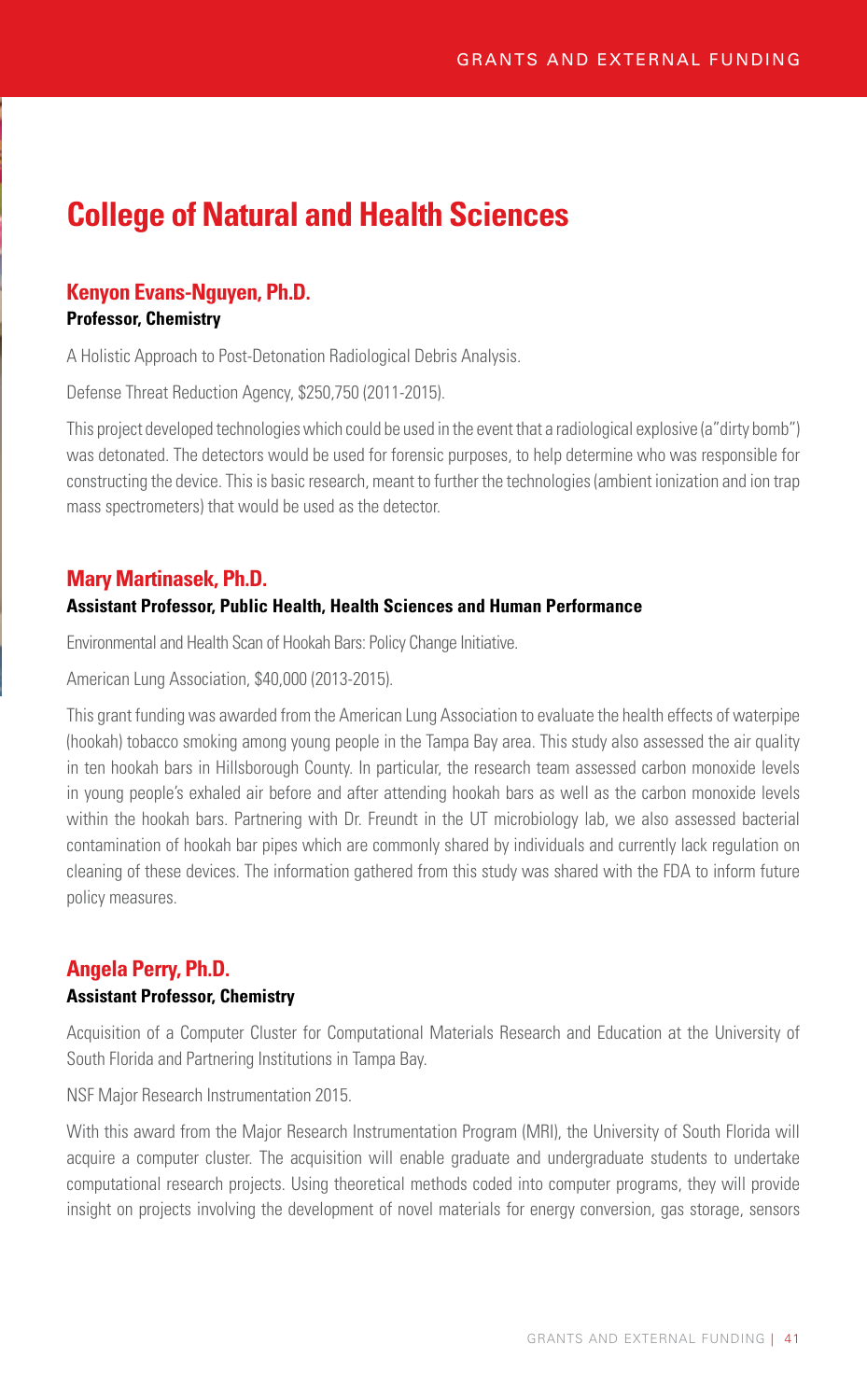and catalysis and the development of new biomaterials with superior properties. The computer cluster will be a resource used by students and faculty for research and education activities at the University of Tampa, Eckerd College and New College.

# **Simon Schüler, Ph.D.**

#### **Assistant Professor, Physics**

Characterizing Planetary Systems: Chemical Abundances of Kepler Stars from Keck/HIRES Follow-up Spectroscopy.

NASA Participating Scientist Grant, \$155,129 (2009-2015).

Dr. Schüler was awarded a grant from NASA to study the formation and evolution of stars with small planets discovered by NASA's incredibly successful Kepler spacecraft. Using some of the largest telescopes in the world, Dr. Schüler studies the chemical compositions of stars and looks for clues that may indicate whether a star does or does not have planets. Two primary goals of his research are to learn about the conditions under which small planets form around a star and determine if stars with planets are distinguishable from those without planets. Identifying any potential differences would greatly facilitate the search for new planets outside of the Solar System and make it easier to find small planets, such as those that potentially can support life, around stars other than our Sun.

## **Rebecca Waggett, Ph.D. Associate Professor, Biology**

Science Math Master

Co-PIs for the Grant include: Rebecca J. Waggett (Biology), Leslie Jones (Mathematics).

Other UT Faculty involved: Colleen Beaudoin (Mathematics), Dan Huber (Biology), Pattie Johnston (Education), Heather Masonjones (Biology), Hunter O'Hara (Education), Ann Williams (Biology).

Florida Department of Education \$1,500,000 (2011-2014).

Science Math Master was a professional development program for high school Biology and Geometry teachers composed of face-to-face collaborative training workshops and on-line science and math resources for teachers. The focus of these workshops was to offer content and pedagogy to boost student and teacher performance in geometry and biology along with ushering them through the changing state standards. It was supported from 2011-2014 by a \$1.5 million grant from the Florida Department of Education as part of the Florida Teacher Quality Grant Program. This total represents the largest programmatic grant in UT history. The effects are far reaching in that over 700 teachers from over 50 school districts representing over half of Florida counties were directly impacted.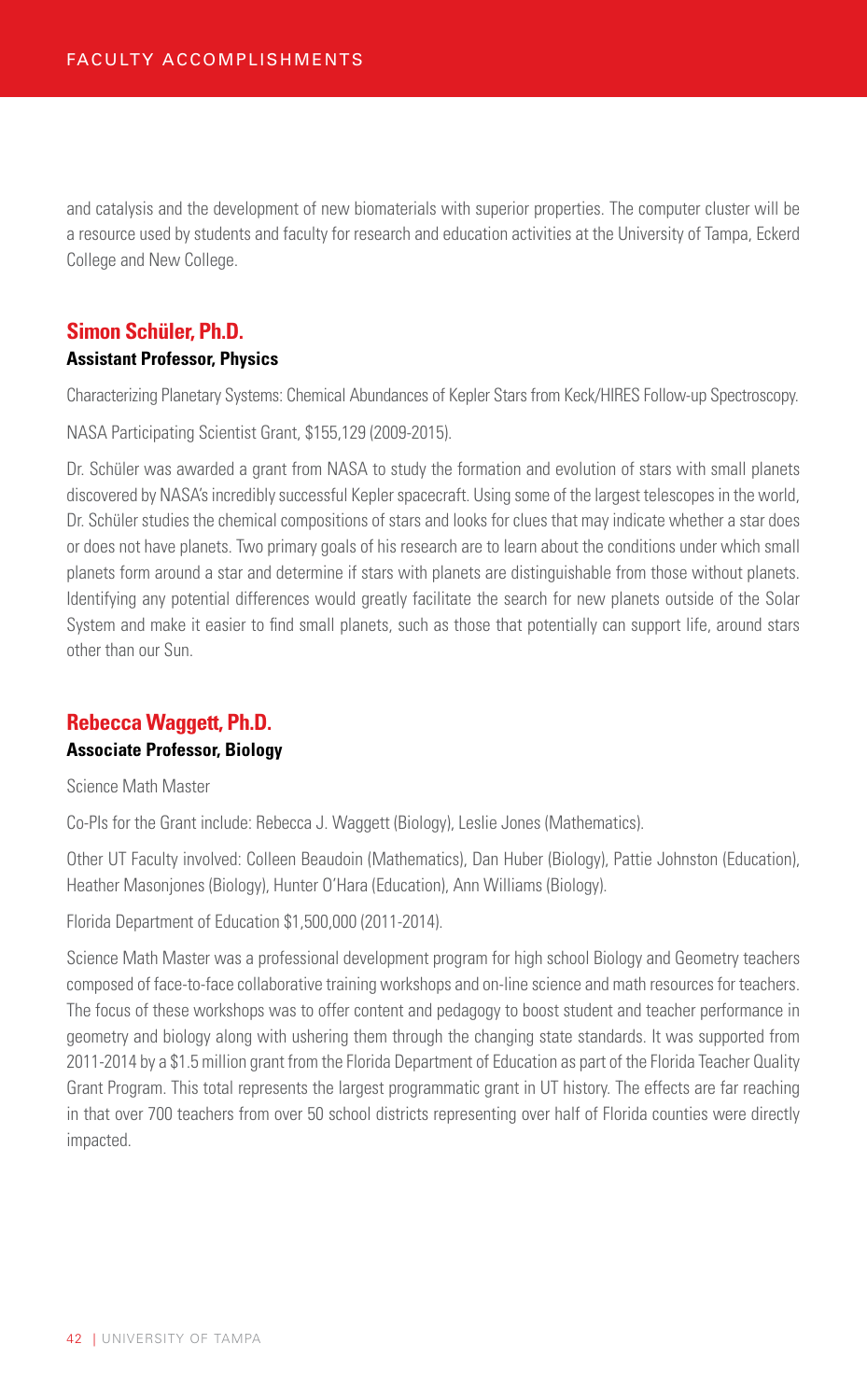# **College of Social Sciences, Mathematics and Education**

#### **Angela Angeleska, Ph.D. Associate Professor, Mathematics**

The Sequencing Problem and Next Generation Sequencing.

NSF Mathematics Travel Grants for Women. \$4,463 (2014).

Owing to its numerous applications, the genome assembly problem has gained considerable attention not only in biology, but also in computing and mathematics community. The aim of this project was to study overlooked mathematical results, which prove relevant to improving the existing heuristic solutions to the problem. A comparative view of these results propels the development of language-theoretical tools that are closer to realistic genome assembly scenarios. In addition, we designed optimization-based formulation of the problem as an integer program. The merit of the integer programming formulation is that it provides a novel and useful computational framework. The awarded AWM-NSF grant supported this research project by sponsoring Dr. Angeleska's attendance at the international conference NGS `14 and a visiting researcher position at the Max Planck Institute in Postdam-Golm, Germany.

# **Jason E Sumerau, Ph.D. Ryan Cragun, Ph.D.**

# **Assistant Professor, Sociology Associate Professor, Sociology**

The Transgender Religious Survey.

Fichter Grant, Association for the Sociology of Religion \$3,000 (2015-2017). Jack Shand Research Award, Society for the Social Scientific Study of Religion \$5,000 (2015-2017).

The first large scale mixed method social scientific study to include transgender populations in studies of race, class, gender, sexuality, religion, nonreligion and health. The survey was launched with funding from the Association for the Sociology of Religion, and portions of it have been presented at national sociology meetings. It is currently being turned into a book project focusing on the ways transgender people experience contemporary American societal norms regarding LGBT communities, social interactions and government, religion, scientists and identity development.

Making Sense of Non-Religion in Latin America.

The first intensive interview study of Atheists in South America in the sociology of religion/nonreligion. The project is supported by funding from the Society for the Scientific Study of Religion, and involved Dr. Cragun traveling to Argentina to interview a collection of atheists about their experiences in and with Argentina, religion, nonreligion and politics. We are currently transcribing the data set, and planning for professional presentations, journal article submission and a potential book from the data in the coming years.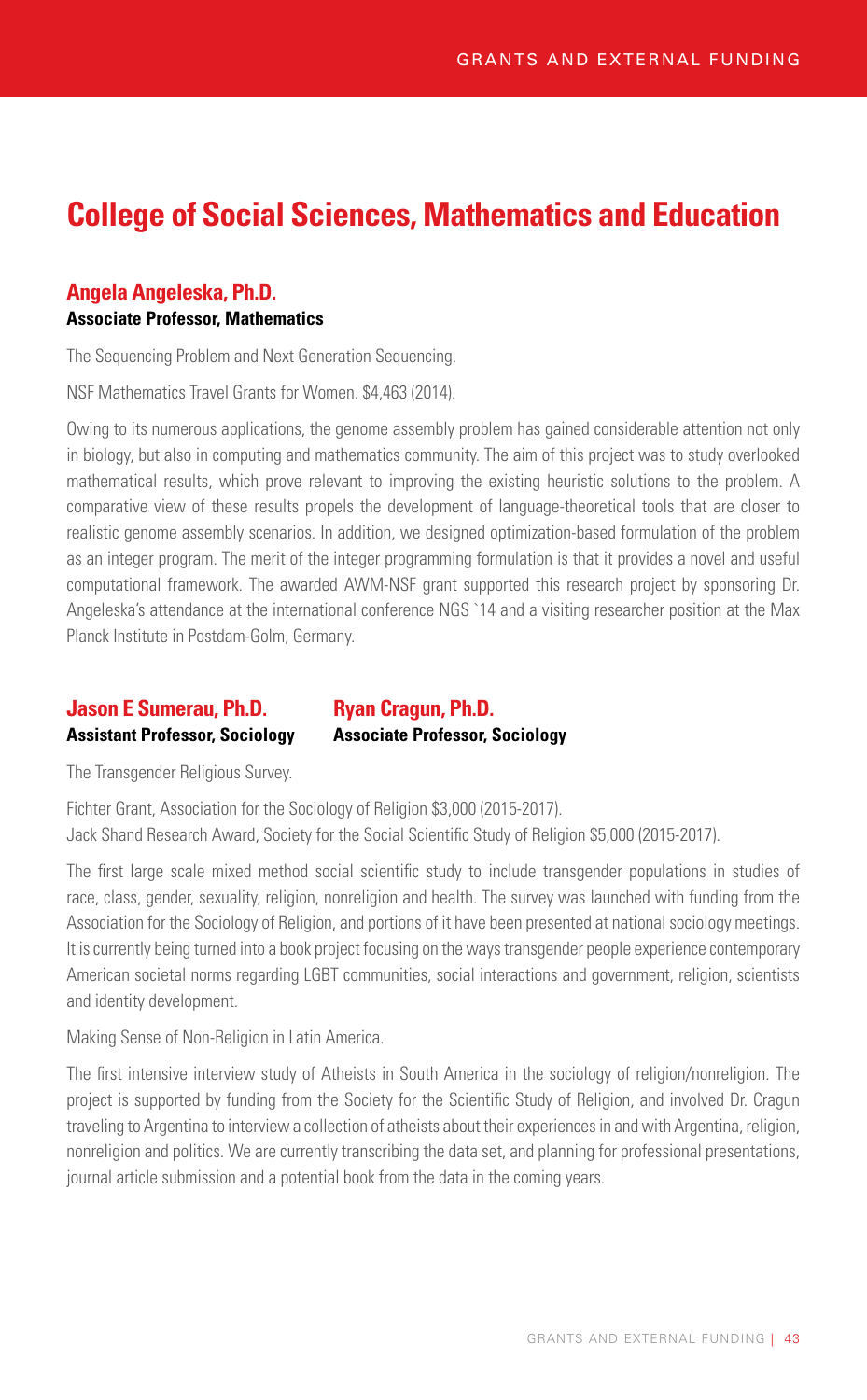# **Sykes College of Business**

#### **Marca Bear, Ph.D. Assistant Professor of Accounting**

Ireland – Institutute of International Education (IIE) Generation Study Abroad Scholarship Grant, \$7,500 (2015-2016).

During 2015-2016, The University of Tampa was among 10 U.S. universities to be awarded the Ireland – IIE Generation Study Abroad Scholarship. Dedicated to the goal of increasing the number and diversifying the profile of U.S. students studying abroad, UT is making study abroad a possibility for even more Spartans. Geared toward both science majors and our veteran student population, these additional scholarship funds help diversify the profile of students who go abroad as well as enable more students to consider the opportunities within Ireland.

# **Rebecca J. White. Ph.D.**

## **Professor, Entrepreneurship and James W. Walter Distinguished Chair of Entrepreneurship; Director, Entrepreneurship Center**

Ewing Marion Kauffman Entrepreneurial Ecosystems Research Grant, \$149,918 (2015-2017).

The University of Tampa received a prestigious grant in academic business research by the Ewing Marion Kauffman Foundation. Entrepreneurial ecosystems are vital to the economic growth of any region. This research of the Tampa Bay regional ecosystem and will provide data driven recommendations and an algorithm for the ongoing monitoring of the health of the system. Dr. Rebecca White, Director of the Lowth Entrepreneurship Center and Walter Chair of Entrepreneurship, serves as the lead investigator for this research project. Based in Kansas City, the foundation controls \$2.2 billion in assets to invest in entrepreneurship education and research. According to, Yasuyuki Motoyama, Director in Research and Policy at the Kauffman Foundation, "We see a lot of potential in Tampa Bay for new ventures and for researching its emerging entrepreneurial ecosystem."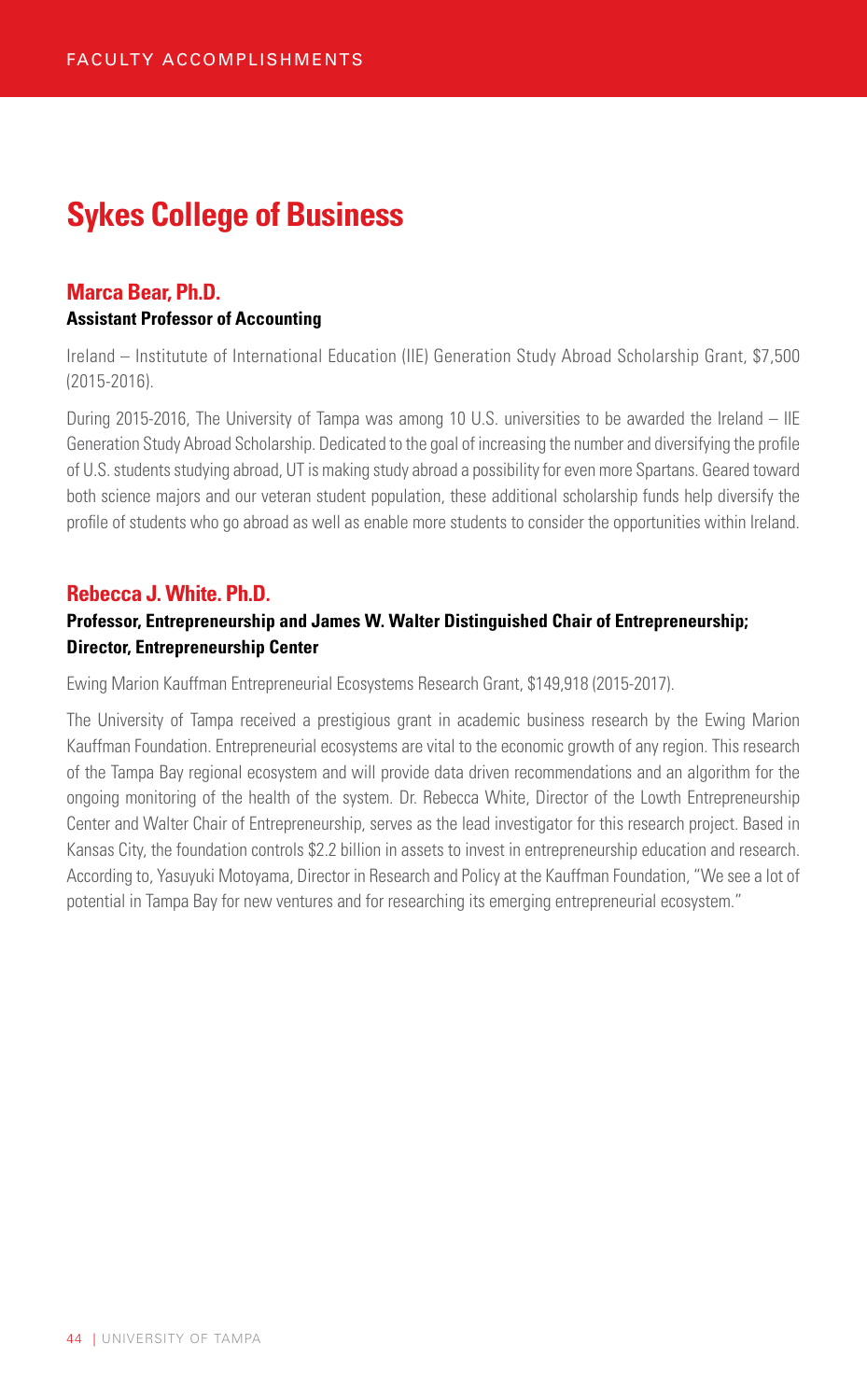| <b>College of Social Sciences, Mathematics and Education49</b> |  |
|----------------------------------------------------------------|--|
|                                                                |  |

پ

# AWARDS AND HONORS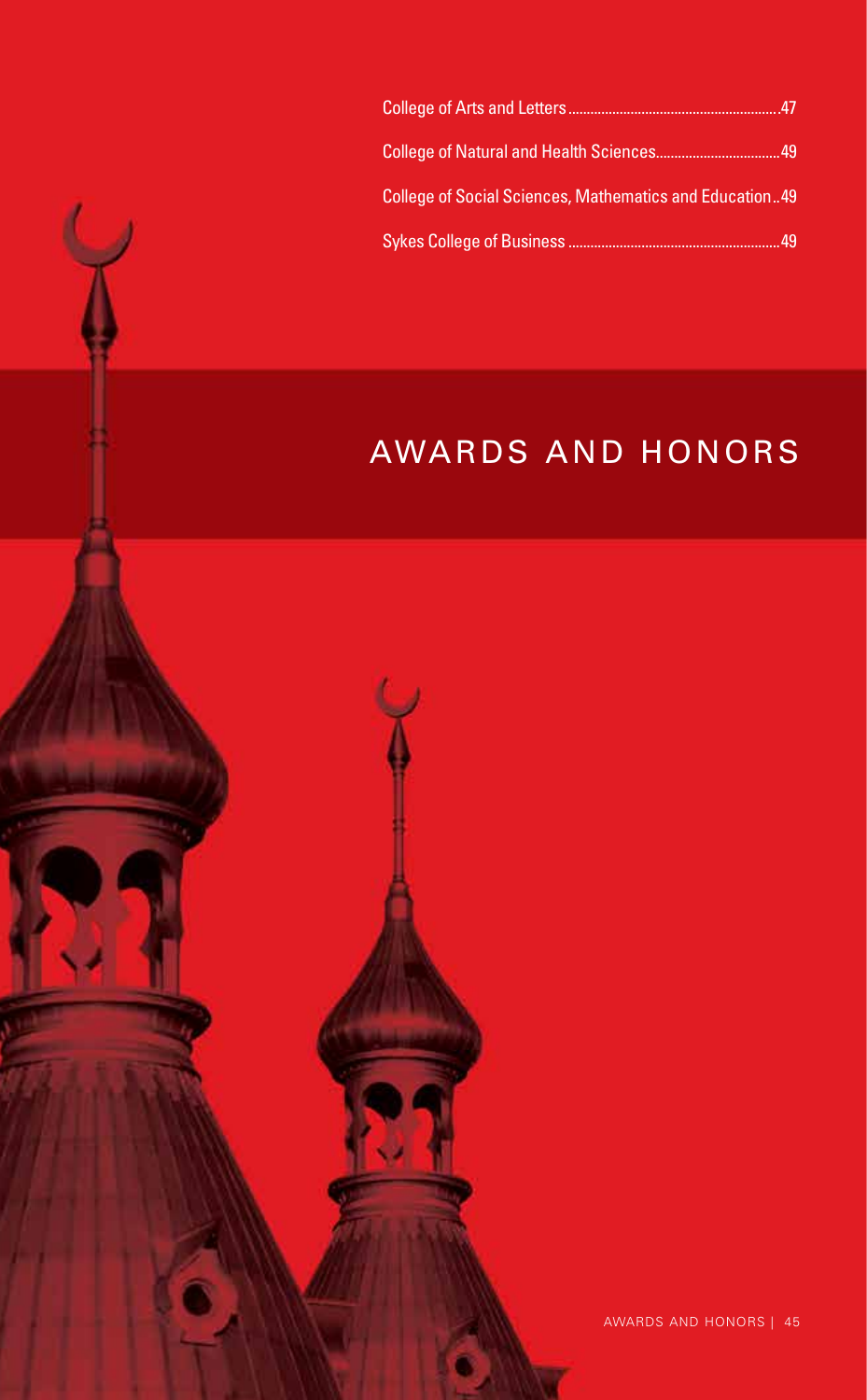#### FACULTY ACCOMPLISHMENTS



# **Liv Coleman, Ph.D.**

## **Associate Professor, Political Science and International Studies**

Dr. Coleman, associate professor of political science and international studies, is an expert on Japan who has been selection to be part of the Mansfield Foundation's U.S.-Japan Network for the Future.

Coleman's research focuses on how Japanese policymakers respond to Japan's declining birthrate and aging society. Japanese policymakers find that citizens won't have more children primarily because childcare responsibilities continue to fall almost entirely to women, while many men can't get jobs that pay well enough to support a family as breadwinners. Japanese leaders believe the answer is to create a more gender-equal society and to make it easier for parents to balance work and family responsibilities. But change is difficult because workplaces remain rigid and male-dominated, with long working hours, frequent job transfers and lack of support for family obligations. In addition to her work on Japanese gender politics, Coleman also researches trends in U.S.-Japan cybersecurity cooperation and global Internet governance.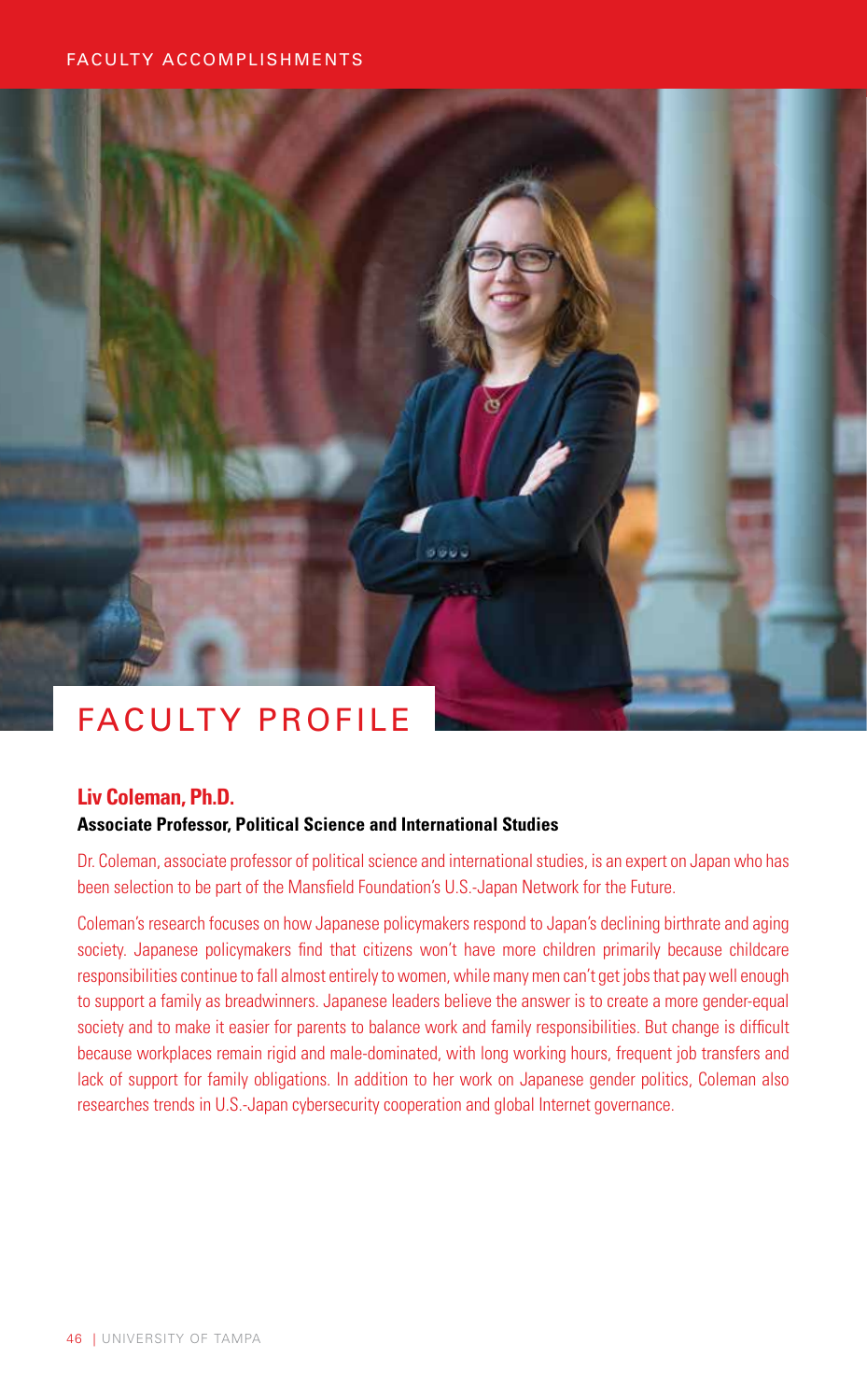# **College of Arts and Letters**

# **Christopher Boulton, Ph.D. Assistant Professor, Communication**

For COMH212: Social Justice Communication travel course, Dr. Boulton took a group of students to Cuenca, Ecuador to produce documentaries about local non-profits. One of the student films, *This is My Place*, trekked deep into the high grasslands of Sangay National Park in search of the endangered Andean Bear, the only bear native to Latin America and the last of the short-faced bears worldwide. The student filmmakers also interviewed the staff La Fundación Cordillera Tropical (FCT), an environmental advocacy organization working to conserve the Andean Bear's habitat. *This Is My Place* won 3rd Place in the College Documentary category of the 2015 MY HERO International Film Festival in Santa Monica, CA.

# **Ryan Hebert, Ph.D.**

# **Associate Professor, Music**

On February 7, 2014, Dr. Hebert had the honor of being invited to conduct the District VI All-County Choir in Christiansburg, VA. Sponsored by the Virginia Choral Directors Association, this three-day event consisted of 200 high-school aged singers, selected by audition, throughout the entire county. More than twelve high schools were represented in this advanced, mixed chorus. The program included a variety of challenging choral works by Wolfgang Amadeus Mozart, Mack Wilberg, Z. Randall Stroope and others. Although students were expected to know most of the music prior to the event, the intensive weekend included a rigorous rehearsal schedule that culminates in a large public performance. The event is annual and conductors from all over the nation were considered for invitation.

# **Arthur O. Hollist, Ph.D.**

#### **Associate Professor, English**

African Literature Association Creative Writing Book of the Year.

*So the Path Does Not Die* is the African Literature Association's Creative Writing Book of 2014. Violet Diallo describes it as "an eye-opener for those who [want] to understand… the impact of the [female circumcision] tradition … and for the light it sheds on inter-community life in urban Africa…, between African Americans and the African diaspora, and between West Africans and the Caribbean population in the US." Mildred Barya, assistant professor in poetry and fiction at the University of North Carolina – Asheville, characterizes the novel as "strongly… the pacesetter" among those dealing with transcultural issues, and the writing as clean, brilliant, "with punches of humor and folk wisdom." .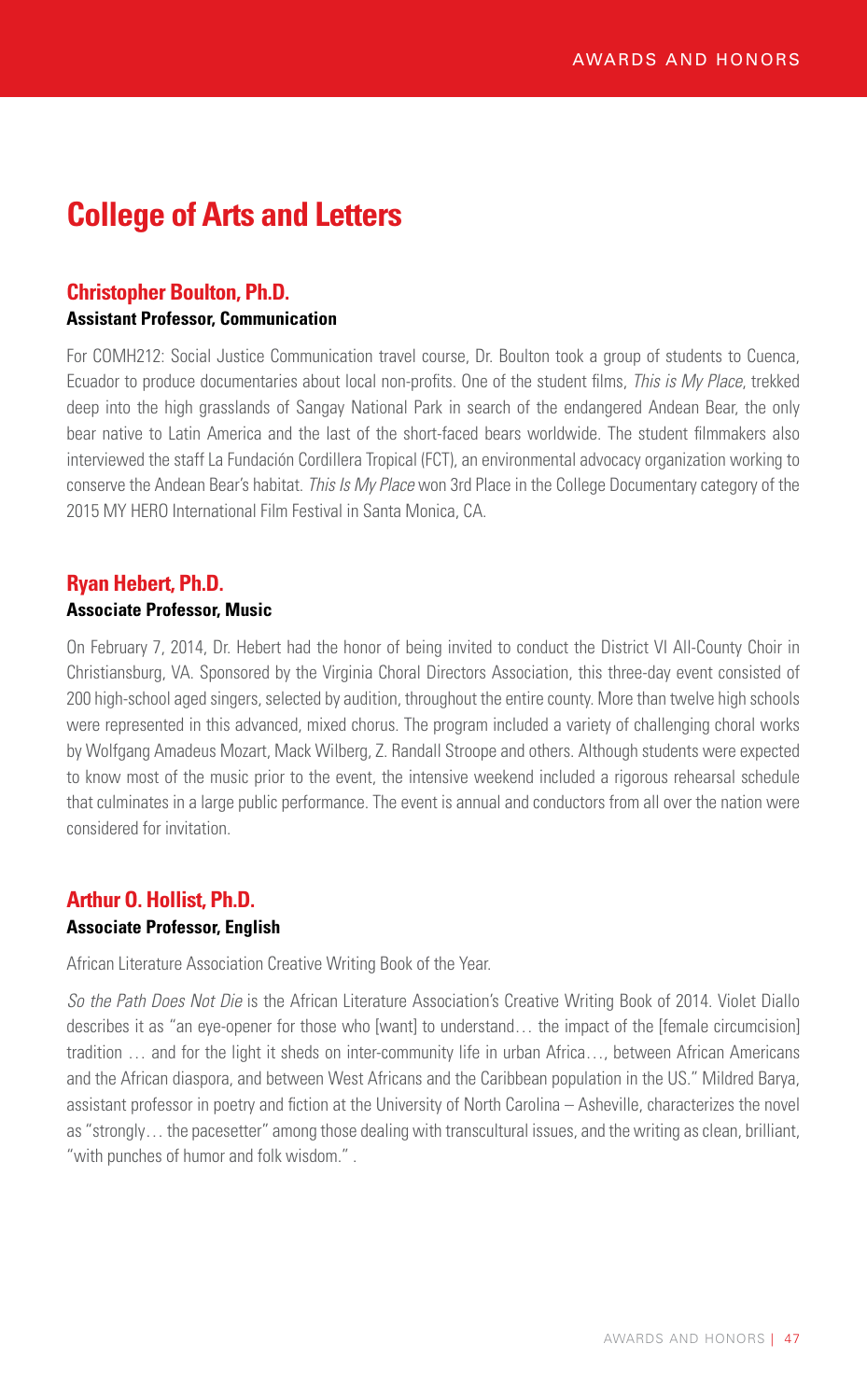# **Dana Plays, Ph.D. Professor, Communication**

Dr. Plays received the prestigious Best Director of a Short Documentary Award by the 2015 Madrid International Film Festival for her thirty-minute film *Demise of Sugar*. The film explores the transformation of the Caribbean sugarcane industry to tourism told in Antiguan dialect by Sir Keithlyn Smith, historian, labor union leader, and former Ambassador of Antigua. Plays interviewed Smith over breakfast at the Galley Bay Resort, a hotel originally built and run by her grandmother. Visuals include views of Antigua shot by Plays; home movies; video games depicting fictionalized historical events; scenes from art house films depicting sugar cane plantations; and early Biograph films. Plays was also nominated by the festival as Best Producer of a Documentary Film. Streaming at Vimeo: https://vimeo.com/131836519. Password: Demise.

# **Chris Valle, MFA**

#### **Associate Professor, Art**

Perspective: A Fresh Look at Contemporary Painting and Drawing, Best of Show Award.

Chris Valle received the Best of Show award at Perspective, a group exhibition juried by Cory Oberndorfer at the Hillyer Art Space. Featuring 42 artists, the exhibition took a fresh look at contemporary painting and drawing from both local artists and those from across the country. Hillyer is a program of International Arts & Artists (IA&A), a non-profit organization dedicated to increasing cross-cultural understanding and exposure to the arts.

28th Annual Northern National Competition, Benefactor Award.

Chris Valle received the Benefactor award from the Northern National Art Competition, a juried art exhibition co-sponsored by the Nicolet Art Gallery and the Northern Arts Council. Each year, hundreds of artists nationwide submit works to be considered for inclusion. The competition strives to showcase a cross-section of contemporary art in a variety of two-dimensional mediums. The art is always both intellectually stimulating and visually interesting.

# **Aimee L. Whiteside, Ph.D.**

#### **Assistant Professor, English**

Best in Track – Online Learning Consortium Annual Conference.

Aimee Whiteside received the Best in Track award with her research colleagues for the panel presentation, *Looking to the Future of Social Presence in Online Learning: A Panel Discussion on Theory, Research, and Practice*. The award was presented at the 20th Annual International Conference on Online Learning in November 2014.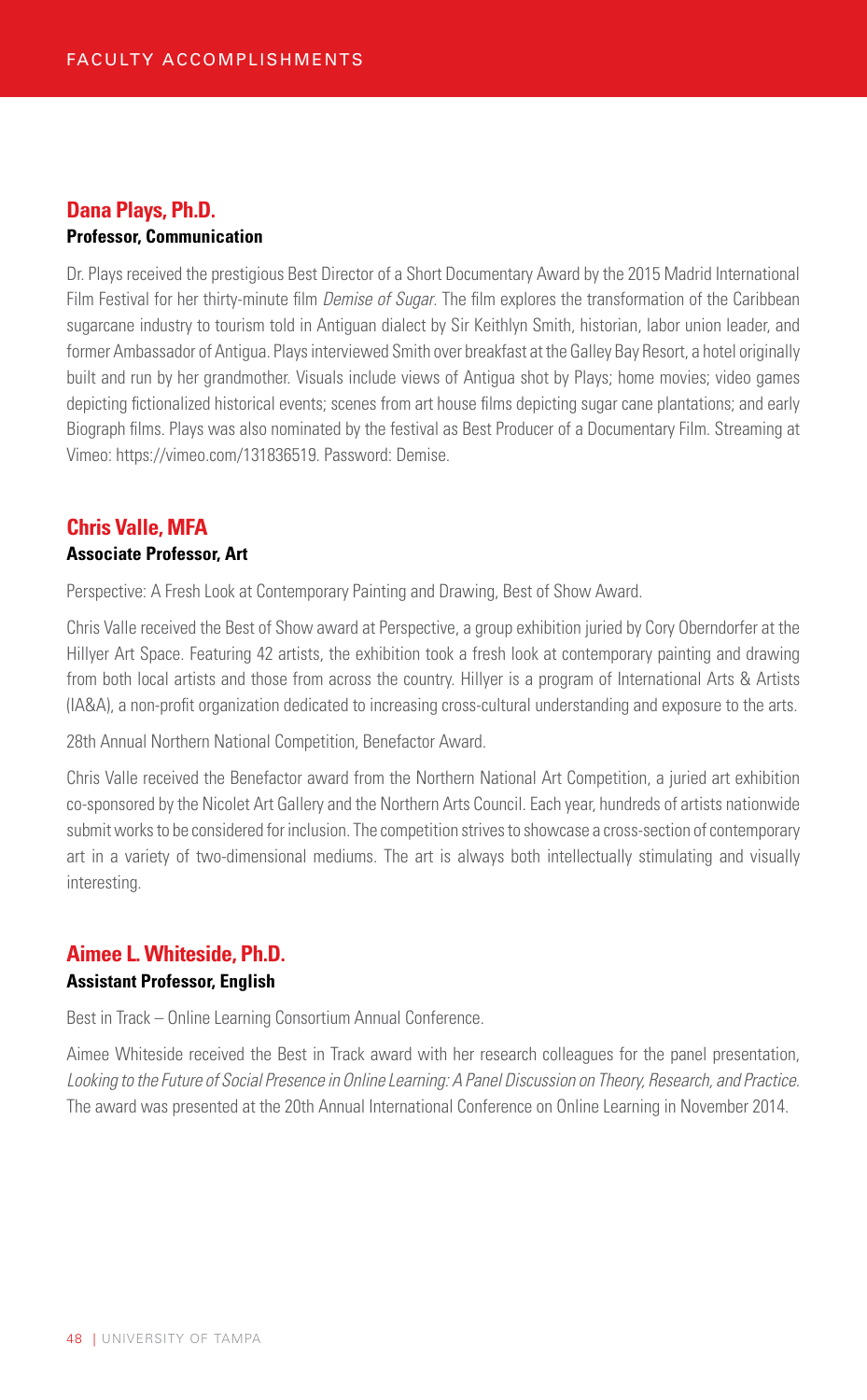# **College of Natural and Health Sciences**

## **Scott Witherow, Ph.D. Assistant Professor, Biochemistry**

Dr. Witherow was named an American Society for Biochemistry and Molecular Biology (ASBMB) Education Fellow for his work in a variety of aspects of biochemistry education within the Society. The primary contribution was his participation in developing questions and grading rubrics for a certification exam. The national certification program originated in 2014, and was involved in the creation and scoring of this initial exam and has continued both these roles during of the evolution of the exam in subsequent years. In addition, he co-hosted a regional ASBMB educational workshop at UT and has participated in evaluating undergraduate poster presentations at the ASBMB national meeting for the past two years.

# **College of Social Sciences, Mathematics and Education**

# **Liv Coleman, Ph.D.**

#### **Associate Professor, Political Science and International Studies**

Maureen and Mike Mansfield Foundation's U.S.-Japan Network for the Future.

Dr. Coleman was selected to be part of the third cohort of the Maureen and Mike Mansfield Foundation's U.S.- Japan Network for the Future (2014-2016). The Network comprises up-and-coming Japan specialists who do policy-relevant research on U.S.-Japan relations, and who can bring diverse perspectives to bilateral policy processes. As part of this network, Dr. Coleman traveled to Washington D.C., Montana, and Japan on study trips, and made a public presentation at the U.S. Capitol in June 2016. Dr. Coleman also produced a brief policy paper for the network on "Changing Japan's Long Working Hours" for an edited volume, "New Perspectives on Japan from the U.S.-Japan Network for the Future."

# **Sykes College of Business**

# **Marca Bear, Ph.D.**

#### **Assistant Professor of Accounting**

Institute of International Education (IIE) Generation Study Abroad Award.

In 2015, UT, as part of the Tampa Bay Trade and Protocol Council was awarded the Institute of International Education (IIE) Generation Study Abroad Award recognizing outstanding contributions toward increasing international exchange and building a globally minded workforce in Tampa Bay. According to IIE, one in five jobs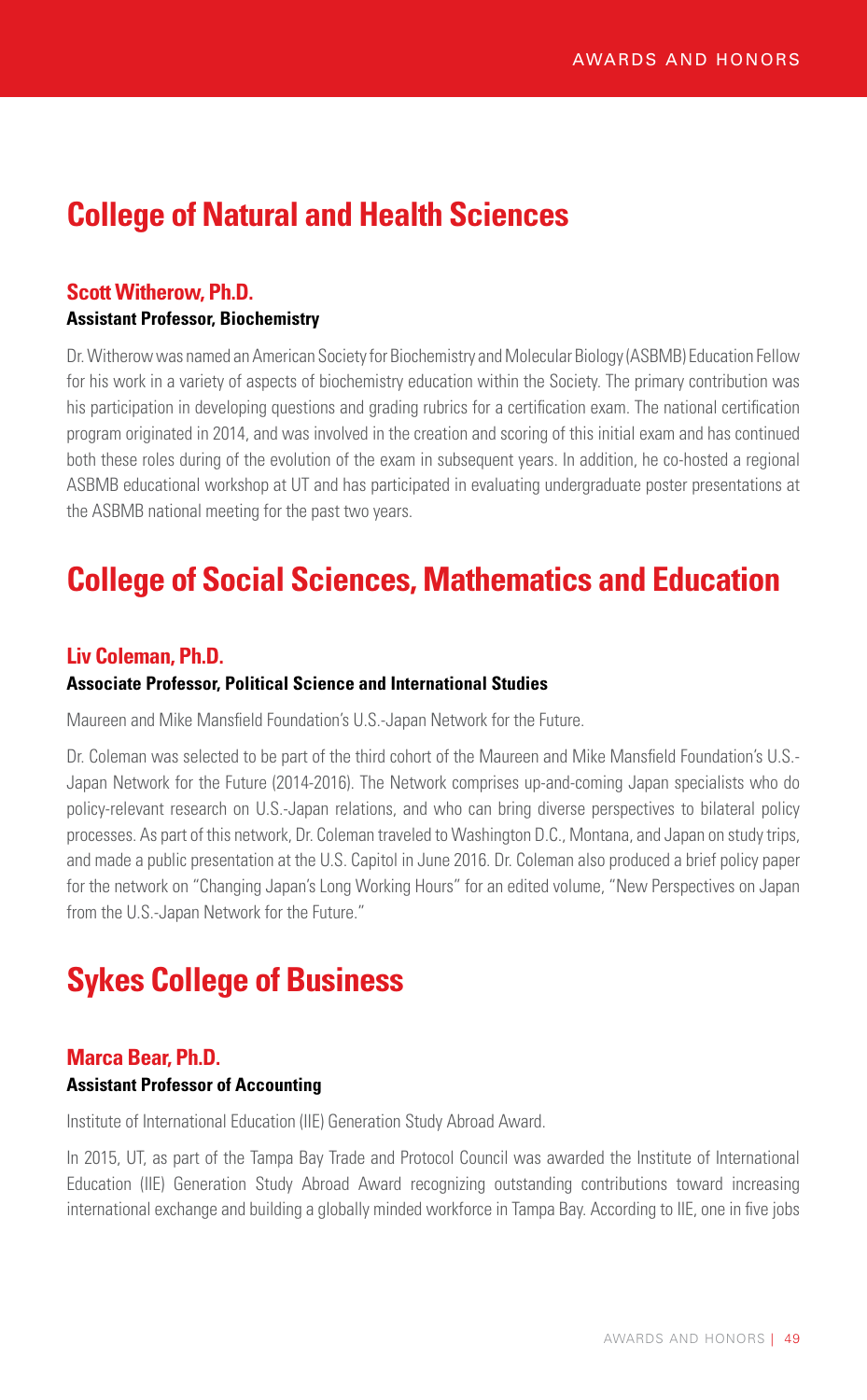in the United States is linked to international trade. Employers need graduates who have global competencies, such as language, cross-cultural communications, and problem-solving skills. The work of UT and Tampa Bay Trade and Protocol Council serves as a model for cross-sectoral partnerships and cross-border collaboration. UT is being applauded for demonstrating the positive impact that international partnerships can have on a community and economy and emphasize the value of a study abroad or internship abroad experience to building a globally minded workforce.

# **Abigail Hall Blanco, PhD**

#### **Assistant Professor, Economics**

Association for Private Enterprise Education Young Scholar Award.

The Association for Private Enterprise (APEE) Young Scholar Award is granted to graduate students and young faculty interested in attending the Association for Private Enterprise Education meetings. Applicants are chosen on a competitive basis and require recommendations from Association members. Young Scholar Award winners are offered reduced conference fees and a stipend to offset the cost of conference travel.

Don Lavoie Memorial Essay Competition Award Winner.

The Society for the Development of Austrian Economics (SDAE) annually solicits submissions from PhD candidates for the Don Lavoie Memorial Essay Competition. Applicants from around the globe are asked to submit their dissertation research related to the themes of the Austrian School of economics. Winners of the competition are awarded a \$1,000 stipend to offset the cost of travel to the Southern Economic Association meetings, present their work on a special panel at the conference, and receive their reward and recognition at the annual SDAE awards banquet.

# **Eric Liguori, Ph.D.**

#### **Assistant Professor, Entrepreneurship**

The Small Business Institute (SBI) named Liguori and colleagues' paper titled "Why Small Firm Boards are Different: Addressing Varying Needs from Boards of Directors" as their 2015 Best Conceptual Research Paper. SBI is a leading academic organization focused on small business in the U.S. Only 1 such award is distributed each year.

Liguori and colleagues were presented with a Distinguished Research Award from the Academy of Entrepreneurship for their research and development of an experiential exercise titled "Experiential entrepreneurship education via U.S. films: Why and how." This exercise has since been published and continues to be used.

With the help of some UT students and community members, Dr. Liguori organized and led "Entrepreneurial Leadership Academy Tampa Bay," an entrepreneurship immersion program for aspiring high school entrepreneurs. This program was a finalist for the Tampa Bay Technology Forum's Student Program of the Year award in 2015 and has been nominated again for 2016.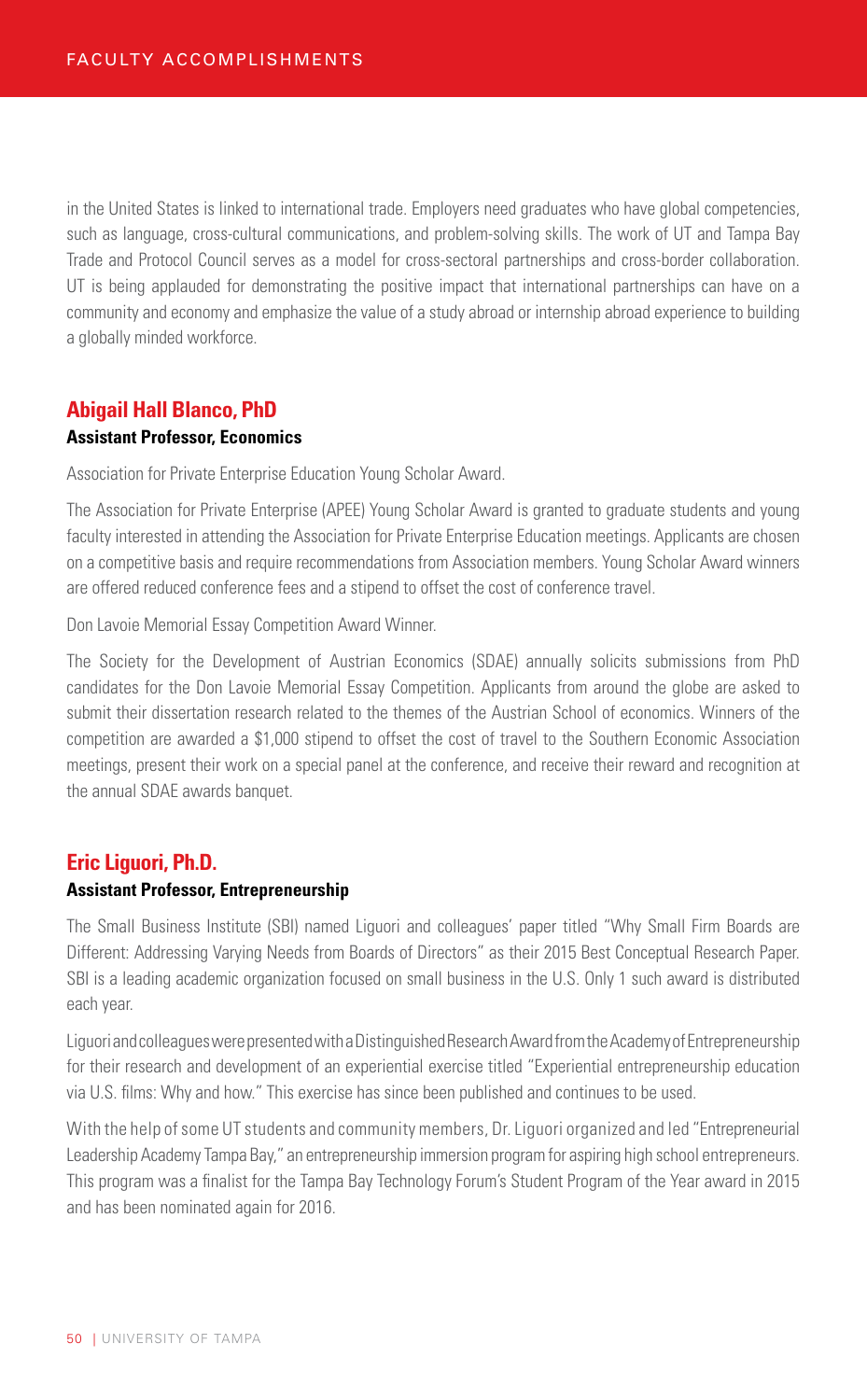In May of 2014 Dr. Liguori was presented with the "Entrepreneurship Education Excellence Award" from the Lyles Center for Innovation and Entrepreneurship. This award is unique in that it is determined by a student vote and only awarded to individuals who have meaningfully impacted the lives of student entrepreneurs. Only three such award have been given to date.

# **Robert Marley, Ph.D.**

#### **Associate Professor, Management and International Business**

Social Science Research Network (SSRN) Top Ten Downloads.

The Social Science Research Network (SSRN) has recognized four of Dr. Marley's in-progress studies among its top ten downloaded for their respective topics. The title of each study, with its topic in parenthesis, is as follows: The Effects of Current and Expanded Analyst Ownership Disclosure on Nonprofessional Investors' Judgment and Decision-Making (Behavioral & Experimental Accounting), The Presence and Effect of the Winner's Curse in the Market for Audit Services (Behavioral & Experimental Accounting), An Empirical Investigation on Social Media Users Demand for Information Distributed via Social Media Platforms (Behavioral & Experimental Accounting), and The Effects of Relative Performance Information on Individuals' Satisfaction With the Work Itself (Labor & Personnel Economics). Marley is currently in the process of publishing these each of these studies in top-ranked journal.

#### **Rebecca J. White. Ph.D.**

# **Professor, Entrepreneurship and James W. Walter Distinguished Chair of Entrepreneurship; Director, Entrepreneurship Center**

Justin G. Longenecker Award.

Dr. Rebecca J White was named a Justin G. Longenecker Fellow on Friday January 24th 2015 at the annual meeting of the United States Association for Small Business and Entrepreneurship (USASBE) annual meeting. The USASBE Justin G. Longenecker Fellows Award recognizes the achievements of those men and women whose passion and burning desire for small business and entrepreneurship is reflected in their teaching, writing, research, training and public service. Since 1986, 69 distinguished educators, researchers, government officials, small business advocates and trade association leaders have been selected as USASBE Fellows. GCEC Innovative Teaching Award.

The John P Lowth Center received the 2015 Excellence in Entrepreneurship Teaching and Pedagogical Innovation by the Global Consortium of Entrepreneurship Centers (GCEC). This award is given to academic entrepreneurship centers that have a strong focus on excellence and innovation in the classroom and in co-curricular learning programs. GCEC was established in 1997 for the purpose of becoming the key junction for university-based entrepreneurship centers across the U.S. to collaborate, communicate and jointly advance excellence in entrepreneurship through the unique role and position of the centers in the academic and business communities.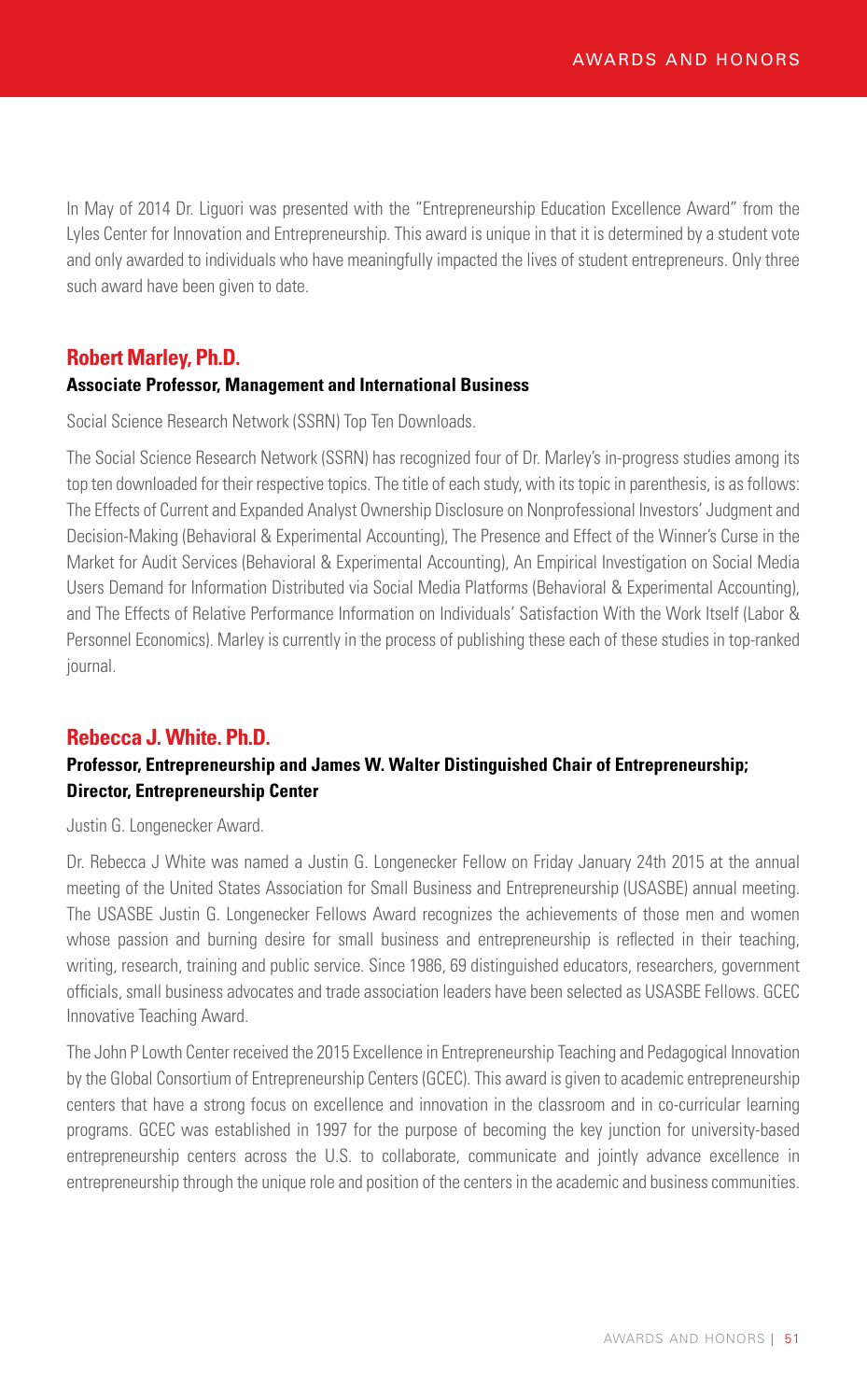# **University of Tampa Profile**

#### **Facts and Figures, 2016-2017**

- 8,310 total students enrolled for Fall 2016
- 20 consecutive years of record enrollment
- Approximately 50% of students from Florida
- Students from 50 states and 140 countries
- About 1,400 international students
- 62% of full-time students live in campus housing
- Approximately 2,000 degrees conferred annually

#### **Financial Aid**

- 92% of students receive aid
- \$60 million in institutional aid
- \$160 million total aid (includes grants, loans and campus employment)

#### **Academics**

- Over 200 academic programs of study
- Four Colleges: Arts and Letters; Natural and Health Sciences; Social Science, Mathematics and Education; Sykes College of Business
- Graduate Studies: 13 master's programs and nine concentrations — three MBA programs (seven concentrations), M.S. in Accounting, M.S. in Entrepreneurship, M.S. in Finance, M.S. in Marketing, M.Ed. in Curriculum and Instruction, M.S. in Instructional Design and Technology, M.Ed. in Educational Leadership, M.S. in Nursing (two concentrations), M.S. in Exercise Science and Nutrition and MFA in Creative Writing
- Average SAT: 1,118 (2015 SAT scale)
- Average GPA: 3.4 (on a 4.0 unweighted scale)

#### **25 Most Popular Undergraduate Majors\***

- 1. International Business
- 2. Biology/Environmental Science
- 3. Finance
- 4. Marketing
- 5. Criminology and Criminal Justice
- 6. Nursing
- 7. Management
- 8. Psychology
- 9. Sport Management
- 10. Allied Health
- 11. Marine Science
- 12. Accounting
- 13. Advertising and Public Relations
- 14. Communication
- 15. Education
- 16. Entrepreneurship
- 17. Art
- 18. Human Performance
- 19. Economics
- 20. Government and World Affairs
- 21 Film and Media Arts
- 22. Chemistry and Biochemistry
- 23. English/Writing
- 24. Musical Theatre, Theatre and Dance
- 25. Management Information Systems (tied)
- 25. Forensic Science (tied)

*\* Fall 2015*

#### **Campus Facts**

- 110 landscaped acres with 60 buildings, including 11 residence halls
- Excellent athletic and fitness facilities
- 38 safety personnel provide 24/7 campus coverage

#### *And* **DID YOU KNOW?**

- All campus buildings are wired and connected via fiber optic cable, and campus features approximately 725 wireless zones.
- There are 50 computer labs on campus.
- 800 community leaders are involved at UT on various boards and advisory groups.
- 90% of full-time faculty have doctorates or the highest degree in their field.
- 95% of all students who apply to graduate school are admitted.
- 91% reported success in achieving their post-graduate goals.
- UT is in the top tier of *U.S. News and World Report*'s "America's Best Colleges."
- UT is ranked by Princeton Review as a "Best College."
- Sykes College of Business is listed in Princeton Review's "Best 300 Business Schools."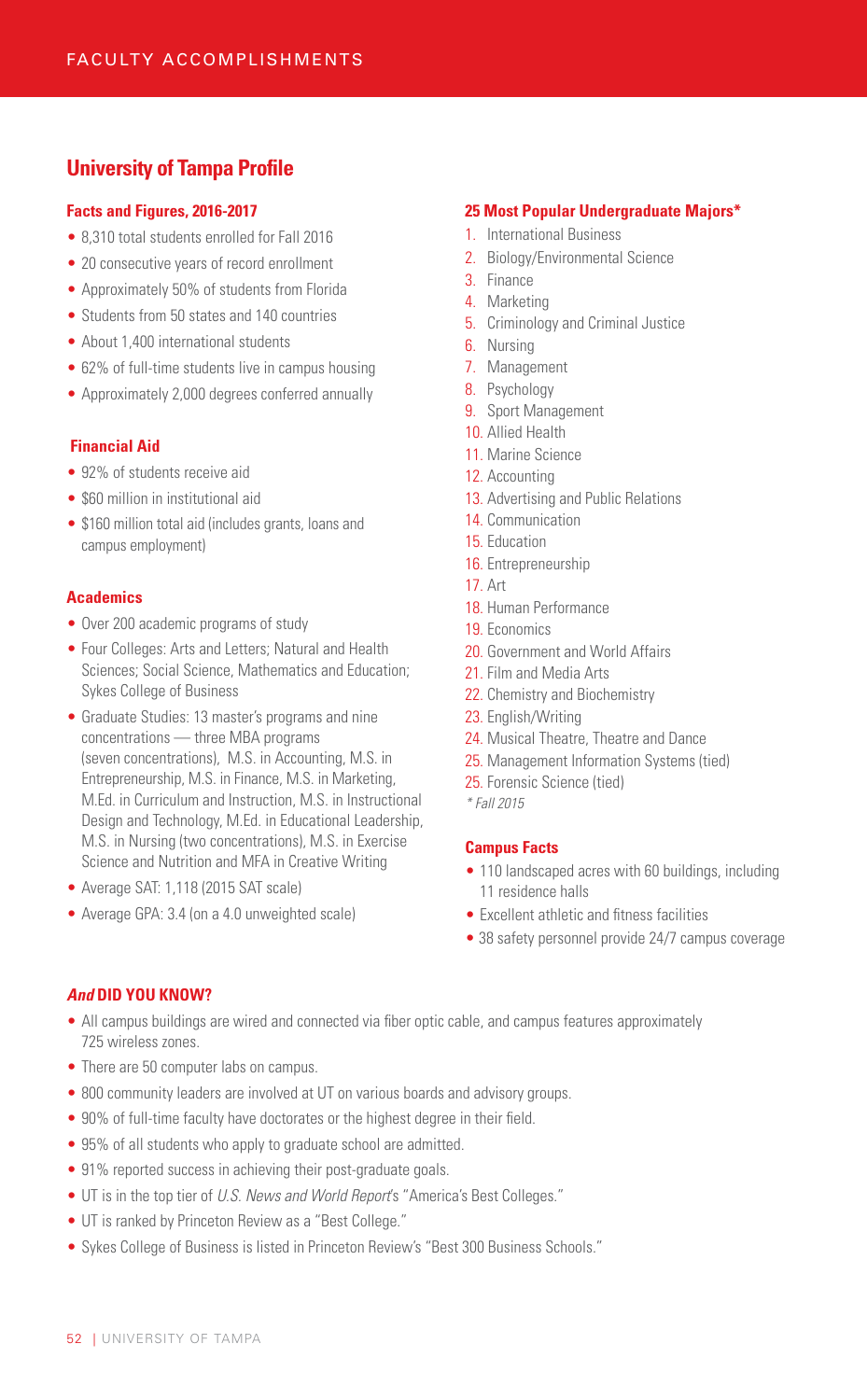# UNIVERSITY OF TAMPA PROFILE